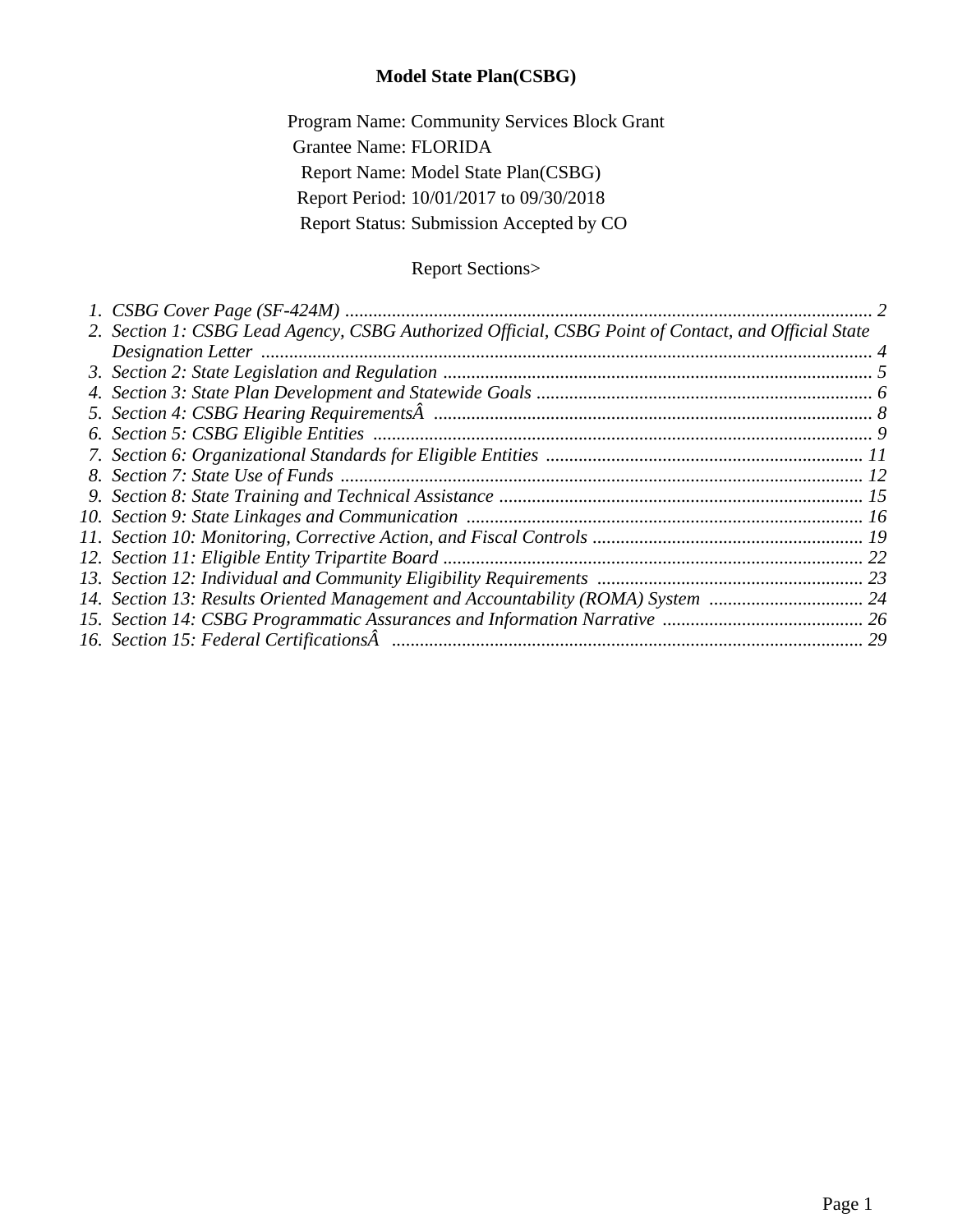## **CSBG Cover Page (SF-424M)**

<span id="page-1-0"></span>

|                                                                                               | <b>Administration for Children and Families</b><br><b>Community Services Block Grant (CSBG)</b> |  | <b>U.S. DEPARTMENT OF HEALTH AND HUMAN SERVICES</b>                                              |                                             |                                                           | Form Approved<br>OMB No: 0970-0382<br>Expires:08/31/2016 |
|-----------------------------------------------------------------------------------------------|-------------------------------------------------------------------------------------------------|--|--------------------------------------------------------------------------------------------------|---------------------------------------------|-----------------------------------------------------------|----------------------------------------------------------|
|                                                                                               |                                                                                                 |  |                                                                                                  | <b>COVER PAGE</b>                           |                                                           |                                                          |
| * 1.a. Type of Submission:<br><b>Annual</b><br><b>Plan</b>                                    |                                                                                                 |  | * 1.b. Frequency:<br>* 1.c. Consolidated<br><b>Application/Plan/Funding</b><br><b>Request?</b>   |                                             |                                                           | * 1.d. Version:<br><b>Initial</b>                        |
|                                                                                               |                                                                                                 |  |                                                                                                  | <b>Explanation:</b>                         |                                                           |                                                          |
|                                                                                               |                                                                                                 |  |                                                                                                  | 2. Date Received:                           |                                                           | <b>State Use Only:</b>                                   |
|                                                                                               |                                                                                                 |  |                                                                                                  | 3. Applicant Identifier:                    |                                                           |                                                          |
|                                                                                               |                                                                                                 |  |                                                                                                  | 4a. Federal Entity Identifier:              |                                                           | 5. Date Received By State:                               |
|                                                                                               |                                                                                                 |  |                                                                                                  | 4b. Federal Award Identifier:               |                                                           | <b>6. State Application Identifier:</b>                  |
| 7. APPLICANT INFORMATION                                                                      |                                                                                                 |  |                                                                                                  |                                             |                                                           |                                                          |
|                                                                                               |                                                                                                 |  | * a. Legal Name: Florida Department of Economic Opportunity                                      |                                             |                                                           |                                                          |
| * b. Employer/Taxpayer Identification Number (EIN/TIN):<br>36-4-76134                         |                                                                                                 |  |                                                                                                  |                                             | * c. Organizational DUNS: 968930664                       |                                                          |
| * d. Address:                                                                                 |                                                                                                 |  |                                                                                                  |                                             |                                                           |                                                          |
| * Street 1:<br>107 East Madison Street                                                        |                                                                                                 |  |                                                                                                  | <b>Street 2:</b>                            | <b>MSC-400</b>                                            |                                                          |
| * City:                                                                                       | Tallahassee                                                                                     |  |                                                                                                  | County:                                     | Leon                                                      |                                                          |
| * State:                                                                                      | <b>FL</b>                                                                                       |  |                                                                                                  | <b>Province:</b>                            |                                                           |                                                          |
| * Country:                                                                                    | <b>United States</b>                                                                            |  |                                                                                                  | * Zip / Postal<br>Code:                     | 32399 -                                                   |                                                          |
| e. Organizational Unit:                                                                       |                                                                                                 |  |                                                                                                  |                                             |                                                           |                                                          |
| <b>Department Name: Division of Community Development</b>                                     |                                                                                                 |  |                                                                                                  |                                             | <b>Division Name: Bureau of Economic Self-Sufficiency</b> |                                                          |
|                                                                                               |                                                                                                 |  | f. Name and contact information of person to be contacted on matters involving this application: |                                             |                                                           |                                                          |
| Prefix:                                                                                       | * First Name:<br><b>Debbie</b>                                                                  |  |                                                                                                  | <b>Middle Name:</b>                         |                                                           | * Last Name:<br><b>Smiley</b>                            |
| Suffix:                                                                                       | Title:<br><b>Organizational Affiliation:</b><br><b>Chief, Bureau of Economic Self-Suff</b>      |  |                                                                                                  |                                             |                                                           |                                                          |
| * Telephone<br>Number:<br>$(850)$ 717-8467                                                    | <b>Fax Number</b>                                                                               |  |                                                                                                  | * Email:<br>Debbie.Smiley@Deo.Myflorida.com |                                                           |                                                          |
| * 8a. TYPE OF APPLICANT:<br><b>A: State Government</b>                                        |                                                                                                 |  |                                                                                                  |                                             |                                                           |                                                          |
| b. Additional Description:                                                                    |                                                                                                 |  |                                                                                                  |                                             |                                                           |                                                          |
| * 9. Name of Federal Agency:                                                                  |                                                                                                 |  |                                                                                                  |                                             |                                                           |                                                          |
|                                                                                               |                                                                                                 |  | <b>Catalog of Federal Domestic</b><br><b>Assistance Number:</b>                                  |                                             |                                                           | <b>CFDA Title:</b>                                       |
| <b>10. CFDA Numbers and Titles</b>                                                            |                                                                                                 |  | 93569                                                                                            | <b>Community Services Block Grant</b>       |                                                           |                                                          |
| 11. Descriptive Title of Applicant's Project<br><b>Community Services Block Grant Program</b> |                                                                                                 |  |                                                                                                  |                                             |                                                           |                                                          |
| 12. Areas Affected by Funding:<br><b>Statewide</b>                                            |                                                                                                 |  |                                                                                                  |                                             |                                                           |                                                          |
| <b>13. CONGRESSIONAL DISTRICTS OF:</b>                                                        |                                                                                                 |  |                                                                                                  |                                             |                                                           |                                                          |
| * a. Applicant<br>$\overline{2}$                                                              |                                                                                                 |  |                                                                                                  | b. Program/Project:<br>2                    |                                                           |                                                          |
|                                                                                               |                                                                                                 |  | Attach an additional list of Program/Project Congressional Districts if needed.                  |                                             |                                                           |                                                          |
| <b>14. FUNDING PERIOD:</b>                                                                    |                                                                                                 |  |                                                                                                  | <b>15. ESTIMATED FUNDING:</b>               |                                                           |                                                          |
| a. Start Date:                                                                                |                                                                                                 |  | b. End Date:                                                                                     |                                             | * a. Federal (\$):                                        | $b. Match($ \$ $)$ :                                     |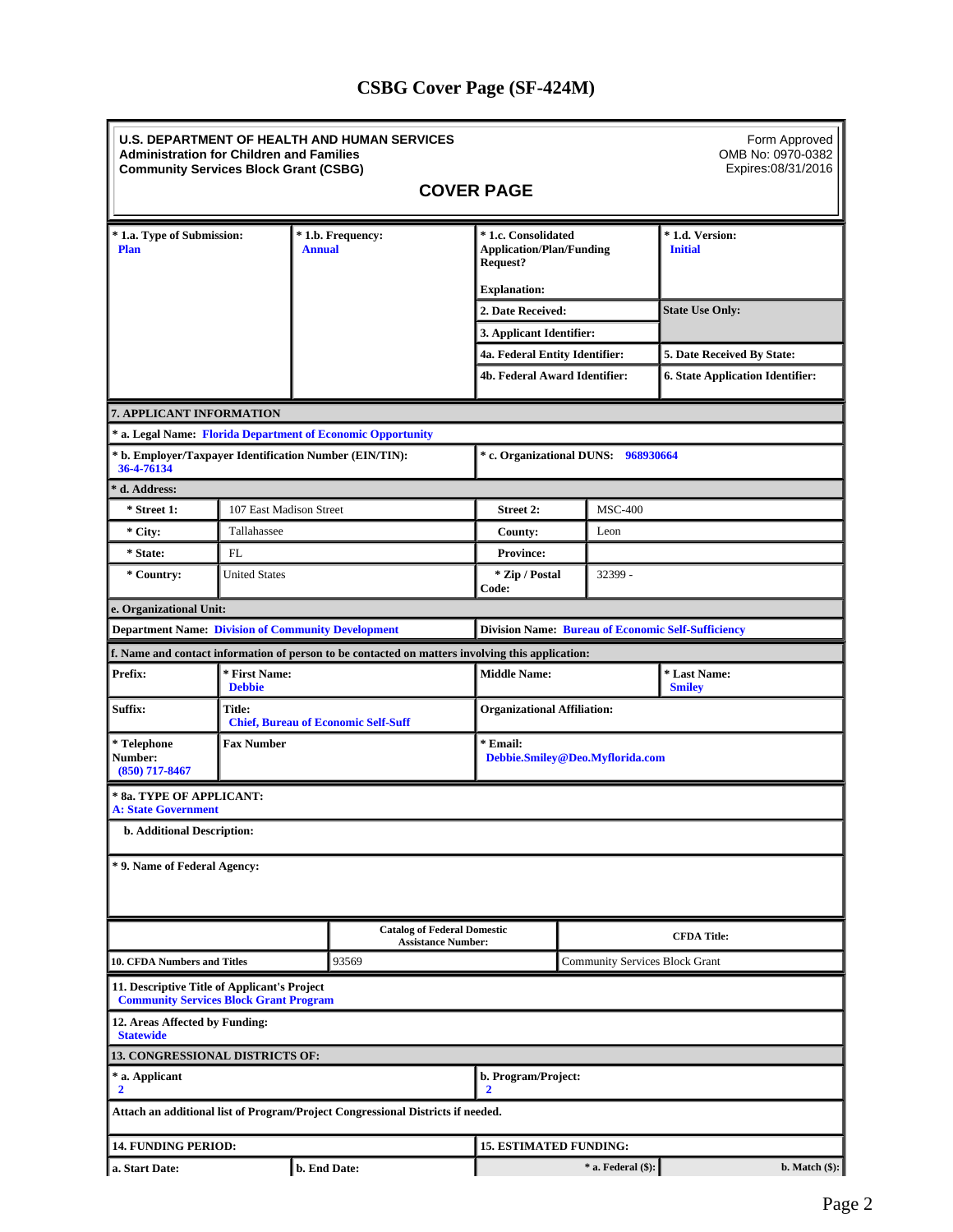|                                                                                                                                                                                                                                                                                                                                                                                                                                                                                                                                    |                                          | \$0<br>\$0                                                                          |  |  |  |  |  |  |  |
|------------------------------------------------------------------------------------------------------------------------------------------------------------------------------------------------------------------------------------------------------------------------------------------------------------------------------------------------------------------------------------------------------------------------------------------------------------------------------------------------------------------------------------|------------------------------------------|-------------------------------------------------------------------------------------|--|--|--|--|--|--|--|
|                                                                                                                                                                                                                                                                                                                                                                                                                                                                                                                                    |                                          | * 16. IS SUBMISSION SUBJECT TO REVIEW BY STATE UNDER EXECUTIVE ORDER 12372 PROCESS? |  |  |  |  |  |  |  |
| a. This submission was made available to the State under the Executive Order 12372                                                                                                                                                                                                                                                                                                                                                                                                                                                 |                                          |                                                                                     |  |  |  |  |  |  |  |
| <b>Process for Review on:</b>                                                                                                                                                                                                                                                                                                                                                                                                                                                                                                      |                                          |                                                                                     |  |  |  |  |  |  |  |
| b. Program is subject to E.O. 12372 but has not been selected by State for review.                                                                                                                                                                                                                                                                                                                                                                                                                                                 |                                          |                                                                                     |  |  |  |  |  |  |  |
|                                                                                                                                                                                                                                                                                                                                                                                                                                                                                                                                    | c. Program is not covered by E.O. 12372. |                                                                                     |  |  |  |  |  |  |  |
| * 17. Is The Applicant Delinquent On Any Federal Debt?<br>$\bigcirc$ yes<br>$\odot$ NO                                                                                                                                                                                                                                                                                                                                                                                                                                             |                                          |                                                                                     |  |  |  |  |  |  |  |
| <b>Explanation:</b>                                                                                                                                                                                                                                                                                                                                                                                                                                                                                                                |                                          |                                                                                     |  |  |  |  |  |  |  |
| 18. By signing this application, I certify (1) to the statements contained in the list of certifications** and (2) that the statements herein are true,<br>complete and accurate to the best of my knowledge. I also provide the required assurances** and agree to comply with any resulting terms if I<br>accept an award. I am aware that any false, fictitious, or fraudulent statements or claims may subject me to criminal, civil, or administrative<br>penalties. (U.S. Code, Title 218, Section 1001)<br>**I Agree $\vee$ |                                          |                                                                                     |  |  |  |  |  |  |  |
| ** The list of certifications and assurances, or an internet site where you may obtain this list, is contained in the announcement or agency specific<br>instructions.                                                                                                                                                                                                                                                                                                                                                             |                                          |                                                                                     |  |  |  |  |  |  |  |
| 18a. Typed or Printed Name and Title of Authorized Certifying Official                                                                                                                                                                                                                                                                                                                                                                                                                                                             |                                          | 18c. Telephone (area code, number and extension)                                    |  |  |  |  |  |  |  |
|                                                                                                                                                                                                                                                                                                                                                                                                                                                                                                                                    |                                          | <b>18d. Email Address</b>                                                           |  |  |  |  |  |  |  |
| 18b. Signature of Authorized Certifying Official                                                                                                                                                                                                                                                                                                                                                                                                                                                                                   |                                          | 18e. Date Report Submitted (Month, Day, Year)<br>09/01/2017                         |  |  |  |  |  |  |  |
| Attach supporting documents as specified in agency instructions.                                                                                                                                                                                                                                                                                                                                                                                                                                                                   |                                          |                                                                                     |  |  |  |  |  |  |  |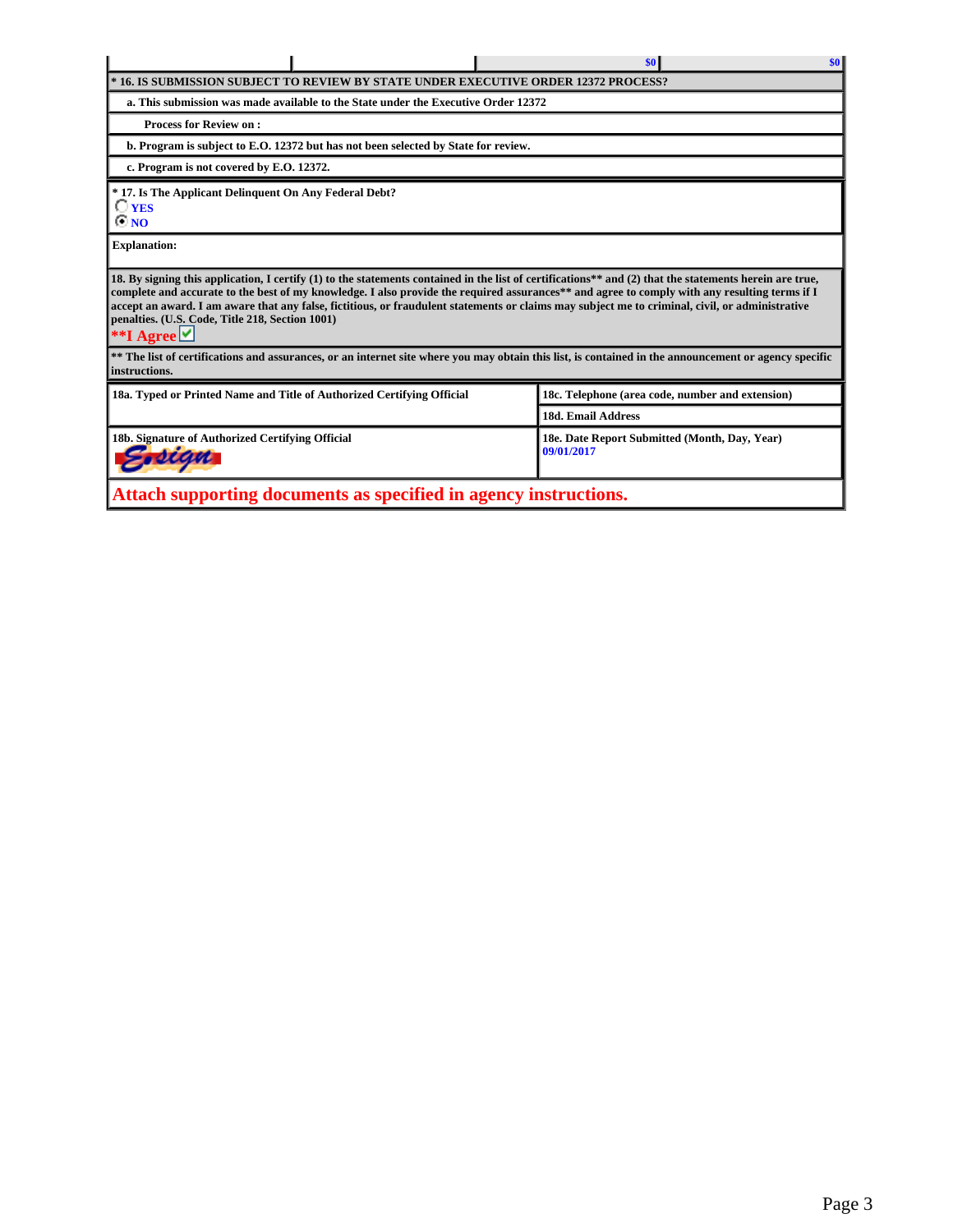### <span id="page-3-0"></span>**Section 1: CSBG Lead Agency, CSBG Authorized Official, CSBG Point of Contact, and Official State Designation Letter**

| <b>U.S. DEPARTMENT OF HEALTH AND HUMAN SERVICES</b><br><b>Administration for Children and Families</b><br><b>Community Services Block Grant (CSBG)</b>                                                                                                                                      |                                                                                                                  |                                                                   | Form Approved<br>OMB No:0970-0382<br>Expires:08/31/2016 |  |  |  |  |  |
|---------------------------------------------------------------------------------------------------------------------------------------------------------------------------------------------------------------------------------------------------------------------------------------------|------------------------------------------------------------------------------------------------------------------|-------------------------------------------------------------------|---------------------------------------------------------|--|--|--|--|--|
| CSBG Lead Agency, CSBG Authorized Official, CSBG Point of Contact, and Official State                                                                                                                                                                                                       | <b>SECTION 1</b><br><b>Designation Letter</b>                                                                    |                                                                   |                                                         |  |  |  |  |  |
| 1.1. Provide the following information in relation to the lead agency designated to administer CSBG in the State, as required by Section 676(a) of<br>the CSBG Act.<br>The following information should mirror the information provided on the Application for Federal Assistance, SF-424M. |                                                                                                                  |                                                                   |                                                         |  |  |  |  |  |
| 1.1a. Lead agency                                                                                                                                                                                                                                                                           | Florida Department of Economic Opportunity                                                                       |                                                                   |                                                         |  |  |  |  |  |
|                                                                                                                                                                                                                                                                                             | 1.1b. Cabinet or administrative department of this lead agency (Check one option and narrative where applicable) |                                                                   |                                                         |  |  |  |  |  |
|                                                                                                                                                                                                                                                                                             |                                                                                                                  |                                                                   |                                                         |  |  |  |  |  |
|                                                                                                                                                                                                                                                                                             |                                                                                                                  |                                                                   |                                                         |  |  |  |  |  |
|                                                                                                                                                                                                                                                                                             |                                                                                                                  |                                                                   |                                                         |  |  |  |  |  |
|                                                                                                                                                                                                                                                                                             |                                                                                                                  |                                                                   |                                                         |  |  |  |  |  |
|                                                                                                                                                                                                                                                                                             |                                                                                                                  |                                                                   |                                                         |  |  |  |  |  |
| Other, describe<br>Economic Development                                                                                                                                                                                                                                                     |                                                                                                                  |                                                                   |                                                         |  |  |  |  |  |
| 1.1c. Division, bureau, or office of the CSBG<br><b>Executive Director</b><br>authorized official                                                                                                                                                                                           |                                                                                                                  |                                                                   |                                                         |  |  |  |  |  |
| 1.1d.Authorized official of lead agency                                                                                                                                                                                                                                                     | Theresa 'Cissy' Proctor                                                                                          |                                                                   |                                                         |  |  |  |  |  |
| 1.1e. Street Address                                                                                                                                                                                                                                                                        | 107 East Madison Street, MDC-400                                                                                 |                                                                   |                                                         |  |  |  |  |  |
| 1.1f. City                                                                                                                                                                                                                                                                                  | Tallahassee                                                                                                      | 1.1g. StateFL                                                     | 1.1h. Zip 32399                                         |  |  |  |  |  |
| 1.1i. Telephone number and extension (850) 717 - 8507 ext.                                                                                                                                                                                                                                  | 1.1j. Fax number: $(850)$ 488 - 2488                                                                             |                                                                   |                                                         |  |  |  |  |  |
| 1.1k. Email address Executive.Director@deo.myflorida.com                                                                                                                                                                                                                                    | 1.1l. Lead agency website http://www.floridajobs.org/                                                            |                                                                   |                                                         |  |  |  |  |  |
| 1.2. Provide the following information in relation to the designated State CSBG point of contact                                                                                                                                                                                            |                                                                                                                  |                                                                   |                                                         |  |  |  |  |  |
| 1.2a. Agency name                                                                                                                                                                                                                                                                           | Florida Department of Economic Opportunity                                                                       |                                                                   |                                                         |  |  |  |  |  |
| 1.2b. Name of the point of contact                                                                                                                                                                                                                                                          | Debbie Smiley                                                                                                    |                                                                   |                                                         |  |  |  |  |  |
| 1.2c. Street address                                                                                                                                                                                                                                                                        | 107 East Madison Street, MSC-400                                                                                 |                                                                   |                                                         |  |  |  |  |  |
| 1.2d. City                                                                                                                                                                                                                                                                                  | Tallahassee                                                                                                      | 1.2e. StateFL                                                     | 1.2f. Zip 32399                                         |  |  |  |  |  |
| 1.2g. Point of contact telephone number (850) 717 - 8467 ext.                                                                                                                                                                                                                               | 1.2h. Fax number (850) 488 - 2488                                                                                |                                                                   |                                                         |  |  |  |  |  |
| 1.2i. Point of contact email address Debbie. Smiley@Deo.Myflorida.com                                                                                                                                                                                                                       |                                                                                                                  | 1.2j. Point of contact agency website http://www.floridajobs.org/ |                                                         |  |  |  |  |  |
| 1.3. Designation Letter:<br>Attach the State's official CSBG designation letter. If either the governor or designated agency has changed, update the letter accordingly.                                                                                                                    |                                                                                                                  |                                                                   |                                                         |  |  |  |  |  |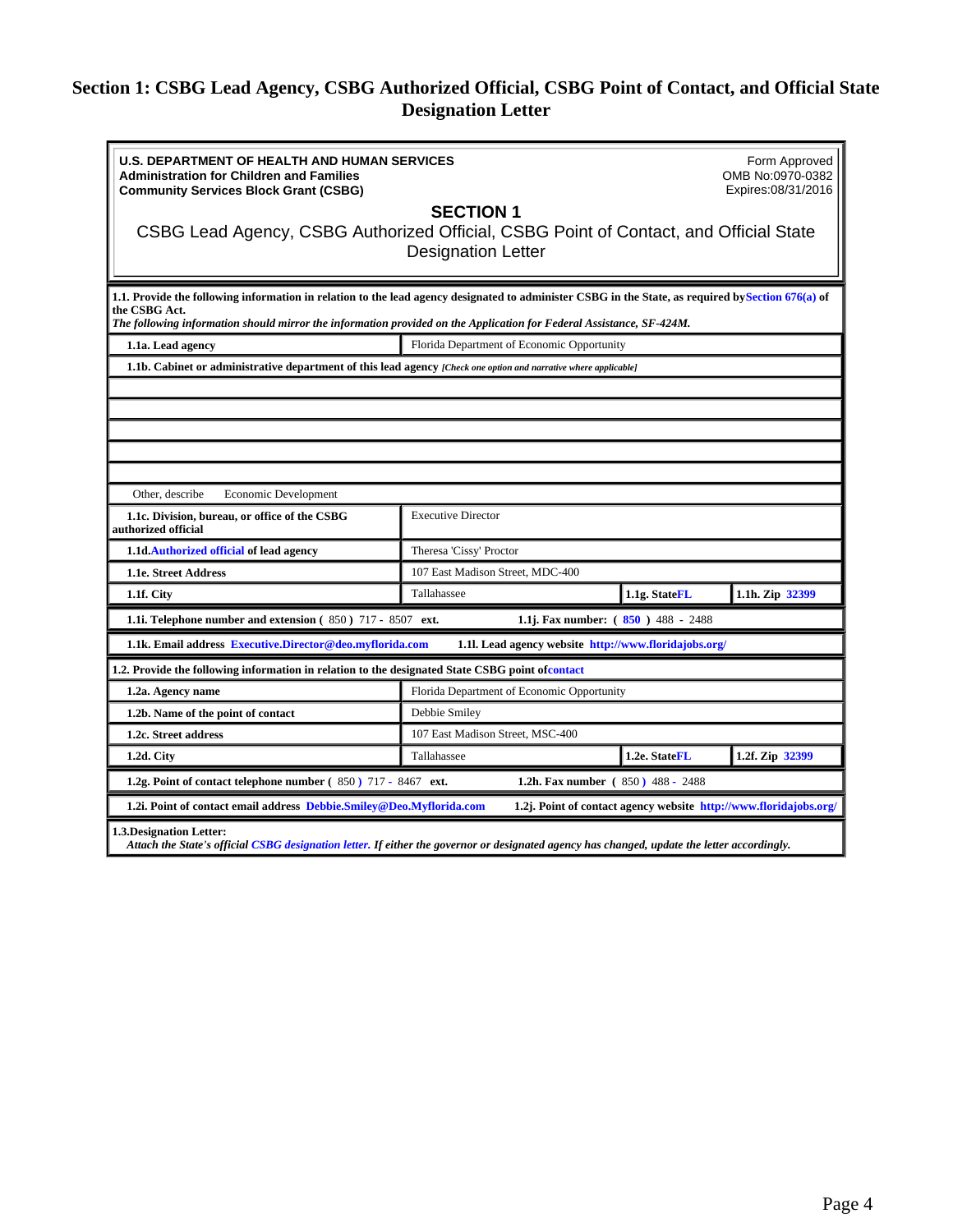### **Section 2: State Legislation and Regulation**

<span id="page-4-0"></span>**U.S. DEPARTMENT OF HEALTH AND HUMAN SERVICES Administration for Children and Families Community Services Block Grant (CSBG)** Form Approved OMB No: 0970-0382 Expires:08/31/2016 **SECTION 2** State Legislation and Regulation **2.1. CSBG State Legislation:** Does the State have a statute authorizing CSBG? <sup>6</sup> Yes  $\Box$  No **2.2. CSBG State Regulation: Does the State have regulations for CSBG?**  $\overline{V}$ **Yes**  $\overline{V}$ **No 2.3. If yes was selected in item 2.1 and/or 2.2,** *attach a copy (or copies) of legislation and/or regulations or provide a hyperlink(s), as appropriate.* **2.4. State Authority:** *Select a response for each question about the State statute and/or regulations authorizing CSBG:* 2.4a. Did the State legislature enact authorizing legislation, or amendments to an existing authorizing statute, last year?  $\bigcirc$  Yes  $\bigcirc$  No **2.4b. Did the State establish or amend regulations for CSBG last year?**  $\Box$  **Yes**  $\Box$  **No 2.4c. Does the State statutory or regulatory authority designate the bureau, division, or office in the State government that is to be the State**

**administering agency? e Yes C No**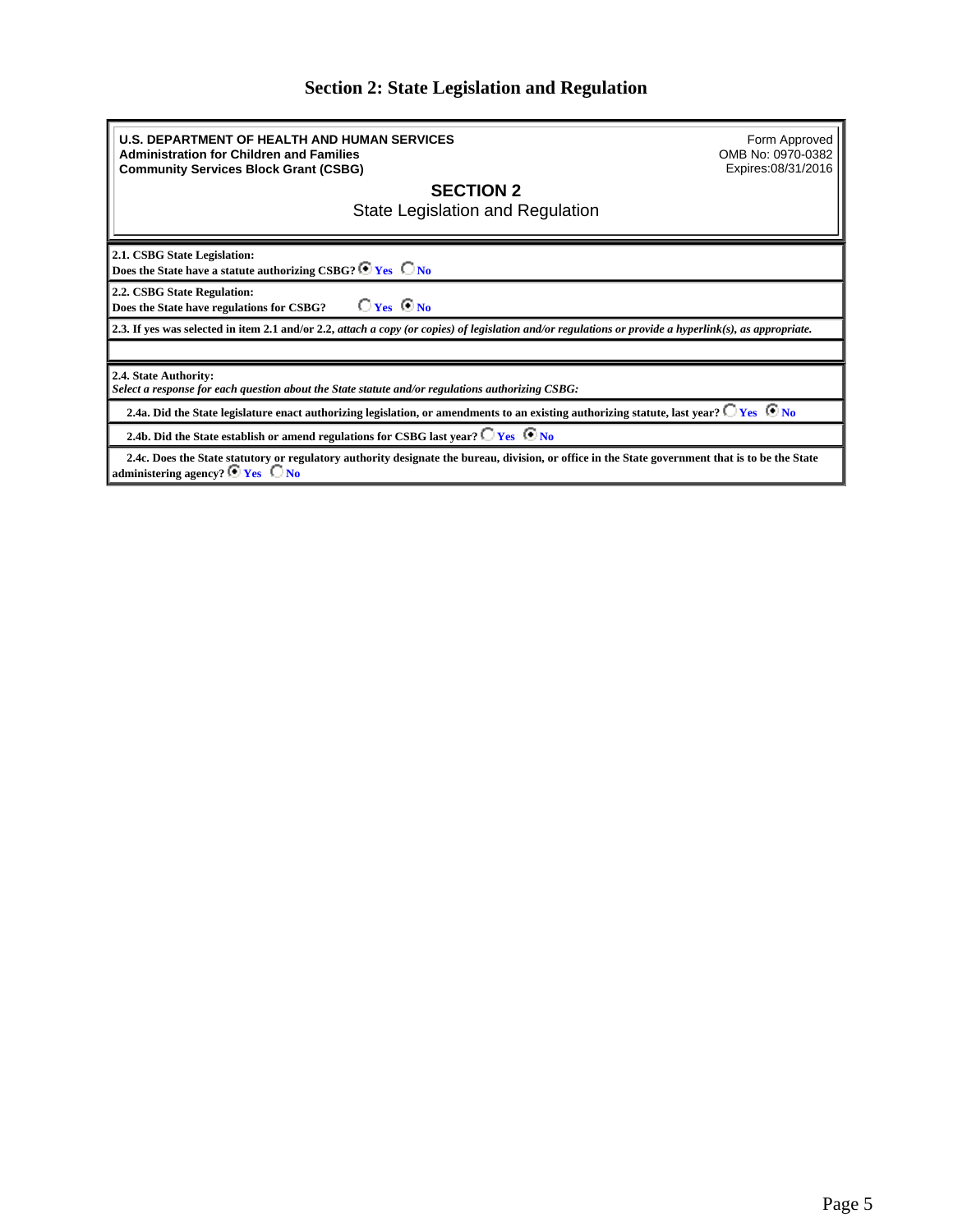| <b>Section 3: State Plan Development and Statewide Goals</b> |  |
|--------------------------------------------------------------|--|
|--------------------------------------------------------------|--|

<span id="page-5-0"></span>**U.S. DEPARTMENT OF HEALTH AND HUMAN SERVICES Administration for Children and Families Community Services Block Grant (CSBG)** Form Approved OMB No: 0970-0382 Expires:08/31/2016 **SECTION 3** State Plan Development and Statewide Goals **3.1. CSBG Lead Agency Mission and Responsibilities:** *Briefly describe the mission and responsibilities of the State agency that serves as the CSBG Lead Agency.* The Florida Department of Economic Opportunity (DEO) is responsible for administering the Florida CSBG program in accordance with Public Law 97-35, as amended. In collaboration with DEO's partners, DEO assists the Governor in advancing FloridaÂs economy by championing the stateÂs economic development vision and by administering state and federal programs and initiatives to help visitors, citizens, businesses and communities. As the designated lead agency to administer the Florida CSBG Program, it is DEOÂs responsibility to do so in accordance with Public Law 97 35, as amended. DEO's administrative responsibility for the Community Services Block Grant Program is assigned to the Bureau of Economic Self Sufficiency within the Division of Community Development. The bureau administers the Community Services Block Grant Program, the Low-Income Home Energy Assistance Program, the Weatherization Assistance Program and the Weatherization Assistance Program/Low Income Home Energy Assistance Program. **3.2. State Plan Goals:** *Describe the State's CSBG-specificgoals for State administration of CSBG under this State Plan. (Note: This item is associated withState Accountability Measure 1Sa(i) and may pre-populate the State's Annual Report form.)* Goal 1: All of FloridaÂs communities will have access to Community Services Block Grant (CSBG) program funds and services through a network of CSBG eligible entities. Goal 2: DEO will support CSBG eligible entities to strengthen their capacity for planning, coordinating, and reporting on their response to the needs and conditions of their communities in the elimination of poverty through a series of one-day workshops focused on using the full Results Oriented Management and Accountability (ROMA) Cycle. Goal 3: The Florida CSBG Office will coordinate with the Division of Workforce Services to implement a pilot program showcasing shared resources and common intake. The Integrated Services Pilot Project is designed to support the development and implementation of local multi-disciplinary workforce training strategies that will improve employment outcomes for low-income individuals. The pilot will be implemented in a select Local Workforce Development Board area, in collaboration with the designated Community Action Agency. The pilot project will utilize innovative and systematic approaches that will address barriers to employment for low-income individuals through joint case management, targeted workforce training and support services. The goal is to increase opportunities available for low-income individuals to become self-sufficient and decrease their reliance on public assistance. **3.3. State Plan Development:** *Indicate the information and input the State accessed to develop this State Plan.* **3.3a. Analysis of** *[Check all that apply and narrative where applicable]* **State Performance Indicators and/or National Performance Indicators (NPIs) U.S. Census data State performance management data** *(e.g., accountability measures, ACSI survey information, and/or other information from annual reports)* **Other data [describe] Eligible entity community needs assessments Eligible entity plans Other information from eligible entities** *(e.g., State required reports) [describe]* Comments from eligible entities during state plan workshops **3.3b. Consultation with** *[Check all that apply and narrative where applicable]* **Eligible entities** *(e.g. meetings, conferences, webinars; not including the public hearing)* **State community action association and regional CSBG T&TA providers State partners and/or stakeholders (describe)** Division of Workforce Services **National organizations(describe)** National Association for State Community Services Programs, Community Acton Partnership **Federal Office of Community Services Other(describe) 3.4. Eligible Entity Involvement 3.4a. Describe the specific steps the State took in developing the State Plan to involve the eligible entities.** *(Note: This information is associated with State Accountability Measures 1Sa(ii) and may pre-populate the State's annual report form)* On May 9, 2017, DEO conducted a pre-conference training event at the Florida Association for Community Action (FACA) annual conference which CSBG eligible entities attended. One session was a review of the draft FFY 2018 Model State Plan. Eligible entities in attendance had the opportunity to provide suggestions and comments on the plan, specifically on the statewide goals and training needs of the network. DEO will also conduct a formal public hearing. *If this is the first year filling out the automated State Plan, skip the following question.*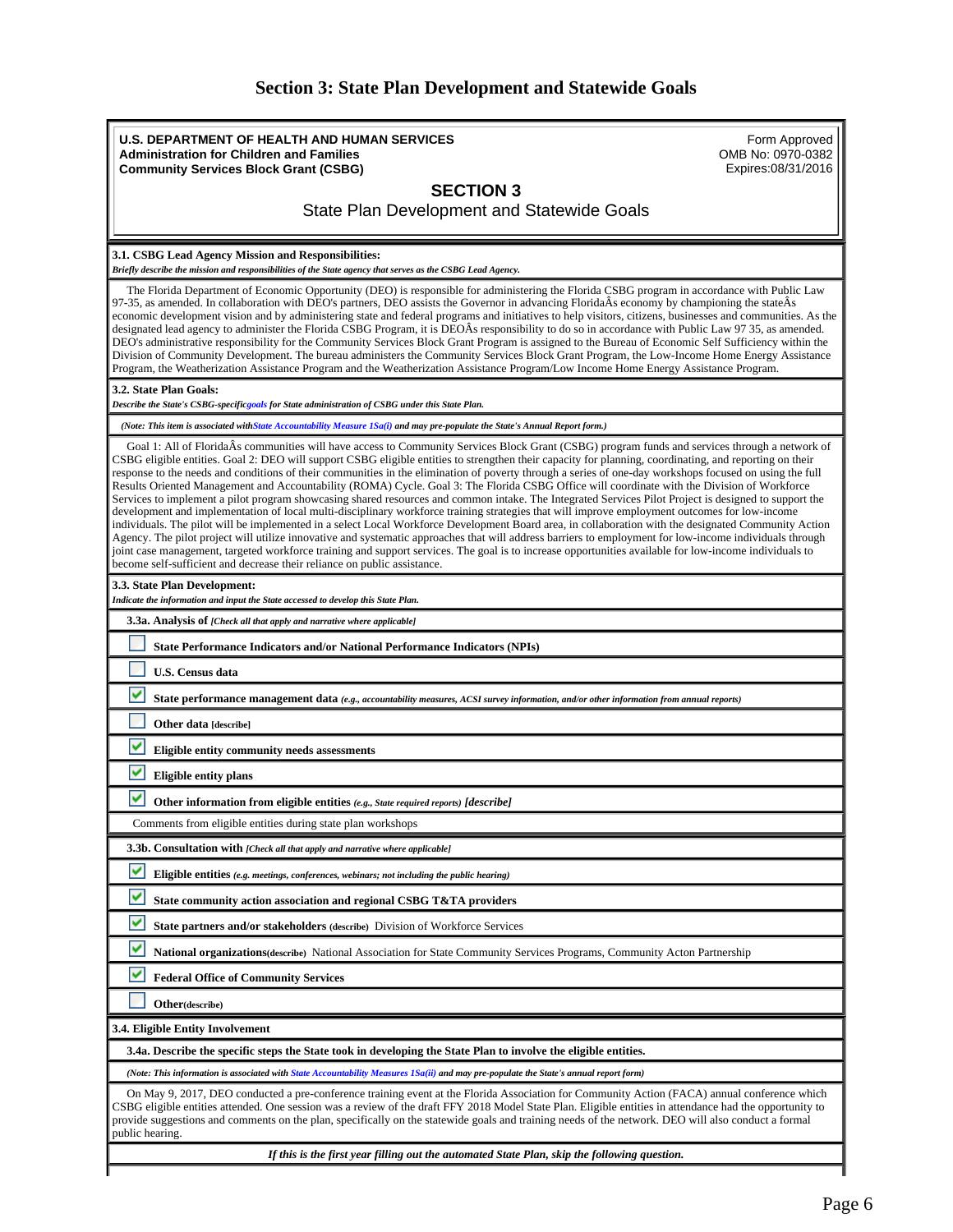**3.4b. Performance Management Adjustment:**

**How has the State adjusted State Plan development procedures under this State Plan, as compared to past plans, in order 1) to encourage eligible entity participation and**

**2) to ensure the State Plan reflects input from eligible entities?**

**Any adjustment should be based on the State's analysis of past performance in these areas, and should consider feedback from eligible entities, OCS, and other sources, such as the public hearing. If the State is not making any adjustments, provide further detail.**

*(Note: This information is associated with State Accountability Measures 1Sb(i) and (ii) and may pre-populate the State's annual report form)*

 Since 2015, DEO has provided this type of additional opportunity for more targeted input on the state plan prior to the formal public hearing. Comments from the eligible entities after the May 2017 workshop are incorporated into the state plan where applicable, with all comments and DEO's response made available during the formal public hearing.

*If this is the first year filling out the automated State Plan, skip the following question.*

**3.5. Eligible Entity Overall Satisfaction:**

*Provide the State'starget for eligible entity Overall Satisfaction during the performance period:* **75**

*(Note: Item 3.5 is associated withState Accountability Measure 8S and may pre-populate the State's annual report form)*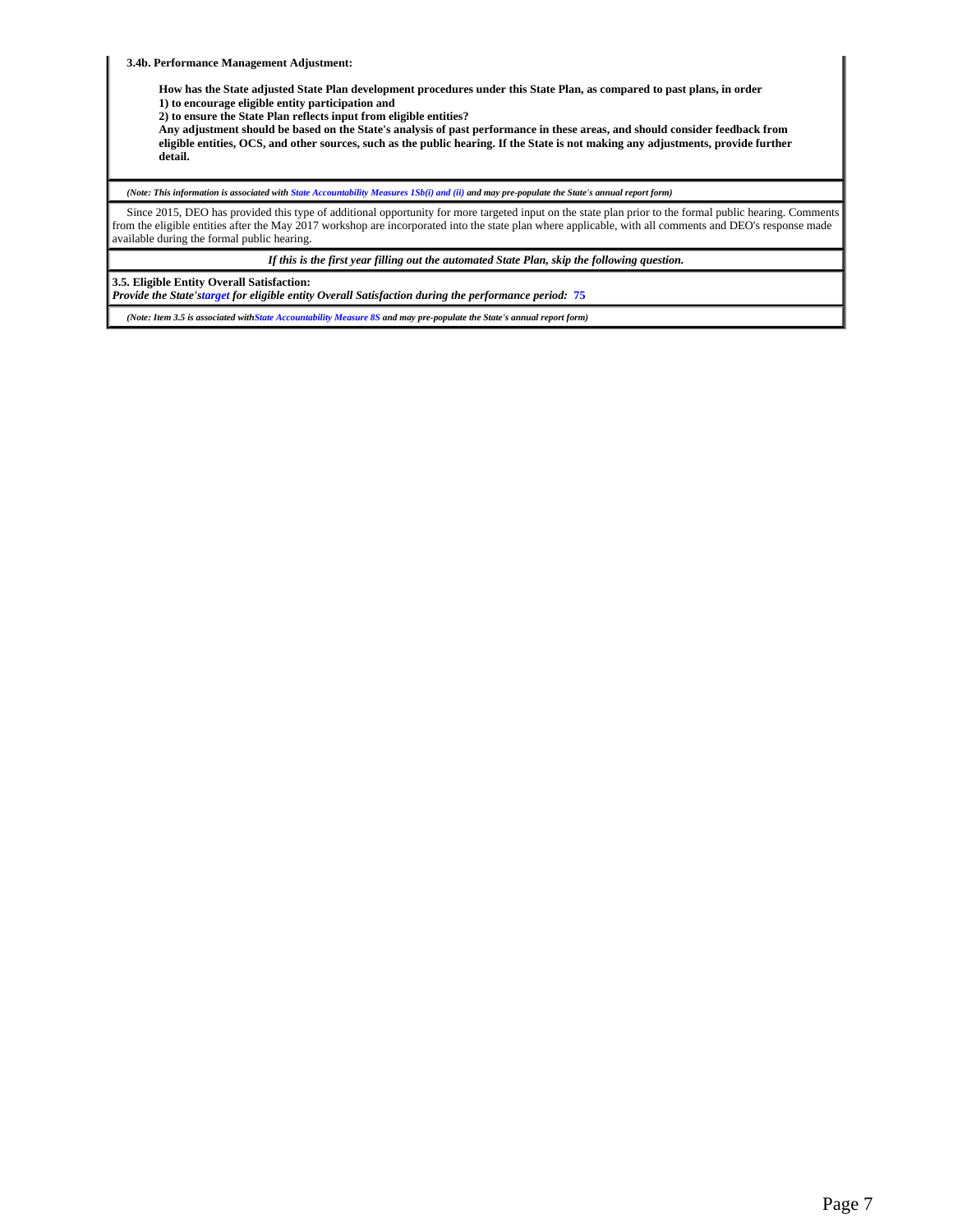# **Section 4: CSBG Hearing Requirements**

<span id="page-7-0"></span>

|                                                                                                                                                                                                                                                                                                                                                                                                                                                                                                                                 | <b>U.S. DEPARTMENT OF HEALTH AND HUMAN SERVICES</b><br><b>Administration for Children and Families</b><br><b>Community Services Block Grant (CSBG)</b> | Form Approved<br>OMB No: 0970-0382<br>Expires:08/31/2016 |  |  |  |  |  |  |
|---------------------------------------------------------------------------------------------------------------------------------------------------------------------------------------------------------------------------------------------------------------------------------------------------------------------------------------------------------------------------------------------------------------------------------------------------------------------------------------------------------------------------------|--------------------------------------------------------------------------------------------------------------------------------------------------------|----------------------------------------------------------|--|--|--|--|--|--|
| <b>SECTION 4</b><br><b>CSBG Hearing Requirements</b>                                                                                                                                                                                                                                                                                                                                                                                                                                                                            |                                                                                                                                                        |                                                          |  |  |  |  |  |  |
| 4.1. Public Inspection:<br>Describe how the State made this State Plan, or revision(s) to the State Plan, available for public inspection, as required under Section $676(e)(2)$ of<br>the Act.                                                                                                                                                                                                                                                                                                                                 |                                                                                                                                                        |                                                          |  |  |  |  |  |  |
| Statewide notice of the public hearing was published in the July 6, 2017 edition of the Florida Administrative Register (FAR). Notices and the draft Model<br>State Plan were emailed to all eligible entities and other interested parties. The public notice and plan were posted to DEO's website for public inspection<br>and comment.                                                                                                                                                                                      |                                                                                                                                                        |                                                          |  |  |  |  |  |  |
| 4.2. Public Notice/Hearing:<br>Describe how the State ensured there was sufficient time and statewide distribution of notice of the public hearing(s) to allow the public to<br>comment on the State Plan, as required under Section $676(a)(2)(B)$ of the CSBG Act.                                                                                                                                                                                                                                                            |                                                                                                                                                        |                                                          |  |  |  |  |  |  |
| Copies of the draft plan were made available prior to and during the public hearing held on Friday, July 21, 2017, in Tallahassee, Florida. Comments could<br>be submitted orally at the hearing and in writing until close of business on Monday, August 7, 2017. In addition, the initial draft plan was shown to and<br>discussed with the eligible entities during the state association annual conference. A summary of comments received during the public hearing and the<br>initial state plan discussion are attached. |                                                                                                                                                        |                                                          |  |  |  |  |  |  |
| 4.3. Public and Legislative Hearings:<br>Specify thedate(s) and location(s) of the public and legislative hearing(s) held by the designated lead agency for this State Plan, as required under<br>Section $676(a)(2)(B)$ and Section $676(a)(3)$ of the Act.<br>(If the State has not held a public hearing in the prior fiscal year and/or a legislative hearing in the last three years, provide further detail under Item 4.4.).                                                                                             |                                                                                                                                                        |                                                          |  |  |  |  |  |  |
| <b>Date</b>                                                                                                                                                                                                                                                                                                                                                                                                                                                                                                                     | Location                                                                                                                                               | <b>Type of Hearing</b><br>[Select an option]             |  |  |  |  |  |  |
| 07/21/2017                                                                                                                                                                                                                                                                                                                                                                                                                                                                                                                      | Caldwell Building, Tallahassee, Florida                                                                                                                | Public                                                   |  |  |  |  |  |  |
| 4.4. Attach supporting documentation or a hyperlink for the public and legislative hearings.<br>See attached public notice, agenda and meeting minutes.                                                                                                                                                                                                                                                                                                                                                                         |                                                                                                                                                        |                                                          |  |  |  |  |  |  |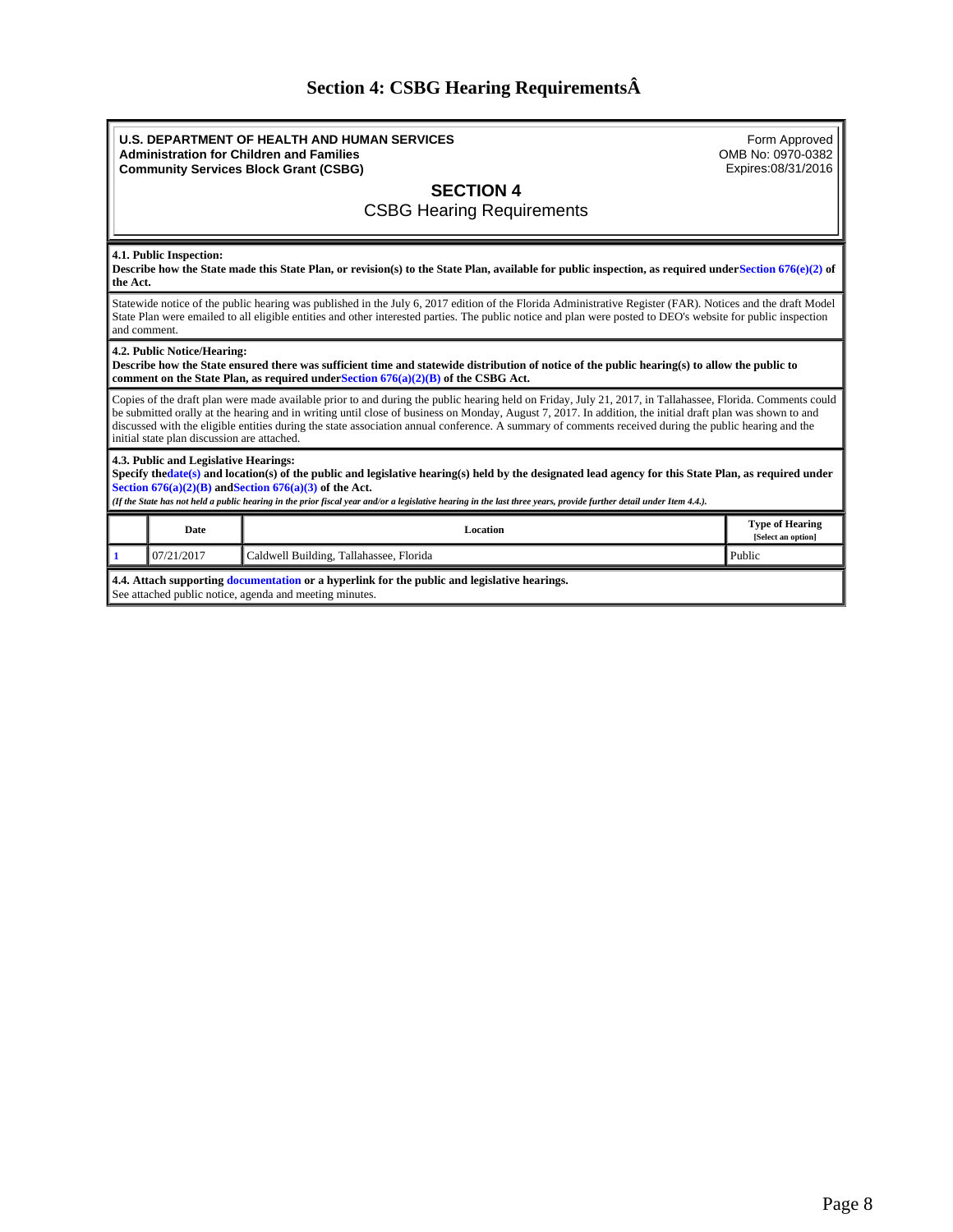### **Section 5: CSBG Eligible Entities**

#### <span id="page-8-0"></span>**U.S. DEPARTMENT OF HEALTH AND HUMAN SERVICES Administration for Children and Families Community Services Block Grant (CSBG)** Form Approved OMB No:0970-0382 Expires:08/31/2016 **SECTION 5** CSBG Eligible Entities **5.1. CSBG Eligible Entities: In the table below, list each eligible entity in the State, and indicate public or private, the type(s) of entity, and the geographical area served by the entity.** *(This table should include every CSBG Eligible Entity to which the State plans to allocate90 percent funds, as indicated in the table in item 7.2. Do not include entities that only receive remainder/discretionary funds from the State or tribes/tribal organizations that receive direct funding from OCS underSection 677 of the CSBG Act.)* **Types of Entities include Community Action Agency,Limited Purpose Agency, Local Government Agency, Migrant or Seasonal Farmworker Organization, Tribe or Tribal Organization, and Other # CSBG Eligible Entity Public or Nonprofit Type of Agency [choose all that apply] Geographical Area Served by county (Provide all counties) Brief Description of "Other" 1** The Agricultural and Labor Nonprofit Community Action Agency<br>Program, Inc. (CAA) Hendry County, Highlands County, Polk County, Glades County **2** Brevard County Public Local Government Agency Brevard County **3** Broward County **Public** Local Government Agency Broward County **<sup>4</sup>** Capital Area Community Capital Area Community<br>Action Agency, Inc. Nonprofit CAA) (CAA) Calhoun County, Franklin County, Gadsden County, Gulf County, Jefferson County, Leon County, Liberty County, Wakulla County **5** Central Florida Community<br>Action Agency, Inc. Nonprofit Community Action Agency (CAA) Alachua County, Levy County, Marion County **6** Charlotte County Public Local Government Agency Charlotte County  **7** Coalition of Florida Farmworker Organizations, Inc. Nonprofit Migrant or Seasonal Farmworker Organization Miami-Dade County, Statewide (Farmworker Population) 8 Community Action Program Nonprofit Community Action Agency<br>
Committee, Inc. (CAA) Community Action Agency Escambia County  **9** Economic Opportunities Council of Indian River County, Inc. Nonprofit  $\begin{bmatrix} \text{Commanity Action Agency} \\ (\text{CAA}) \end{bmatrix}$ **Indian River County** 10 Hillsborough County Public Local Government Agency Hillsborough County  **11** Immokalee Multicultural Multipurpose Community Action Agency Nonprofit Community Action Agency Collier County 12 **Lake Community Action**<br>Agency, Inc. Lake Community Action<br>Agency, Inc. Nonprofit CCAA) Community Action Agency Lake County 13 Lee County **Public** Local Government Agency Lee County 14 Manatee Community Action Nonprofit Community Action Agency<br>
CAA) (CAA) Desoto County, Hardee County, Manatee County 15 Miami-Dade County Public Local Government Agency Miami-Dade County  **16** Northeast Florida Community Action Agency, Inc. Nonprofit  $\bigcup_{\alpha \in \Lambda}$  Community Action Agency (CAA) Baker County, Clay County, Duval County, Flagler County, Nassau County, Putnam County, St. Johns County **17** Orange County **Public** Local Government Agency Orange County 18 **Osceola County Council on**<br>Aging, Inc. Nonprofit  $\begin{bmatrix} \text{Commanity Action Agency} \\ (\text{CAA}) \end{bmatrix}$ Osceola County Also a designated Council on Aging **19** Palm Beach County Public Local Government Agency Palm Beach County **20** Pinellas Opportunity<br>Council. Inc. Nonprofit  $\begin{bmatrix} \text{Commanity Action Agency} \\ (\text{CAA}) \end{bmatrix}$ Pinellas County 21 St. Lucie County Public Local Government Agency Martin County, Okeechobee County, St. Lucie County d/b/a Treasure Coast Community Action Agency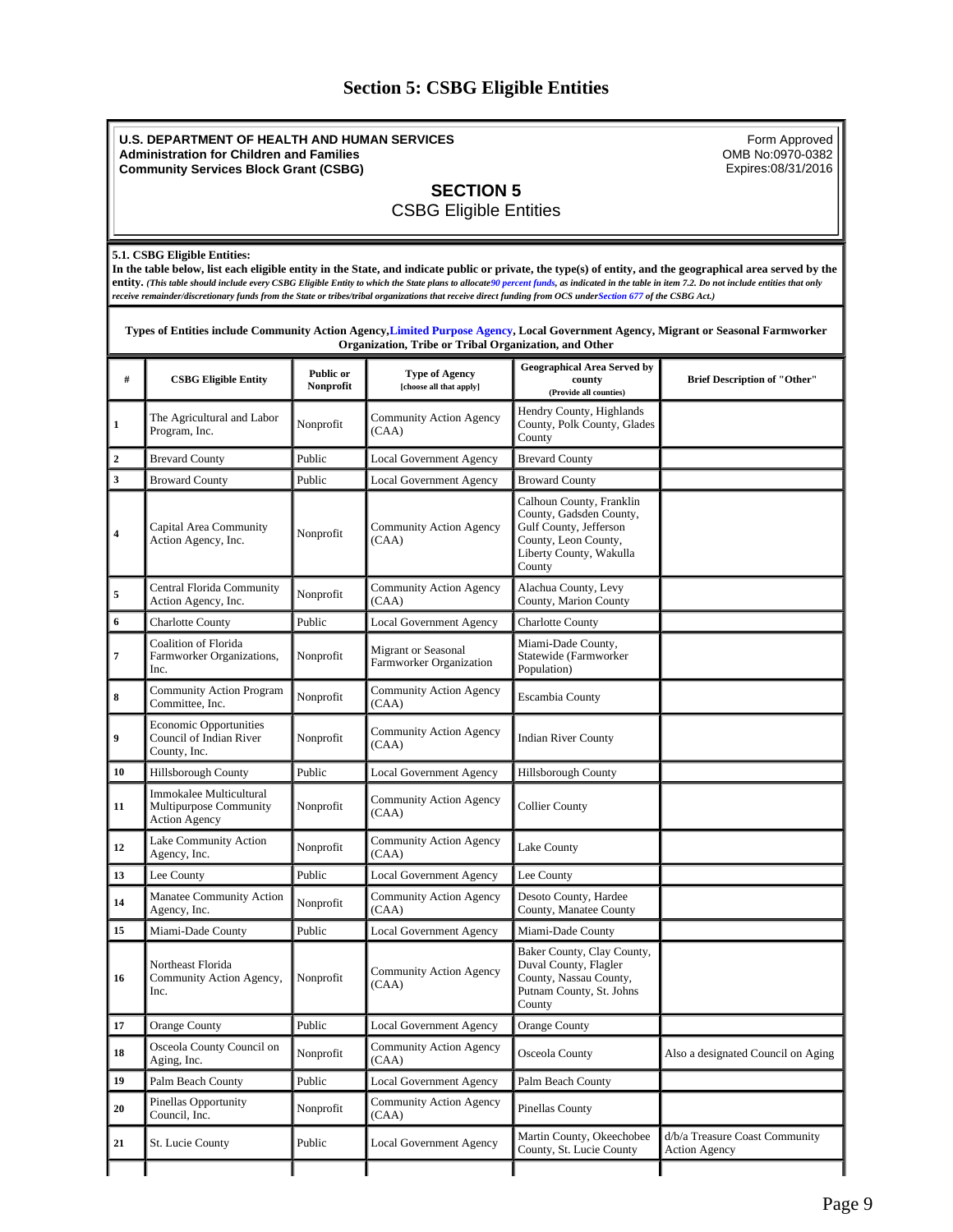| 22 | Sarasota County                                                                                                                                                               | Public    | Local Government Agency                 | Sarasota County                                                                                                                                     |  |  |  |  |
|----|-------------------------------------------------------------------------------------------------------------------------------------------------------------------------------|-----------|-----------------------------------------|-----------------------------------------------------------------------------------------------------------------------------------------------------|--|--|--|--|
| 23 | Seminole County                                                                                                                                                               | Public    | <b>Local Government Agency</b>          | Seminole                                                                                                                                            |  |  |  |  |
| 24 | Suwannee River Economic<br>Council, Inc.                                                                                                                                      | Nonprofit | Community Action Agency<br>(CAA)        | Bradford County, Columbia<br>County, Dixie County,<br>Gilchrist County, Hamilton<br>County, Lafayette County,<br>Madison County, Suwannee<br>County |  |  |  |  |
| 25 | <b>Tri-County Community</b><br>Council, Inc.                                                                                                                                  | Nonprofit | Community Action Agency<br>(CAA)        | Bay County, Holmes County,<br>Jackson County, Okaloosa<br>County, Santa Rosa County,<br>Walton County, Washington<br>County                         |  |  |  |  |
| 26 | Volusia County                                                                                                                                                                | Public    | <b>Community Action Agency</b><br>(CAA) | Volusia County                                                                                                                                      |  |  |  |  |
| 27 | Mid Florida Community<br>Services, Inc.                                                                                                                                       | Nonprofit | Community Action Agency<br>(CAA)        | Citrus County, Hernando<br>County, Pasco County,<br><b>Sumter County</b>                                                                            |  |  |  |  |
|    | 5.2 Total number of CSBG eligible entities 27                                                                                                                                 |           |                                         |                                                                                                                                                     |  |  |  |  |
|    | 5.3 Changes to Eligible Entities List:<br>Has the list of eligible entities under item 5.1 changed since the State's last State Plan submission? $\bigcirc$ Yes $\bigcirc$ No |           |                                         |                                                                                                                                                     |  |  |  |  |
|    | If yes, please briefly describe the changes.                                                                                                                                  |           |                                         |                                                                                                                                                     |  |  |  |  |
|    |                                                                                                                                                                               |           |                                         |                                                                                                                                                     |  |  |  |  |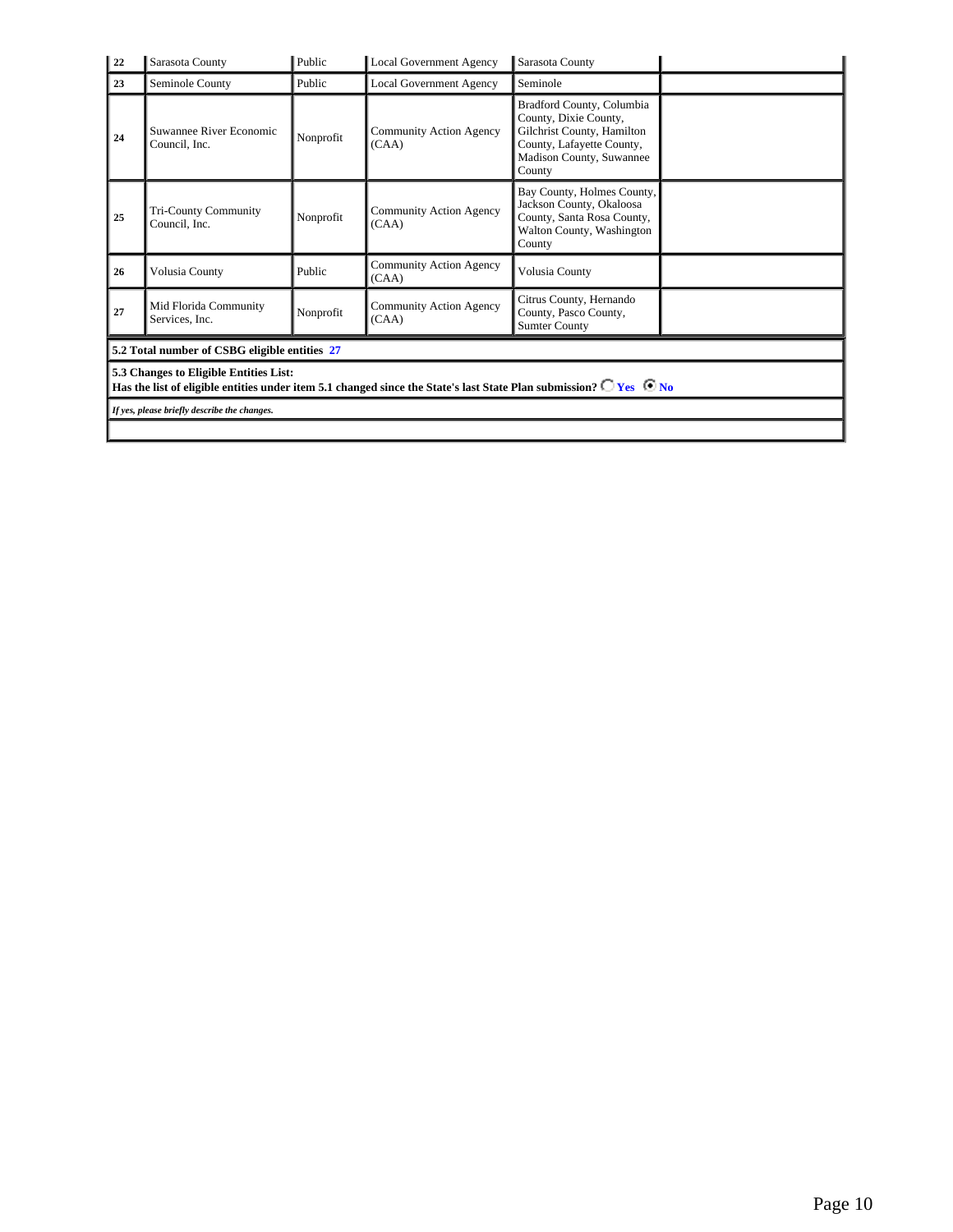## **Section 6: Organizational Standards for Eligible Entities**

<span id="page-10-0"></span>

| <b>U.S. DEPARTMENT OF HEALTH AND HUMAN SERVICES</b><br>Form Approved                                                                                                                                                                                                                                                                                                                                                                                                                                                                                                                                                                                                                                                                                   |
|--------------------------------------------------------------------------------------------------------------------------------------------------------------------------------------------------------------------------------------------------------------------------------------------------------------------------------------------------------------------------------------------------------------------------------------------------------------------------------------------------------------------------------------------------------------------------------------------------------------------------------------------------------------------------------------------------------------------------------------------------------|
| <b>Administration for Children and Families</b><br>OMB No: 0970-0382<br>Expires:08/31/2016<br><b>Community Services Block Grant (CSBG)</b>                                                                                                                                                                                                                                                                                                                                                                                                                                                                                                                                                                                                             |
| <b>SECTION 6</b>                                                                                                                                                                                                                                                                                                                                                                                                                                                                                                                                                                                                                                                                                                                                       |
| Organizational Standards for Eligible Entities                                                                                                                                                                                                                                                                                                                                                                                                                                                                                                                                                                                                                                                                                                         |
| Note: Reference IM 138, State Establishment of Organizational Standards for CSBG Eligible Entities, for more information on Organizational<br>Standards. Click HERE for IM 138.                                                                                                                                                                                                                                                                                                                                                                                                                                                                                                                                                                        |
| 6.1. Choice of Standards:<br>Check the box that applies. If using alternative standards<br>a) attach the complete list of alternative organizational standards,<br>b) describe the reasons for using alternative standards, and<br>c) describe how the standards are at least as rigorous as the COE-developed standards.                                                                                                                                                                                                                                                                                                                                                                                                                              |
| The State will use the CSBG Organizational Standards Center of Excellence (COE) organizational standards (as described in IM 138)                                                                                                                                                                                                                                                                                                                                                                                                                                                                                                                                                                                                                      |
|                                                                                                                                                                                                                                                                                                                                                                                                                                                                                                                                                                                                                                                                                                                                                        |
| 6.2. If the State is using the COE-developed organizational standards, does the State propose making a minor modification to the standards, as<br>described in IM 138? $\Box$ Yes $\Box$ No                                                                                                                                                                                                                                                                                                                                                                                                                                                                                                                                                            |
| 6.2a. If yes was selected in item 6.2, describe the State's proposed minor modification to the COE-developed organizational standards, and<br>provide a rationale.                                                                                                                                                                                                                                                                                                                                                                                                                                                                                                                                                                                     |
|                                                                                                                                                                                                                                                                                                                                                                                                                                                                                                                                                                                                                                                                                                                                                        |
| 6.3 How will/has the State officially adopt(ed) organizational standards for eligible entities in the State in a manner consistent with the State's<br>administrative procedures act? If "Other" is selected, provide a timeline and additional information, as necessary. [Check all that apply and narrative<br>where applicable]                                                                                                                                                                                                                                                                                                                                                                                                                    |
| <b>Regulation</b>                                                                                                                                                                                                                                                                                                                                                                                                                                                                                                                                                                                                                                                                                                                                      |
| Policy                                                                                                                                                                                                                                                                                                                                                                                                                                                                                                                                                                                                                                                                                                                                                 |
| Contracts with eligible entities                                                                                                                                                                                                                                                                                                                                                                                                                                                                                                                                                                                                                                                                                                                       |
| Other, describe:                                                                                                                                                                                                                                                                                                                                                                                                                                                                                                                                                                                                                                                                                                                                       |
|                                                                                                                                                                                                                                                                                                                                                                                                                                                                                                                                                                                                                                                                                                                                                        |
| 6.4. How will the State assess eligible entities against organizational standards, as described in IM 138? [Check all that apply.]                                                                                                                                                                                                                                                                                                                                                                                                                                                                                                                                                                                                                     |
| Peer-to-peer review (with validation by the State or State-authorized third party)                                                                                                                                                                                                                                                                                                                                                                                                                                                                                                                                                                                                                                                                     |
| Self-assessment (with validation by the State or State-authorized third party)                                                                                                                                                                                                                                                                                                                                                                                                                                                                                                                                                                                                                                                                         |
| Self-assessment/peer review with State risk analysis                                                                                                                                                                                                                                                                                                                                                                                                                                                                                                                                                                                                                                                                                                   |
| State-authorized third party validation                                                                                                                                                                                                                                                                                                                                                                                                                                                                                                                                                                                                                                                                                                                |
| Regular, on-site CSBG monitoring                                                                                                                                                                                                                                                                                                                                                                                                                                                                                                                                                                                                                                                                                                                       |
| v<br>Other                                                                                                                                                                                                                                                                                                                                                                                                                                                                                                                                                                                                                                                                                                                                             |
| 6.4a. Describe the assessment process.                                                                                                                                                                                                                                                                                                                                                                                                                                                                                                                                                                                                                                                                                                                 |
| Florida's Assessment Plan: Florida's CSBG eligible entities (CEEs) will submit annually the Community Action Plan and all supporting documentation<br>for the standards by November 15 of each year. DEO will conduct a review of the documentation and issue one of the following reports annually by<br>February 1: A Technical Assistance Plan for any CEE not meeting a standard for the first time, or a Quality Improvement Plan for any CEE not meeting a<br>standard which was also not met in the year(s) prior. In addition to the annual review of all documentation, DEO staff will review the full supporting<br>documentation for all standards during the on-site monitoring review and note any deficiencies in the monitoring report. |
| 6.5. Will the State make exceptions in applying the organizational standards for any eligible entities due to special circumstances or organizational<br>characteristics, as described in IM 138 $\Box$ Yes $\Box$ No                                                                                                                                                                                                                                                                                                                                                                                                                                                                                                                                  |
| 6.5a. If yes was selected in item 6.5, list which eligible entities the State will exempt from meeting organizational standards, and provide a<br>description and a justification for each exemption.                                                                                                                                                                                                                                                                                                                                                                                                                                                                                                                                                  |
|                                                                                                                                                                                                                                                                                                                                                                                                                                                                                                                                                                                                                                                                                                                                                        |
| If this is the first year filling out the automated State Plan, skip the following question.                                                                                                                                                                                                                                                                                                                                                                                                                                                                                                                                                                                                                                                           |
| 6.6. Performance Target: What percentage of eligible entities in the State does the State expect will meet all the State-adopted organizational<br>standards in the next year? (Provide as a percentage)<br>90%                                                                                                                                                                                                                                                                                                                                                                                                                                                                                                                                        |
| Note: This information is associated withState Accountability Measures 6Sa and may prepopulate the State's annual report form.                                                                                                                                                                                                                                                                                                                                                                                                                                                                                                                                                                                                                         |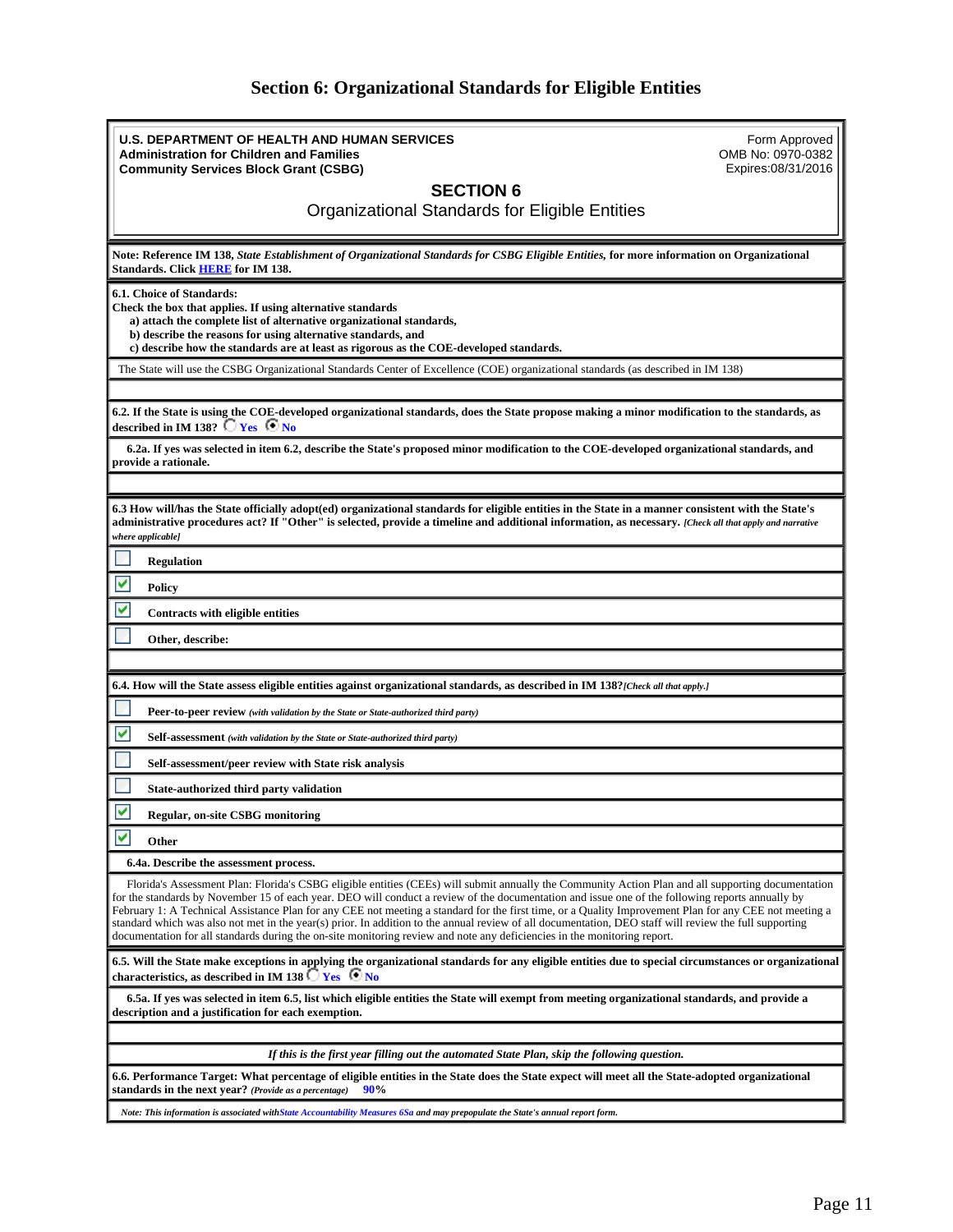### **Section 7: State Use of Funds**

<span id="page-11-0"></span>**U.S. DEPARTMENT OF HEALTH AND HUMAN SERVICES Administration for Children and Families Community Services Block Grant (CSBG)**

Form Approved OMB No: 0970-0382 Expires:08/31/2016

**SECTION 7**

State Use of Funds

**Eligible Entity Allocation (90 Percent Funds) [Section 675C(a) of the CSBG Act]**

**7.1. Formula:**

**Select the method (formula) that best describes the current practice for allocating CSBG funds to eligible entities.**

Formula Alone

 **7.1a. Does the State statutory or regulatory authority specify the terms or formula for allocating the 90 percent funds among eligible entities? Yes No** 

**7.2. Planned Allocation:**

**Specify the planned allocation of 90 percent funds to eligible entities, as described underSection 675C(a) of the CSBG Act.**

**The estimated allocations may be in dollars or percentages. For each eligible entity receiving funds, provide the Funding Amount in either dollars (columns 2 and 4) or percentage (columns 3 and 5) for the fiscal years covered by this plan.**

|                         | <b>Planned CSBG 90 Percent Funds</b>                                   |                                             |                                     |                                             |                                            |  |  |  |
|-------------------------|------------------------------------------------------------------------|---------------------------------------------|-------------------------------------|---------------------------------------------|--------------------------------------------|--|--|--|
|                         | <b>CSBG Eligible Entity</b>                                            | <b>Year One</b><br><b>Funding Amount \$</b> | <b>Year One</b><br>Funding Amount % | <b>Year Two</b><br><b>Funding Amount \$</b> | <b>Year Two</b><br><b>Funding Amount %</b> |  |  |  |
| 1                       | The Agricultural and Labor Program, Inc.                               | \$1,060,851                                 | 0.00%                               | \$0                                         | 0.00%                                      |  |  |  |
| $\overline{2}$          | <b>Brevard County</b>                                                  | \$254,114                                   | 0.00%                               | \$0                                         | 0.00%                                      |  |  |  |
| 3                       | <b>Broward County</b>                                                  | \$1,255,196                                 | 0.00%                               | \$0                                         | 0.00%                                      |  |  |  |
| $\overline{\mathbf{4}}$ | Capital Area Community Action Agency, Inc.                             | \$617,771                                   | 0.00%                               | \$0                                         | 0.00%                                      |  |  |  |
| 5                       | Central Florida Community Action Agency, Inc.                          | \$599.139                                   | 0.00%                               | \$0                                         | 0.00%                                      |  |  |  |
| 6                       | <b>Charlotte County</b>                                                | \$78,005                                    | 0.00%                               | \$0                                         | 0.00%                                      |  |  |  |
| 7                       | Coalition of Florida Farmworker Organizations,<br>Inc.                 | \$577,987                                   | 0.00%                               | \$0                                         | 0.00%                                      |  |  |  |
| 8                       | Community Action Program Committee, Inc.                               | \$415,677                                   | 0.00%                               | \$0                                         | 0.00%                                      |  |  |  |
| $\boldsymbol{9}$        | Economic Opportunities Council of Indian River<br>County, Inc.         | \$224,984                                   | 0.00%                               | \$0                                         | 0.00%                                      |  |  |  |
| 10                      | Hillsborough County                                                    | \$1,714,592                                 | 0.00%                               | \$0                                         | 0.00%                                      |  |  |  |
| 11                      | Immokalee Multicultural Multipurpose Community<br><b>Action Agency</b> | \$160,631                                   | 0.00%                               | \$0                                         | 0.00%                                      |  |  |  |
| 12                      | Lake Community Action Agency, Inc.                                     | \$249,803                                   | 0.00%                               | \$0                                         | 0.00%                                      |  |  |  |
| 13                      | Lee County                                                             | \$279,527                                   | 0.00%                               | \$0                                         | 0.00%                                      |  |  |  |
| 14                      | Manatee Community Action Agency, Inc.                                  | \$431,369                                   | 0.00%                               | \$0                                         | 0.00%                                      |  |  |  |
| 15                      | Miami-Dade County                                                      | \$3,037,837                                 | 0.00%                               | \$0                                         | 0.00%                                      |  |  |  |
| 16                      | Northeast Florida Community Action Agency, Inc.                        | \$1,809,384                                 | 0.00%                               | \$0                                         | 0.00%                                      |  |  |  |
| 17                      | <b>Orange County</b>                                                   | \$769,351                                   | 0.00%                               | \$0                                         | 0.00%                                      |  |  |  |
| 18                      | Osceola County Council on Aging, Inc.                                  | \$206,973                                   | 0.00%                               | \$0                                         | 0.00%                                      |  |  |  |
| 19                      | Palm Beach County                                                      | \$972,941                                   | 0.00%                               | \$0                                         | 0.00%                                      |  |  |  |
| 20                      | Pinellas Opportunity Council, Inc.                                     | \$876,577                                   | 0.00%                               | \$0                                         | 0.00%                                      |  |  |  |
| 21                      | St. Lucie County                                                       | \$309,396                                   | 0.00%                               | \$0                                         | 0.00%                                      |  |  |  |
| 22                      | Sarasota County                                                        | \$176,076                                   | 0.00%                               | \$0                                         | 0.00%                                      |  |  |  |
| 23                      | Seminole County                                                        | \$263,272                                   | 0.00%                               | \$0                                         | 0.00%                                      |  |  |  |
| 24                      | Suwannee River Economic Council, Inc.                                  | \$400,449                                   | 0.00%                               | $\frac{1}{2}$                               | $0.00\%$                                   |  |  |  |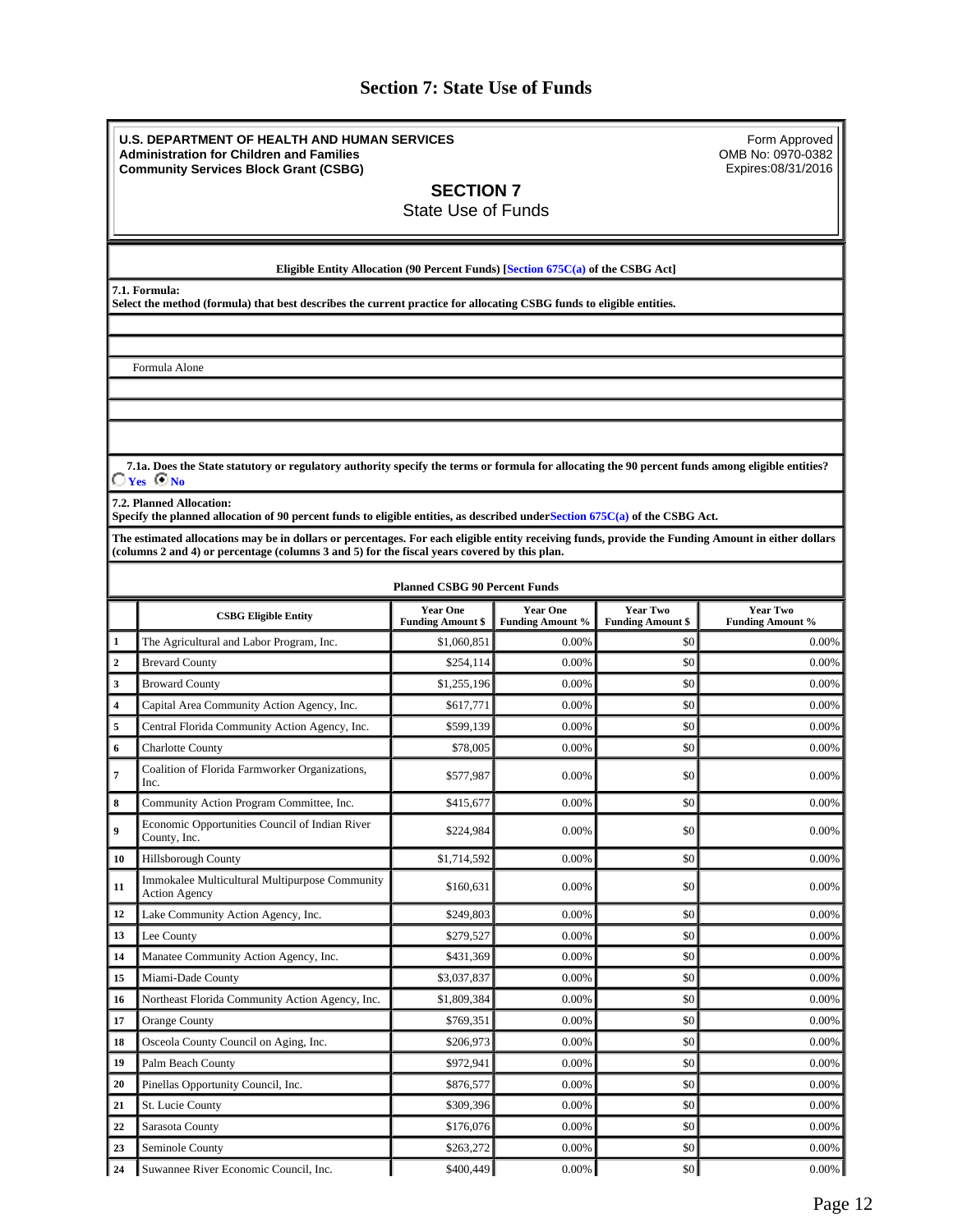| $\vert$ 25  | Tri-County Community Council, Inc.   | \$651.112    | $0.00\%$ | \$0 | $0.00\%$ |
|-------------|--------------------------------------|--------------|----------|-----|----------|
| $\sqrt{26}$ | Volusia County                       | \$476.369    | 0.00%    | \$0 | $0.00\%$ |
| $\sqrt{27}$ | Mid Florida Community Services, Inc. | \$685,559    | $0.00\%$ | \$0 | $0.00\%$ |
| Total       |                                      | \$18,554,942 | 0.00%    | \$0 | $0.00\%$ |

#### **7.3. Distribution Process:**

**Describe the specific steps in the State's process for distributing 90 percent funds to the eligible entities and include the number of days each step is expected to take; include information about State legislative approval or other types of administrative approval (such as approval by a board or commission).**

Step 1: For FFY 2018, the grant will begin April 1, 2018, with the current FFY 2017 grants ending March 31, 2018. The grant will be for 12 months, ending March 31, 2019. The award amount is estimated based on the anticipated FFY 2018 federal award (60 days). Step 2: As quarterly allotments are awarded to DEO, DEO will release additional funds to each eligible entity via a notice of funds availability, allowing the entities to incur additional costs. This process will ensure funds are regularly made available to eligible entities after OCS distributes the quarterly federal award (30-45 days). Step 3: Upon closing the FFY 2017 grant awards, DEO will re-obligate any carryover funding to each eligible entity with de-obligated funds through a modification to the FFY 2018 grant award (60 days).

#### **7.4. Distribution Timeframe:**

Does the State plan to make funds available to eligible entities no later than 30 calendar days after OCS distributes the Federal award? <sup>1</sup> Yes  **No** 

#### **7.4a. If no, describe State procedures to ensure funds are made available to eligible entities consistently and without interruption.**

#### *Note: Item 7.4 is associated withState Accountability Measure 2Sa and may prepopulate the State's annual report form.*

FloridaÂs distribution of funds is set to ensure consistent and uninterrupted availability of funds to all eligible entities (See the Distribution Process described in Section 7.3). As OCS awards quarterly allotments, DEO will release additional funds to each eligible entity via a notice of funds availability within 30-45 days, allowing the entities to incur additional costs. This process will ensure funds are regularly made available to eligible entities after OCS distributes the quarterly Federal award. Florida will continue to make reimbursements on a monthly basis.

*If this is the first year filling out the automated State Plan, skip the following question.*

**7.5. Performance Management Adjustment:**

**How is the State improving grant and/or contract administration procedures under this State Plan as compared to past plans? Any improvements should be based on analysis of past performance, and should consider feedback from eligible entities, OCS, and other sources, such as the public hearing. If the State is not making any improvements, provide further detail.**

*Note: This information is associated withState Accountability Measure 2Sb and may prepopulate the State's annual report form.*

DEO streamlined the contracting and award process for the FFY 2017 grant year (and beyond), removing lengthy budgets and workplans from the grant agreement, providing eligible entities increased flexibility to cost-shift funds as needed and adjust workplans to meet the needs of their service areas.

#### **Administrative Funds [Section 675C(b)(2) of the CSBG Act]**

**7.6. What amount of State CSBG funds does the State plan to allocate for administrative activities, under this State plan? The estimate may be in dollars or a percentage 5 \$ %** 

**7.7. How many State staff positions will be funded in whole or in part with CSBG funds under this State Plan? 8**

**7.8. How many State Full Time Equivalents (FTEs) will be funded with CSBG funds under this State Plan? 8**

#### **Remainder/Discretionary Funds [Section 675C(b) of the CSBG Act]**

**7.9. Does the State have remainder/discretionary funds?**  $\overline{\odot}$  **Yes**  $\overline{\bigcirc}$  No

#### **If yes was selected, describe how the State plans to use remainder/discretionary funds in the table below.**

*Note: This response will link to thecorresponding assurance, Item 14.2.*

**For each allowable use of remainder funds in the table below (rows a through h), enter the State's planned level of funding, if any, either in dollars or percentage, and provide a brief description. Activities funded under row a, training and technical assistance, do not require a description, as that is provided under section 8 of this State plan. Activities funded under rows b and c, are described under section 9, State Linkages and Communication, but a State may enter additional information in this table as well. The State must describe "innovative programs/activities by eligible entities or other neighborhood groups," under row f, even if the State does not allocate discretionary funds to this activity. This activity is required by section 676(b)(2) of the CSBG Act, assurance 14.2 If a funded activity fits under more than one category in the table, allocate the funds among the categories. For example, if the State provides funds under a contract with the State Community Action association to provide training and technical assistance to eligible entities and to create a statewide data system, the funds for that contract should be allocated appropriately between row a and row c. If allocation is not possible, the State may allocate the funds to the main category with which the activity is associated.**

*Note: This information is associated withState Accountability Measures 3Sa and may pre-populate the State's annual report form*

**Use of Remainder/Discretionary Funds(SeeSection 675C(b)(1) of the CSBG Act)**

| <b>Remainder/Discretionary Fund</b><br><b>Uses</b>                            | <b>Year One</b><br><b>Planned \$</b> | <b>Year One</b><br>Planned % | Year Two<br><b>Planned \$</b> | <b>Year Two</b><br>Planned % | <b>Brief description of services/activities</b>                                                                                                                                    |
|-------------------------------------------------------------------------------|--------------------------------------|------------------------------|-------------------------------|------------------------------|------------------------------------------------------------------------------------------------------------------------------------------------------------------------------------|
| a. Training/technical assistance<br>to eligible entities                      | \$225,000.00                         | $0.00\%$                     | \$0.00                        | 0.00%                        |                                                                                                                                                                                    |
| b. Coordination of<br><b>State-operated programs</b><br>and/or local programs | \$0.00                               | $0.00\%$                     | \$0.00                        | $0.00\%$ NA                  |                                                                                                                                                                                    |
| <b>c.</b> Statewide coordination and                                          |                                      |                              |                               |                              | Coordinating with the Florida Association for Community<br>Action to conduct statewide trainings for CEEs, as well as<br>attending partnership meetings with Florida's Division of |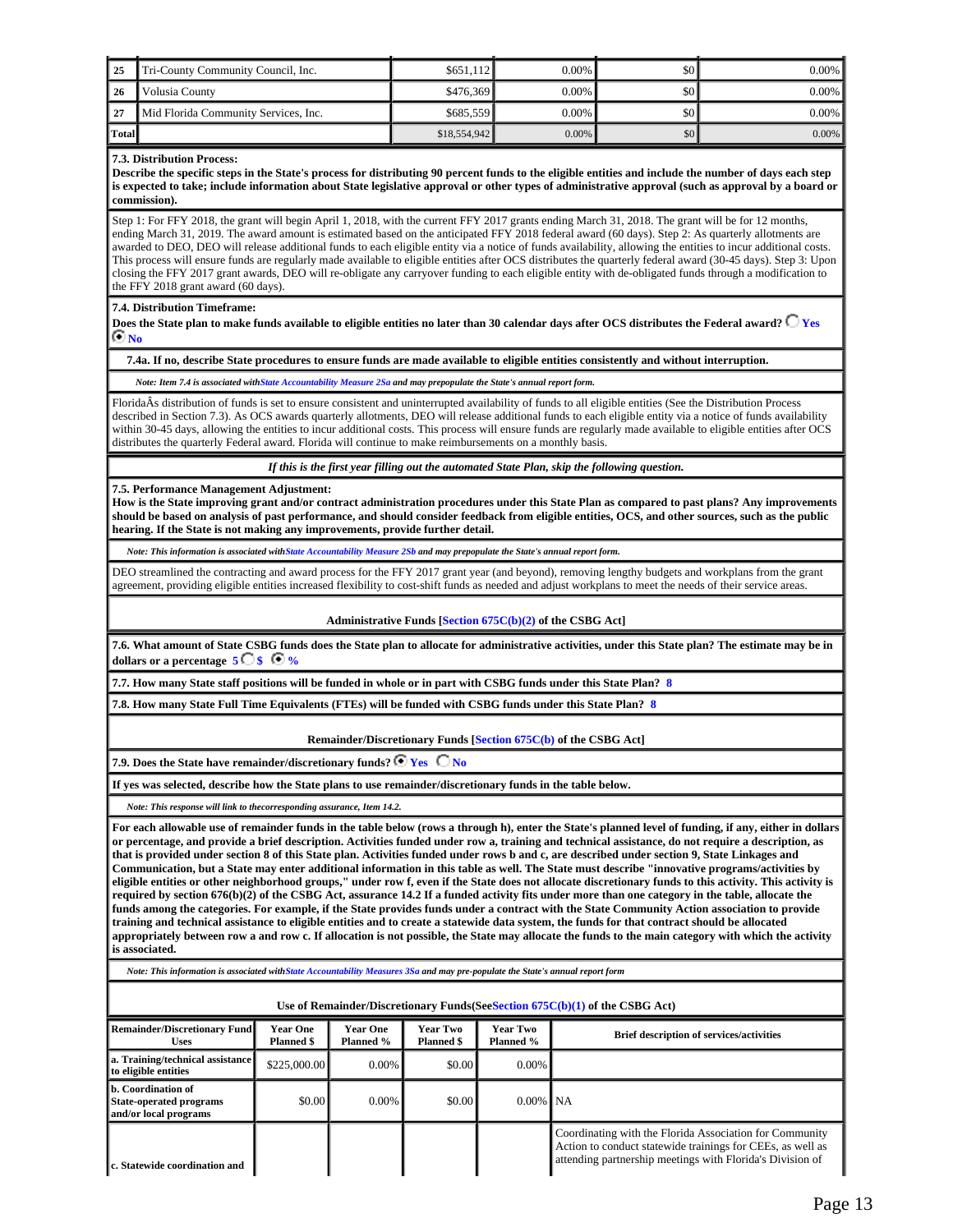| d. Analysis of distribution of<br><b>CSBG</b> funds to determine if<br>\$0.00<br>0.00%<br>\$0.00<br>0.00%<br>NA<br>targeting greatest need<br>NA<br>\$0.00<br>0.00%<br>\$0.00<br>0.00%<br>e. Asset-building programs                                                                                                                                                                                                                                                                                                                                                 |  |  |  |  |  |  |  |  |
|----------------------------------------------------------------------------------------------------------------------------------------------------------------------------------------------------------------------------------------------------------------------------------------------------------------------------------------------------------------------------------------------------------------------------------------------------------------------------------------------------------------------------------------------------------------------|--|--|--|--|--|--|--|--|
|                                                                                                                                                                                                                                                                                                                                                                                                                                                                                                                                                                      |  |  |  |  |  |  |  |  |
|                                                                                                                                                                                                                                                                                                                                                                                                                                                                                                                                                                      |  |  |  |  |  |  |  |  |
| f. Innovative<br>programs/activities by eligible<br>\$0.00<br>0.00%<br>0.00%<br>\$0.00<br>NA<br>entities or other neighborhood<br>groups                                                                                                                                                                                                                                                                                                                                                                                                                             |  |  |  |  |  |  |  |  |
| NA<br>\$0.00<br>0.00%<br>\$0.00<br>0.00%<br>g. State charity tax credits                                                                                                                                                                                                                                                                                                                                                                                                                                                                                             |  |  |  |  |  |  |  |  |
| Set-aside to provide emergency farmworker assistance<br>statewide in the event of a declared farmworker/agricultural<br>emergency. These funds will only be used if there is a<br>h. Other activities, specify in<br>\$100,000.00<br>0.00%<br>0.00%<br>\$0.00<br>declared agricultural emergency. In the event no emergency<br>column 6<br>is declared, the funds are rolled over into the next year's<br>grant agreement with the farmworker agency to use for<br>self-sufficiency and emergency services.                                                          |  |  |  |  |  |  |  |  |
| <b>Total</b><br>\$475,000.00<br>0.00%<br>\$0.00<br>0.00%                                                                                                                                                                                                                                                                                                                                                                                                                                                                                                             |  |  |  |  |  |  |  |  |
| 7.10. What types of organizations, if any, does the State plan to work with (by grant or contract using remainder/discretionary funds) to carry out<br>some or all of the activities in table 7.9. Check all that apply and narrative where applicable]                                                                                                                                                                                                                                                                                                              |  |  |  |  |  |  |  |  |
| M<br>CSBG eligible entities (if checked, include the expected number of CSBG eligible entities to receive funds) 27                                                                                                                                                                                                                                                                                                                                                                                                                                                  |  |  |  |  |  |  |  |  |
| Other community-based organizations                                                                                                                                                                                                                                                                                                                                                                                                                                                                                                                                  |  |  |  |  |  |  |  |  |
| M<br><b>State Community Action association</b>                                                                                                                                                                                                                                                                                                                                                                                                                                                                                                                       |  |  |  |  |  |  |  |  |
| Regional CSBG technical assistance provider(s)                                                                                                                                                                                                                                                                                                                                                                                                                                                                                                                       |  |  |  |  |  |  |  |  |
| National technical assistance provider(s)                                                                                                                                                                                                                                                                                                                                                                                                                                                                                                                            |  |  |  |  |  |  |  |  |
| Individual consultant(s)                                                                                                                                                                                                                                                                                                                                                                                                                                                                                                                                             |  |  |  |  |  |  |  |  |
| <b>Tribes and Tribal Organizations</b>                                                                                                                                                                                                                                                                                                                                                                                                                                                                                                                               |  |  |  |  |  |  |  |  |
| v<br><b>Other</b> State Farmworker Organization                                                                                                                                                                                                                                                                                                                                                                                                                                                                                                                      |  |  |  |  |  |  |  |  |
| None (the State will carry out activities directly)                                                                                                                                                                                                                                                                                                                                                                                                                                                                                                                  |  |  |  |  |  |  |  |  |
| Note: This response will link to the corresponding CSBG assurance, item 14.2.                                                                                                                                                                                                                                                                                                                                                                                                                                                                                        |  |  |  |  |  |  |  |  |
| If this is the first year filling out the automated State Plan, skip the following question.                                                                                                                                                                                                                                                                                                                                                                                                                                                                         |  |  |  |  |  |  |  |  |
| 7.11. Performance Management Adjustment:<br>How is the State adjusting the use of remainder/discretionary funds under this State Plan as compared to past plans? Any adjustment should be<br>based on the State's analysis of past performance, and should consider feedback from eligible entities, OCS, and other sources, such as the public<br>hearing. If the State is not making any adjustments, provide further detail.<br>Note: This information is associated with State Accountability Measures 3Sb, and may pre-populate the State's annual report form. |  |  |  |  |  |  |  |  |

Florida is adjusting the use of funds for FFY 2018 and to provide the Florida Association for Community Action with additional funds for conducting training and technical assistance to assist eligible entities report on ROMA Next Generation.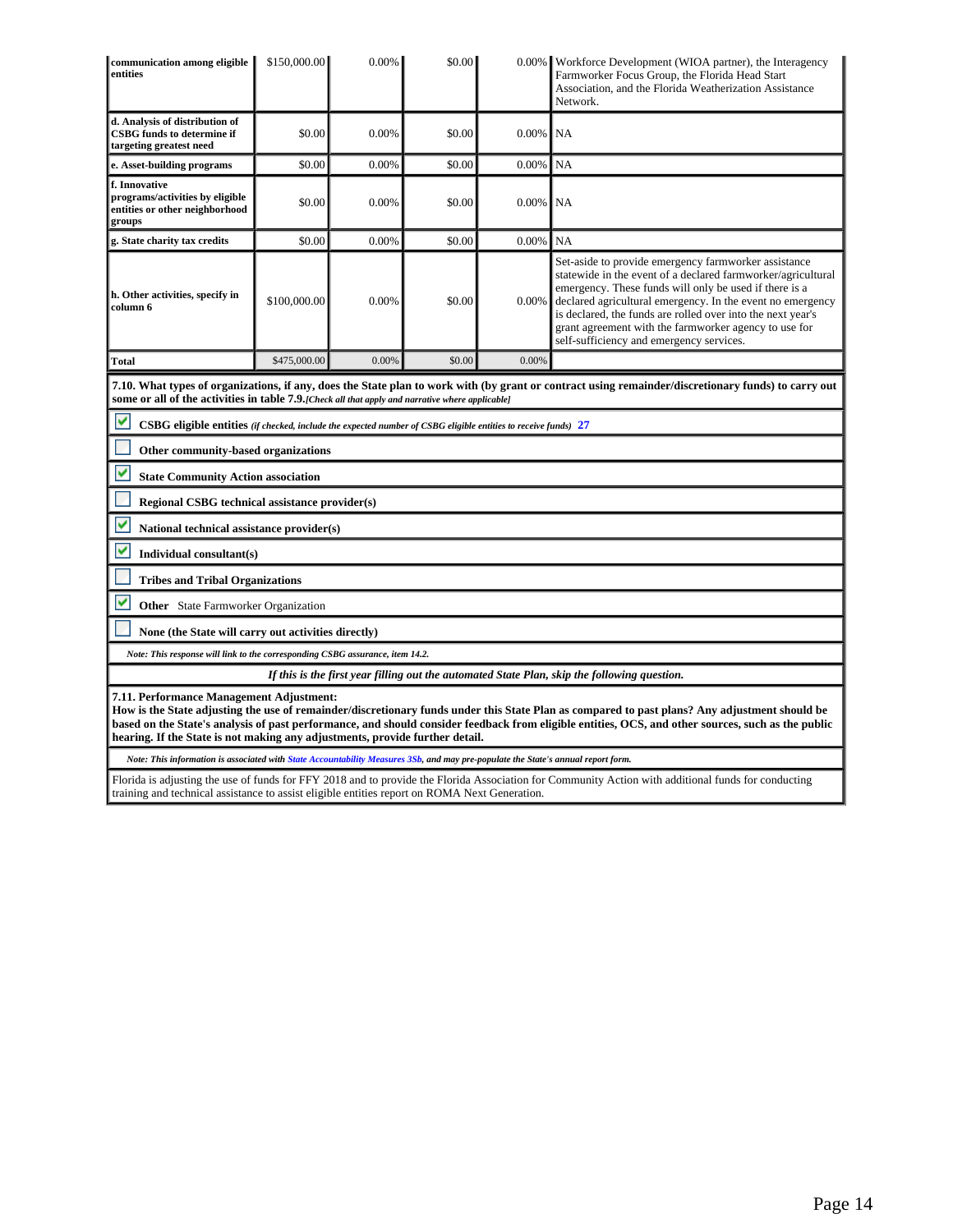## **Section 8: State Training and Technical Assistance**

<span id="page-14-0"></span>

|                                                                                                                                                                                                                                                                                                                                                                                                                                  | <b>U.S. DEPARTMENT OF HEALTH AND HUMAN SERVICES</b><br><b>Administration for Children and Families</b><br><b>Community Services Block Grant (CSBG)</b>                                                                   | Form Approved<br>OMB No: 0970-0382<br>Expires:08/31/2016                                      |                                                                                                                                                        |                                           |  |  |
|----------------------------------------------------------------------------------------------------------------------------------------------------------------------------------------------------------------------------------------------------------------------------------------------------------------------------------------------------------------------------------------------------------------------------------|--------------------------------------------------------------------------------------------------------------------------------------------------------------------------------------------------------------------------|-----------------------------------------------------------------------------------------------|--------------------------------------------------------------------------------------------------------------------------------------------------------|-------------------------------------------|--|--|
|                                                                                                                                                                                                                                                                                                                                                                                                                                  | <b>SECTION 8</b><br><b>State Training and Technical Assistance</b>                                                                                                                                                       |                                                                                               |                                                                                                                                                        |                                           |  |  |
| 8.1. Describe the State's plan for delivering CSBG-funded training and technical assistance to eligible entities under this State Plan by completing<br>the table below.<br>Add a row for each activity: indicate the timeframe; whether it is training, technical assistance or both; and the topic.<br>(CSBG funding used for this activity is referenced under item 7.9(a), Remainder/Discretionary Funds.)                   |                                                                                                                                                                                                                          |                                                                                               |                                                                                                                                                        |                                           |  |  |
|                                                                                                                                                                                                                                                                                                                                                                                                                                  |                                                                                                                                                                                                                          |                                                                                               | Note: This information is associated with State Accountability Measure 3Scand may pre-populate the State's annual report form.                         |                                           |  |  |
|                                                                                                                                                                                                                                                                                                                                                                                                                                  |                                                                                                                                                                                                                          |                                                                                               | <b>Training and Technical Assistance</b>                                                                                                               |                                           |  |  |
|                                                                                                                                                                                                                                                                                                                                                                                                                                  | Fiscal Year (Y)<br>Quarter (Q) / Timeframe                                                                                                                                                                               | <b>Training, Technical Assistance,</b><br>or Both                                             | Topic                                                                                                                                                  | <b>Brief Description of "Other"</b>       |  |  |
|                                                                                                                                                                                                                                                                                                                                                                                                                                  | <b>FY1-Q1</b>                                                                                                                                                                                                            | Both                                                                                          | <b>ROMA</b>                                                                                                                                            | One-day ROMA Workshops                    |  |  |
| $\overline{2}$                                                                                                                                                                                                                                                                                                                                                                                                                   | <b>FY1-Q2</b>                                                                                                                                                                                                            | <b>Technical Assistance</b>                                                                   | Organizational Standards - General                                                                                                                     |                                           |  |  |
| 3                                                                                                                                                                                                                                                                                                                                                                                                                                | FY1-Q3                                                                                                                                                                                                                   | <b>B</b> oth                                                                                  | Other                                                                                                                                                  | Training Conference for eligible entities |  |  |
|                                                                                                                                                                                                                                                                                                                                                                                                                                  | <b>FY1-Q4</b>                                                                                                                                                                                                            | <b>B</b> oth                                                                                  | Other                                                                                                                                                  | Ongoing T&TA as needed                    |  |  |
|                                                                                                                                                                                                                                                                                                                                                                                                                                  | <b>\$225000 , Year Two \$0</b>                                                                                                                                                                                           |                                                                                               | 8.1a. The planned budget for the training and technical assistance plan (as indicated in the Remainder/Discretionary Funds table in item 7.9) Year One |                                           |  |  |
|                                                                                                                                                                                                                                                                                                                                                                                                                                  |                                                                                                                                                                                                                          | If this is the implementation year for organizational standards, skip the following question. |                                                                                                                                                        |                                           |  |  |
|                                                                                                                                                                                                                                                                                                                                                                                                                                  |                                                                                                                                                                                                                          | organizational standards that could be used if appropriate? $\bullet$ Yes $\circ$ No          | 8.2. Does the State have in place Technical Assistance Plans (TAPs) or Quality Improvement Plans (QIPs) for all eligible entities with unmet           |                                           |  |  |
| Note: This information is associated with State Accountability Measure 6Sb. QIPs are described in Section 678 $C(a)(4)$ of the CSBG Act. If the State,<br>according to their corrective action procedures, does not plan to put a QIP in place for an eligible entity with one or more unmet organizational<br>standards, the State should put a TAP in place to support the entity in meeting the standard(s).                  |                                                                                                                                                                                                                          |                                                                                               |                                                                                                                                                        |                                           |  |  |
| Per the state's implementation plan for the Organizational Standards, eligible entities not meeting 100 percent of the standards for FFY 2017 were issued a<br>Technical Assistance Plan March 5, 2017, with a due date for cure of June 30, 2017.                                                                                                                                                                               |                                                                                                                                                                                                                          |                                                                                               |                                                                                                                                                        |                                           |  |  |
| 8.3. Indicate the types of organizations through which the State plans to provide training and/or technical assistance as described in item 8.1, and<br>briefly describe their involvement [Check all that applies and narrative where applicable]                                                                                                                                                                               |                                                                                                                                                                                                                          |                                                                                               |                                                                                                                                                        |                                           |  |  |
| CSBG eligible entities (if checked, provide the expected number of CSBG eligible entities to receive funds)                                                                                                                                                                                                                                                                                                                      |                                                                                                                                                                                                                          |                                                                                               |                                                                                                                                                        |                                           |  |  |
|                                                                                                                                                                                                                                                                                                                                                                                                                                  | Other community-based organizations                                                                                                                                                                                      |                                                                                               |                                                                                                                                                        |                                           |  |  |
| v<br><b>State Community Action association</b>                                                                                                                                                                                                                                                                                                                                                                                   |                                                                                                                                                                                                                          |                                                                                               |                                                                                                                                                        |                                           |  |  |
|                                                                                                                                                                                                                                                                                                                                                                                                                                  | <b>Regional CSBG technical assistance provider(s)</b>                                                                                                                                                                    |                                                                                               |                                                                                                                                                        |                                           |  |  |
|                                                                                                                                                                                                                                                                                                                                                                                                                                  | National technical assistance provider(s)                                                                                                                                                                                |                                                                                               |                                                                                                                                                        |                                           |  |  |
| Individual consultant(s)                                                                                                                                                                                                                                                                                                                                                                                                         |                                                                                                                                                                                                                          |                                                                                               |                                                                                                                                                        |                                           |  |  |
| <b>Tribes and Tribal Organizations</b>                                                                                                                                                                                                                                                                                                                                                                                           |                                                                                                                                                                                                                          |                                                                                               |                                                                                                                                                        |                                           |  |  |
| ✓<br>Other State CSBG office                                                                                                                                                                                                                                                                                                                                                                                                     |                                                                                                                                                                                                                          |                                                                                               |                                                                                                                                                        |                                           |  |  |
| If this is the first year filling out the automated State Plan, skip the following question.                                                                                                                                                                                                                                                                                                                                     |                                                                                                                                                                                                                          |                                                                                               |                                                                                                                                                        |                                           |  |  |
| 8.4. Performance Management Adjustment:<br>How is the State adjusting the training and technical assistance plan under this State Plan as compared to past plans? Any adjustment should be<br>based on the State's analysis of past performance, and should consider feedback from eligible entities, OCS, and other sources, such as the public<br>hearing. If the State is not making any adjustments, provide further detail. |                                                                                                                                                                                                                          |                                                                                               |                                                                                                                                                        |                                           |  |  |
|                                                                                                                                                                                                                                                                                                                                                                                                                                  | Note: This information is associated with State Accountability Measures 3Sdmay pre-populate the State's annual report form                                                                                               |                                                                                               |                                                                                                                                                        |                                           |  |  |
|                                                                                                                                                                                                                                                                                                                                                                                                                                  | Florida is adjusting its T/TA plan under this State Plan to include additional training and technical assistance to entities on ROMA, as well as partnering<br>with the state association to provide training as needed. |                                                                                               |                                                                                                                                                        |                                           |  |  |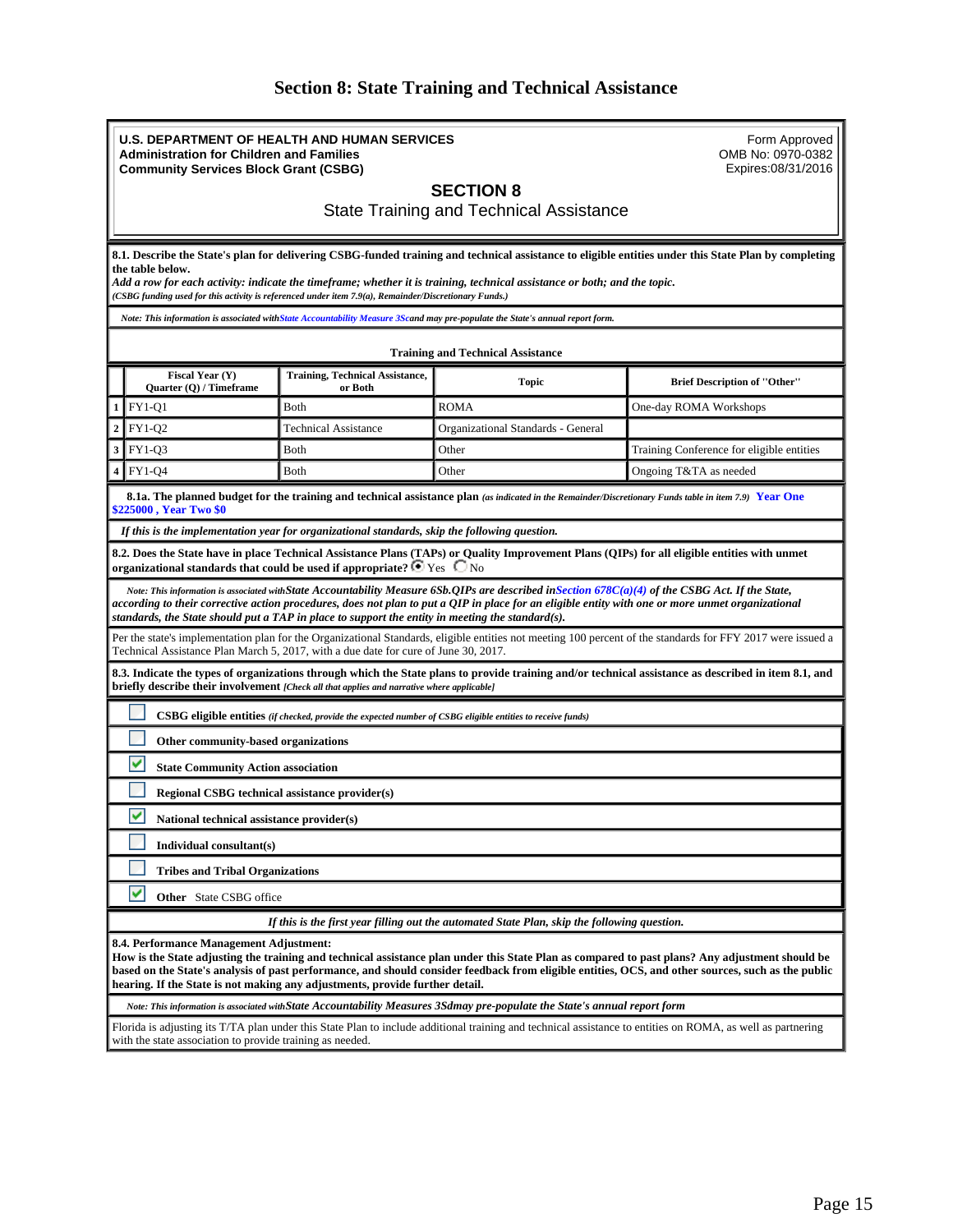## **Section 9: State Linkages and Communication**

<span id="page-15-0"></span>

| Form Approved<br>U.S. DEPARTMENT OF HEALTH AND HUMAN SERVICES<br>OMB No:0970-0382<br><b>Administration for Children and Families</b><br>Expires:08/31/2016<br><b>Community Services Block Grant (CSBG)</b>                                                                                                                                                                                                                                                                                                                                                                                                                                                                                                                                                                                                                                                                                                                                                                               |  |  |  |  |
|------------------------------------------------------------------------------------------------------------------------------------------------------------------------------------------------------------------------------------------------------------------------------------------------------------------------------------------------------------------------------------------------------------------------------------------------------------------------------------------------------------------------------------------------------------------------------------------------------------------------------------------------------------------------------------------------------------------------------------------------------------------------------------------------------------------------------------------------------------------------------------------------------------------------------------------------------------------------------------------|--|--|--|--|
| <b>SECTION 9</b>                                                                                                                                                                                                                                                                                                                                                                                                                                                                                                                                                                                                                                                                                                                                                                                                                                                                                                                                                                         |  |  |  |  |
| <b>State Linkages and Communication</b>                                                                                                                                                                                                                                                                                                                                                                                                                                                                                                                                                                                                                                                                                                                                                                                                                                                                                                                                                  |  |  |  |  |
|                                                                                                                                                                                                                                                                                                                                                                                                                                                                                                                                                                                                                                                                                                                                                                                                                                                                                                                                                                                          |  |  |  |  |
| Note: This section describes activities that the State may support with CSBG remainder/discretionary funds, described under Section $675C(b)(1)$ of the CSBG Act. The State may indicate<br>planned use of remainder/discretionary funds for linkage/communication activities in Section 7, State Use of Funds, items 7.9(b) and (c).                                                                                                                                                                                                                                                                                                                                                                                                                                                                                                                                                                                                                                                    |  |  |  |  |
| 9.1 State Linkages and Coordination at the State Level:<br>Describe the linkages and coordination at the State level that the State plans to create or maintain to ensure increased access to CSBG services to<br>low-income people and communities under this State Plan and avoid duplication of services (as required by the assurance under Section 676(b)(5)                                                                                                                                                                                                                                                                                                                                                                                                                                                                                                                                                                                                                        |  |  |  |  |
| [Describe or attach additional information as needed. [Check all that apply and narrative where applicable                                                                                                                                                                                                                                                                                                                                                                                                                                                                                                                                                                                                                                                                                                                                                                                                                                                                               |  |  |  |  |
| Note: This response will link to the corresponding CSBG assurance, item 14.5. In addition, this item is associated with State Accountability Measure 7Sa andmay pre-populate the State's<br>annual report form.                                                                                                                                                                                                                                                                                                                                                                                                                                                                                                                                                                                                                                                                                                                                                                          |  |  |  |  |
| ⊻<br><b>State Low Income Home Energy Assistance Program (LIHEAP) office</b>                                                                                                                                                                                                                                                                                                                                                                                                                                                                                                                                                                                                                                                                                                                                                                                                                                                                                                              |  |  |  |  |
| ⊻<br><b>State Weatherization office</b>                                                                                                                                                                                                                                                                                                                                                                                                                                                                                                                                                                                                                                                                                                                                                                                                                                                                                                                                                  |  |  |  |  |
| V<br><b>State Temporary Assistance for Needy Families (TANF) office</b>                                                                                                                                                                                                                                                                                                                                                                                                                                                                                                                                                                                                                                                                                                                                                                                                                                                                                                                  |  |  |  |  |
| Y<br><b>State Head Start office</b>                                                                                                                                                                                                                                                                                                                                                                                                                                                                                                                                                                                                                                                                                                                                                                                                                                                                                                                                                      |  |  |  |  |
| State public health office                                                                                                                                                                                                                                                                                                                                                                                                                                                                                                                                                                                                                                                                                                                                                                                                                                                                                                                                                               |  |  |  |  |
| <b>State education department</b>                                                                                                                                                                                                                                                                                                                                                                                                                                                                                                                                                                                                                                                                                                                                                                                                                                                                                                                                                        |  |  |  |  |
| ⊻<br><b>State Workforce Innovation and Opportunity Act (WIOA) agency</b>                                                                                                                                                                                                                                                                                                                                                                                                                                                                                                                                                                                                                                                                                                                                                                                                                                                                                                                 |  |  |  |  |
| Y<br><b>State budget office</b>                                                                                                                                                                                                                                                                                                                                                                                                                                                                                                                                                                                                                                                                                                                                                                                                                                                                                                                                                          |  |  |  |  |
| Y<br><b>Supplemental Nutrition Assistance Program (SNAP)</b>                                                                                                                                                                                                                                                                                                                                                                                                                                                                                                                                                                                                                                                                                                                                                                                                                                                                                                                             |  |  |  |  |
| State child welfare office                                                                                                                                                                                                                                                                                                                                                                                                                                                                                                                                                                                                                                                                                                                                                                                                                                                                                                                                                               |  |  |  |  |
| v<br><b>State housing office</b>                                                                                                                                                                                                                                                                                                                                                                                                                                                                                                                                                                                                                                                                                                                                                                                                                                                                                                                                                         |  |  |  |  |
| Other                                                                                                                                                                                                                                                                                                                                                                                                                                                                                                                                                                                                                                                                                                                                                                                                                                                                                                                                                                                    |  |  |  |  |
| State farmworker office [Click paper clip to attach file]                                                                                                                                                                                                                                                                                                                                                                                                                                                                                                                                                                                                                                                                                                                                                                                                                                                                                                                                |  |  |  |  |
| 9.2. State Linkages and Coordination at the Local Level:<br>Describe the linkages and coordination at the local level that the State and eligible entities plan to create or maintain to ensure increased access to<br>CSBG services to low-income people and communities and avoid duplication of services, as described under Section $675C(b)(B)$ and as required<br>by assurance under Sections $676(b)(5)$ of the CSBG Act. Attach additional information as needed.                                                                                                                                                                                                                                                                                                                                                                                                                                                                                                                |  |  |  |  |
| Note: This response will link to the corresponding CSBG assurances, items 14.5 and 14.6.                                                                                                                                                                                                                                                                                                                                                                                                                                                                                                                                                                                                                                                                                                                                                                                                                                                                                                 |  |  |  |  |
| Linkages and partnerships are fostered at the state level through presentations to and coordination with the Florida Association for Community Action, Inc.<br>(FACA), HeadStart, the Interagency Farmworker Focus Group, and CareerSource Florida. [Click paper clip to attach file]                                                                                                                                                                                                                                                                                                                                                                                                                                                                                                                                                                                                                                                                                                    |  |  |  |  |
| 9.3. Eligible Entity Linkages and Coordination                                                                                                                                                                                                                                                                                                                                                                                                                                                                                                                                                                                                                                                                                                                                                                                                                                                                                                                                           |  |  |  |  |
| 9.3a State Assurance of Eligible Entity Linkages and Coordination:<br>Describe how the State will assure that the eligible entities will coordinate and establish linkages to assure the effective delivery of and<br>coordination of CSBG services to low-income people and communities and avoid duplication of services (as required by the assurance under<br><b>Section 676(b)(5)).</b> [Attach additional information as needed.]                                                                                                                                                                                                                                                                                                                                                                                                                                                                                                                                                  |  |  |  |  |
| Note: This response will link to the corresponding CSBG assurance, item 14.5.                                                                                                                                                                                                                                                                                                                                                                                                                                                                                                                                                                                                                                                                                                                                                                                                                                                                                                            |  |  |  |  |
| The grant award agreement requires eligible entities to show coordination and non-duplication of effort with other programs through the submission of<br>their annual Community Action Plan. CSBG funds may also be used to sustain allowable programs funded by other sources, thus promoting coordination<br>of effort. Under the requirements of the Workforce Innovation and Opportunity Act (WIOA), each eligible entity must maintain a Memorandum of<br>Understanding with all local workforce development boards in their service area detailing cooperative workforce employment and training efforts, and<br>actions that will be taken by both parties to assure the coordination of programs, including participation in the one-stop center. All CAAs will also be<br>required to enter into an infrastructure funding agreement with local workforce development boards outlining the level of participation in the one-stop<br>centers. [Click paper clip to attach file] |  |  |  |  |
| 9.3b State Assurance of Eligible Entity Linkages to Fill Service Gaps:<br>Describe how the eligible entities will develop linkages to fill identified gaps in the services, through the provision of information, referrals, case<br>management, and follow-up consultations, according to the assurance under Section 676(b)(3)(B) of the CSBG Act.                                                                                                                                                                                                                                                                                                                                                                                                                                                                                                                                                                                                                                     |  |  |  |  |
| Note: This response will link to the corresponding CSBG assurance, item 14.3b.                                                                                                                                                                                                                                                                                                                                                                                                                                                                                                                                                                                                                                                                                                                                                                                                                                                                                                           |  |  |  |  |
| Through the award of CSBG funding to the 27 eligible entities in Florida, all are required to coordinate with other social service agencies in their area.<br>This includes the local workforce development boards. DEO also monitors the eligible entities every two to three years on-site, including review of client<br>files and case management practices to ensure they are providing needed services. As part of their grant award, the eligible entities must develop a work                                                                                                                                                                                                                                                                                                                                                                                                                                                                                                    |  |  |  |  |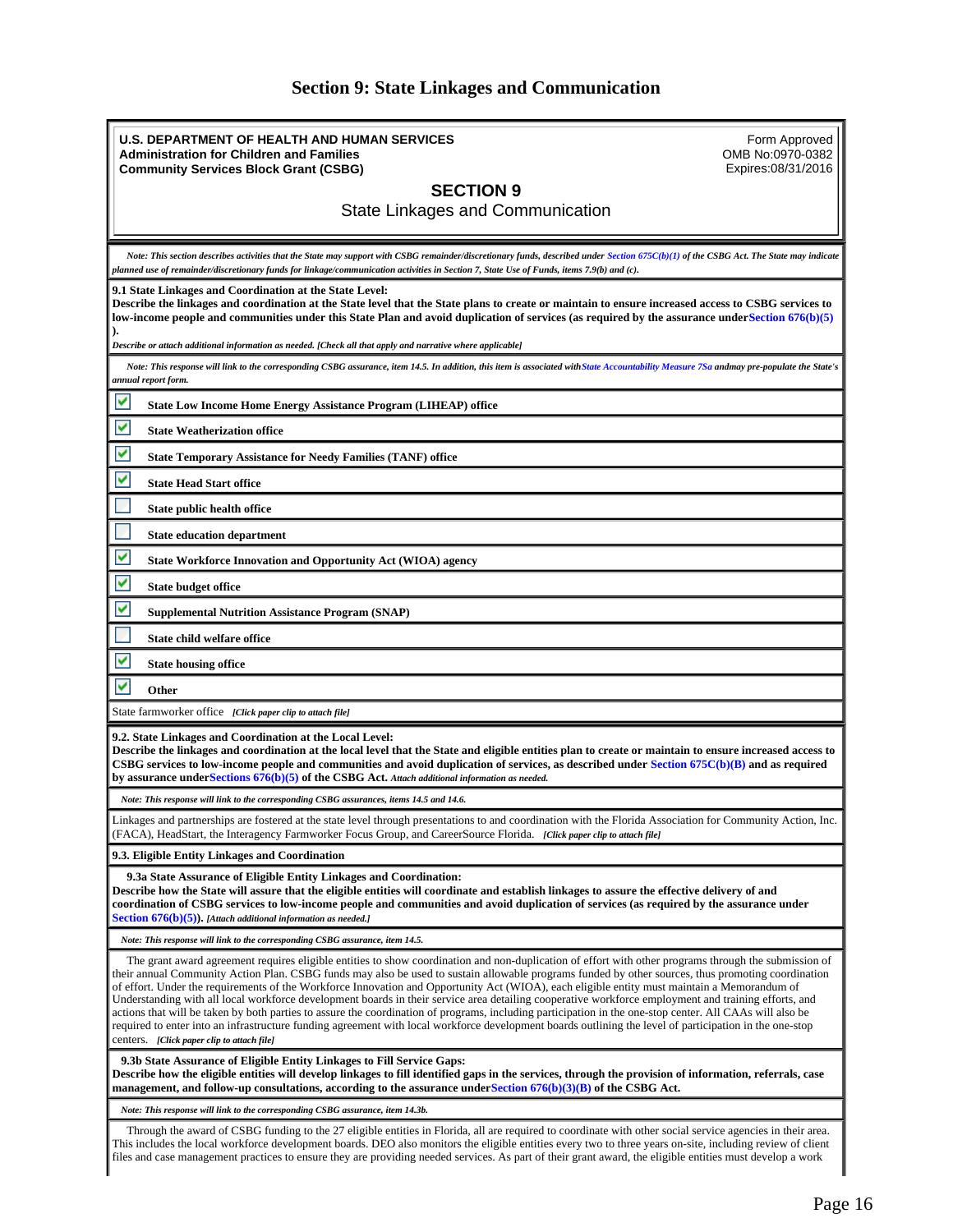plan that reflects their goals and anticipated outcomes consistent with the National Performance Indicators.

#### **9.4. Workforce Innovation and Opportunity Act (WIOA) Employment and Training Activities:**

**Does the State intend to include CSBG employment and training activities as part of a WIOA Combined State Plan, as allowed under the Workforce Innovation and Opportunity Act** *(as required by the assurance under Section 676(b)(5) of the CSBG Act)?*  $\bigcirc$  Yes  $\bigcirc$  No

*Note: This response will link to the corresponding CSBG assurance, item 14.5.*

 **9.4a If the State selected "yes"under item 9.4, provide the CSBG-specific information included in the State's WIOA Combined Plan. This information includes a description of how the State and the eligible entities will coordinate the provision of employment and training activities through statewide and local WIOA workforce development systems. This information may also include examples of innovative employment and training programs and activities conducted by community action agencies or other neighborhood-based organizations as part of a community antipoverty strategy.**

 **9.4b. If the State selected "no" under item 9.4, describe the coordination of employment and training activities, as defined in Section 3 of WIOA, by the State and by eligible entities providing activities through the WIOA system.**

 Eligible entities are required to coordinate with other social service agencies in their area. This includes but is not limited to, local workforce development boards. In addition, DEO is the state workforce development agency and works with other divisions to forge partnerships and opportunities for linkages.

**9.5. Emergency Energy Crisis Intervention:**

**Describe how the State will assure, where appropriate, that emergency energy crisis intervention programs under title XXVI (relating to Low-Income Home Energy Assistance) are conducted in each community in the State, as required by the assurance underSection 676(b)(6) of the CSBG Act).**

*Note: This response will link to the corresponding CSBG assurance, item 14.6.*

The CSBG Program, Low-Income Home Energy Assistance Program and Weatherization Assistance Program are located within the same division at DEO. This enables efficient coordination of services. The coordination requirement is passed to the eligible entities via the grant award agreement. Approximately one-third of the funded eligible entities in Florida are also Head Start providers. Of the 27 CSBG agencies, 21 also provide Low Income Home Energy Assistance Program (LIHEAP) services, facilitating the coordination of these programs at the local level.

#### **9.6. State Assurance: Faith-based Organizations, Charitable Groups, Community Organizations:**

**Describe how the State will assure local eligible entities will coordinate and form partnerships with other organizations, including faith-based organizations, charitable groups, and community organizations, according to the State's assurance underSection 676(b)(9)of the CSBG Act.**

*Note: this response will link to the corresponding assurance, item 14.9.*

DEO specifies this assurance in the grant award agreement and in the annual Community Action Plan. Eligible entities are required to report quarterly on the linkages established between governmental and other social services programs. In addition, when seeking new provider agencies for unserved areas, DEO requires the applicant entities to have an established connection with the community they serve via HeadStart, CareerSource Florida or other such partnerships. *[Click paper clip to attach file]*

#### **9.7 Coordination of Eligible Entity 90 Percent Funds with Public/Private Resources:**

**Describe how the eligible entities will coordinate CSBG 90 percent funds with other public and private resources, according to the assurance underSection 676(b)(3)(C) of the CSBG Act.**

*Note: this response will link to the corresponding assurance, item 14.3c.*

All eligible entities are required to coordinate with other social service agencies in their area. This information is provided annually in the Community Action Plan.

**9.8. Coordination among Eligible Entities and State Community Action Association:**

**Describe State activities for supporting coordination among the eligible entities and the State Community Action Association.**

Eligible entities may use administrative funds to pay for membership to the Florida Association for Community Action, as well as pay for travel to conferences, meetings and trainings. The state also partners with the state association to provide training and technical assistance free of charge.

#### **9.9 Communication with Eligible Entities and the State Community Action Association:**

**In the table below, describe the State's plan for communicating with eligible entities, the State Community Action Association, and other partners under this State Plan. Include communication about annual hearings and legislative hearings, as described under Section 4, CSBG Hearing Requirements.**

| <b>Communication Plan</b>                    |                           |                       |                                                                                  |  |  |  |
|----------------------------------------------|---------------------------|-----------------------|----------------------------------------------------------------------------------|--|--|--|
| Topic                                        | <b>Expected Frequency</b> | Format                | <b>Brief Description of "Other"</b>                                              |  |  |  |
| State Plan Workshop                          | Annually                  | Meetings/Presentation |                                                                                  |  |  |  |
| State Plan Public and<br>Legislative Hearing | Annually                  | Meetings/Presentation |                                                                                  |  |  |  |
| 3 CSBG Subgrant Agreement                    | Semi-Annually             | Other                 | Email/Webinar                                                                    |  |  |  |
| 4 CSBG Program Policy                        | Other                     | <b>Other</b>          | As needed via email, information<br>memoranda, webinars, on-site trainings, etc. |  |  |  |
| Quarterly Conference Calls                   | Quarterly                 | Other                 | Conference calls                                                                 |  |  |  |

**9.10. Feedback to Eligible Entities and State Community Action Association: Describe how the State will provide feedback to local entities and State Community Action Associations regarding performance on State Accountability Measures.**

 *Note: This information is associated withState Accountability Measure 5S(iii). The measure indicates feedback should be provided within 60 calendar days of the State getting feedback from OCS.*

Florida will provide the necessary information and training to eligible entities regarding the state's performance under the State Accountability Measures through the sharing of the CSBG Annual Report. The state also provides the results of Florida's annual Information System Survey to the state association for analysis and distribution to the network.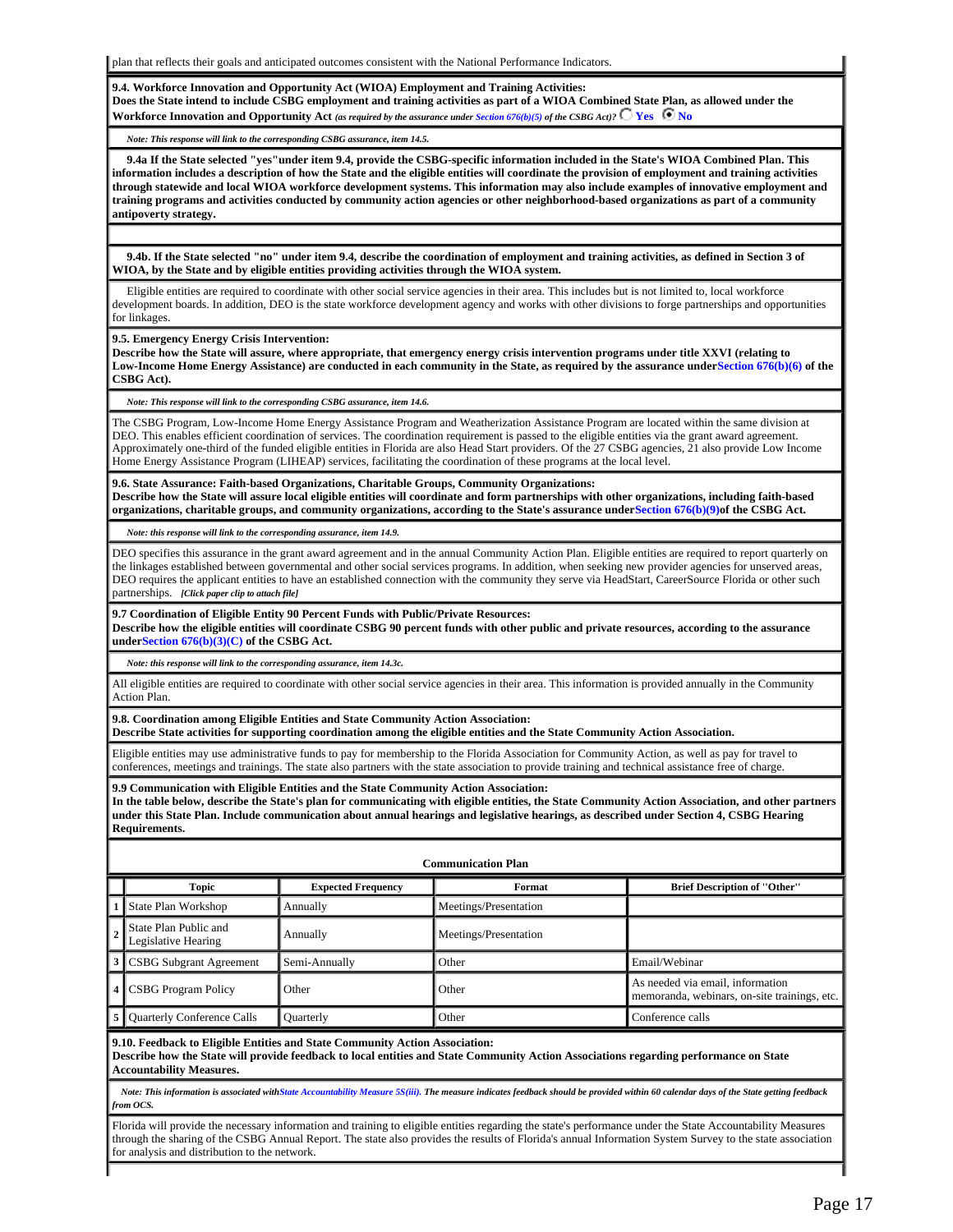**9.11. Performance Management Adjustment:**

**How is the State adjusting the Communication Plan in this State Plan as compared to past plans? Any adjustment should be based on the State's analysis of past performance, and should consider feedback from eligible entities, OCS, and other sources, such as the public hearing. If the State is not making any adjustments, provide further detail.**

*Note: This information is associated withState Accountability Measures 7Sb; this response may pre-populate the State's annual report form.*

Florida is adjusting its communication plan by adding quarterly conference calls as decided by a unanimous vote among agencies polled. The state plans to continue providing the above types of training and information dissemination to eligible entities for the coming year. The current communication plan has yielded successful results in informing the network about important policies, procedures and requirements.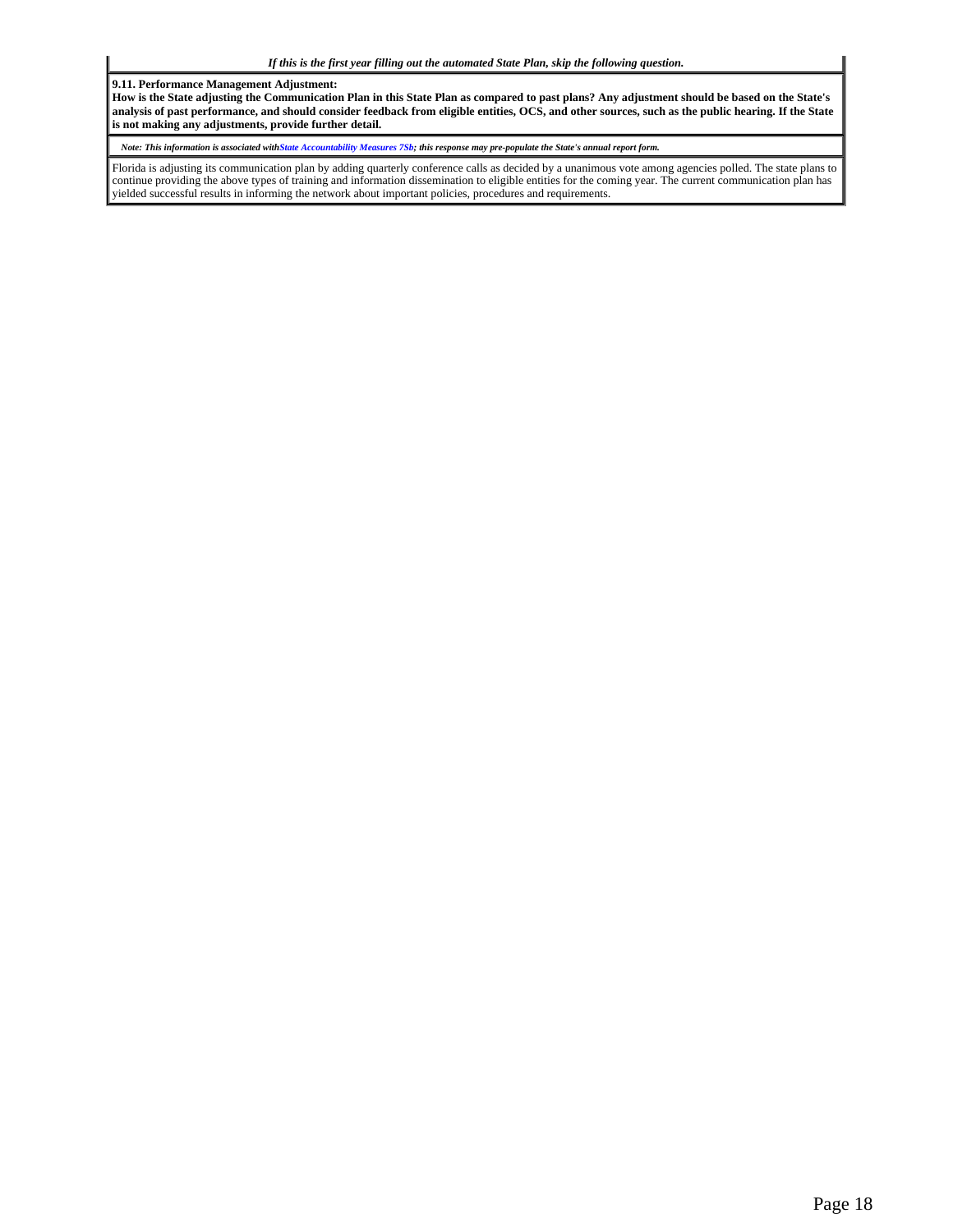### **Section 10: Monitoring, Corrective Action, and Fiscal Controls**

<span id="page-18-0"></span>**U.S. DEPARTMENT OF HEALTH AND HUMAN SERVICES Administration for Children and Families Community Services Block Grant (CSBG)**

Form Approved OMB No: 0970-0382 Expires:08/31/2016

### **SECTION 10**

Monitoring, Corrective Action, and Fiscal Controls

**Monitoring of Eligible Entities (Section 678B(a) of the Act )**

**10.1. Specify the proposed schedule for planned monitoring visits - including full on-site reviews; on-site reviews of newly designated entities; follow-up reviews - including return visits to entities that failed to meet State goals, standards, and requirements; and other reviews as appropriate.**

**This is an estimated schedule to assist States in planning. States may indicate "no review" for entities the State does not plan to monitor in the performance period.**

**For States that have a monitoring approach that does not fit within the table parameters, attach the State's proposed monitoring schedule.**

*Note: This information is associated with State Accountability Measure 4Sa(i); this response may pre-populate the State's annual report form.*

|                         | <b>CSBG Eligible Entity</b>                                           | <b>Review Type</b> | <b>Target Date</b> | Date of Last<br><b>Full Onsite</b><br>Review (if<br>applicable) | <b>Brief Description of "Other"</b> |
|-------------------------|-----------------------------------------------------------------------|--------------------|--------------------|-----------------------------------------------------------------|-------------------------------------|
| $\mathbf{1}$            | The Agricultural and Labor<br>Program, Inc.                           | Full onsite        | FY102              | 02/12/2016                                                      |                                     |
| $\mathbf 2$             | <b>Brevard County</b>                                                 | Full onsite        | FY1 Q3             | 07/01/2016                                                      |                                     |
| $\mathbf{3}$            | <b>Broward County</b>                                                 | No review          |                    | 05/26/2017                                                      |                                     |
| $\overline{\mathbf{4}}$ | Capital Area Community Action<br>Agency, Inc.                         | Full onsite        | FY1 Q1             | 11/19/2015                                                      |                                     |
| 5                       | Central Florida Community Action<br>Agency, Inc.                      | No review          |                    | 06/30/2017                                                      |                                     |
| 6                       | <b>Charlotte County</b>                                               | Full onsite        | FY1 Q3             | 04/22/2016                                                      |                                     |
| $\overline{7}$          | Coalition of Florida Farmworker<br>Organizations, Inc.                | No review          |                    | 07/28/2017                                                      |                                     |
| 8                       | Community Action Program<br>Committee, Inc.                           | Full onsite        | FY1 Q2             | 02/05/2016                                                      |                                     |
| $\boldsymbol{9}$        | Economic Opportunities Council of<br>Indian River County, Inc.        | Full onsite        | <b>FY1 Q1</b>      | 10/02/2015                                                      |                                     |
|                         | 10 Hillsborough County                                                | No review          |                    | 10/13/2016                                                      |                                     |
|                         | Immokalee Multicultural<br>11 Multipurpose Community Action<br>Agency | Full onsite        | FY1 Q3             | 05/12/2016                                                      |                                     |
| 12                      | Lake Community Action Agency,<br>Inc.                                 | No review          |                    | 12/16/2016                                                      |                                     |
| 13                      | Lee County                                                            | No review          |                    | 06/23/2017                                                      |                                     |
| 14                      | Manatee Community Action<br>Agency, Inc.                              | Full onsite        | FY1 Q3             | 04/08/2016                                                      |                                     |
| 15                      | Miami-Dade County                                                     | Full onsite        | FY1 Q3             | 06/17/2016                                                      |                                     |
| 16                      | Northeast Florida Community<br>Action Agency, Inc.                    | Full onsite        | <b>FY1 Q1</b>      | 05/01/2015                                                      |                                     |
| 17                      | <b>Orange County</b>                                                  | Full onsite        | FY1 Q2             | 03/25/2016                                                      |                                     |
| 18                      | Osceola County Council on Aging,<br>Inc.                              | No review          |                    | 04/21/2017                                                      |                                     |
| 19                      | Palm Beach County                                                     | Full onsite        | FY1 Q4             | 08/12/2016                                                      |                                     |
| 20                      | Pinellas Opportunity Council, Inc.                                    | No review          |                    | 03/03/2017                                                      |                                     |
| 21                      | St. Lucie County                                                      | No review          |                    | 04/21/2017                                                      |                                     |
| 22                      | Sarasota County                                                       | Full onsite        | FY1 Q1             | 09/02/2015                                                      |                                     |
| 23                      | Seminole County                                                       | Full onsite        | FY1 Q2             | 01/29/2016                                                      |                                     |
| 24                      | Suwannee River Economic Council,<br>Inc.                              | No review          |                    | 08/18/2017                                                      |                                     |
|                         | Tri-County Community Council,                                         |                    |                    |                                                                 |                                     |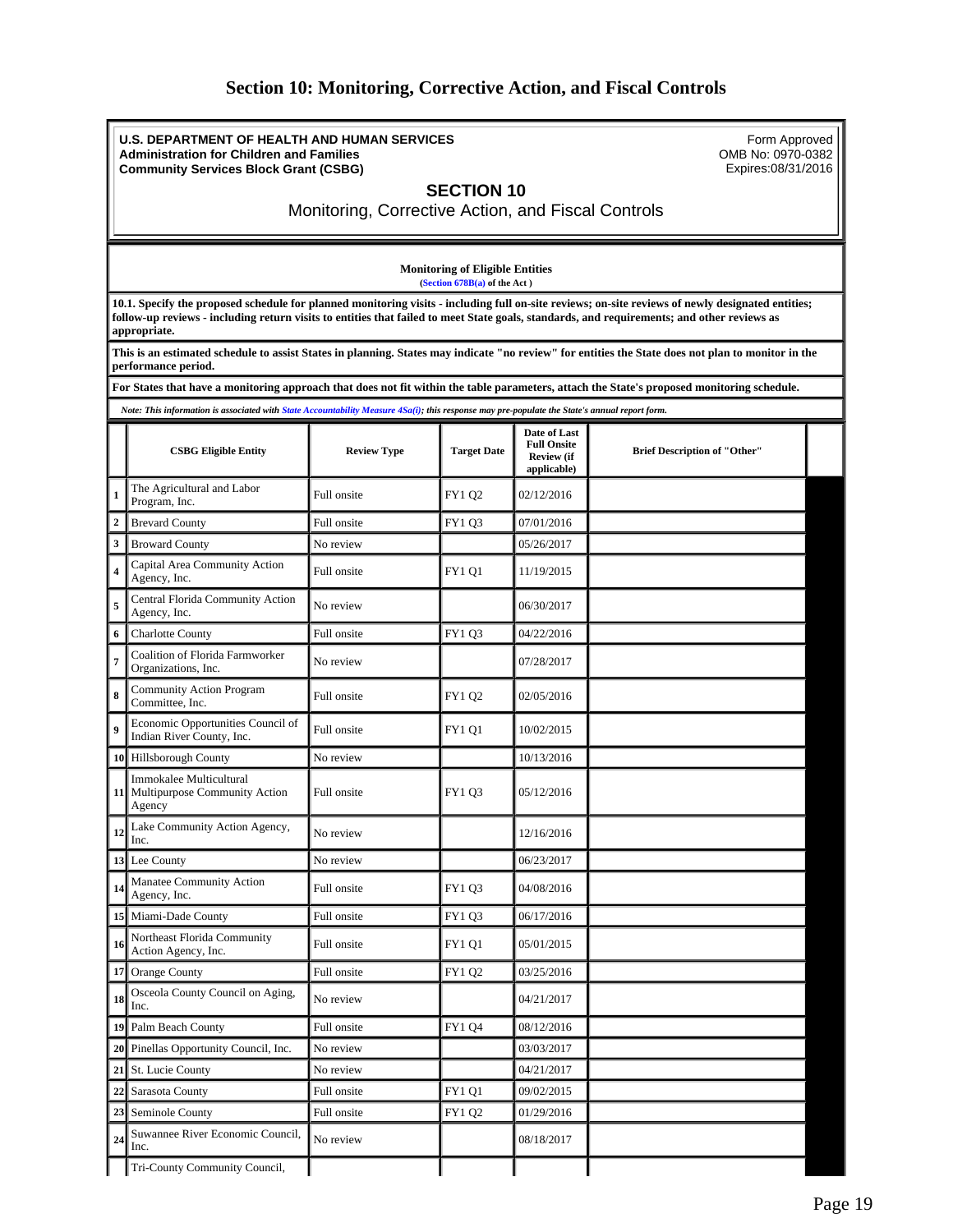| $25$ Inc.                                                                                                                                                                                                                                                                                                                                                                                                                                                                                                                                                                                                                                                                                                                | No review                                                                                                                                                                                                                      |                           | 07/14/2017 |                                                                                                                                                               |  |
|--------------------------------------------------------------------------------------------------------------------------------------------------------------------------------------------------------------------------------------------------------------------------------------------------------------------------------------------------------------------------------------------------------------------------------------------------------------------------------------------------------------------------------------------------------------------------------------------------------------------------------------------------------------------------------------------------------------------------|--------------------------------------------------------------------------------------------------------------------------------------------------------------------------------------------------------------------------------|---------------------------|------------|---------------------------------------------------------------------------------------------------------------------------------------------------------------|--|
| Volusia County<br>26                                                                                                                                                                                                                                                                                                                                                                                                                                                                                                                                                                                                                                                                                                     | Full onsite                                                                                                                                                                                                                    | <b>FY1 Q1</b>             | 11/20/2015 |                                                                                                                                                               |  |
| Mid Florida Community Services,<br>27<br>Inc.                                                                                                                                                                                                                                                                                                                                                                                                                                                                                                                                                                                                                                                                            | Full onsite                                                                                                                                                                                                                    | <b>FY1 Q1</b>             | 11/06/2015 |                                                                                                                                                               |  |
| 10.2. Monitoring Policies:<br>Provide a copy of State monitoring policies and procedures by attaching and/or providing a hyperlink.                                                                                                                                                                                                                                                                                                                                                                                                                                                                                                                                                                                      |                                                                                                                                                                                                                                |                           |            |                                                                                                                                                               |  |
| See attached copy of DEO's monitoring field manual.                                                                                                                                                                                                                                                                                                                                                                                                                                                                                                                                                                                                                                                                      |                                                                                                                                                                                                                                |                           |            |                                                                                                                                                               |  |
| 10.3. Initial Monitoring Reports:                                                                                                                                                                                                                                                                                                                                                                                                                                                                                                                                                                                                                                                                                        |                                                                                                                                                                                                                                |                           |            | According to the State's procedures, by how many calendar days must the State disseminate initial monitoring reports to local entities?                       |  |
| Note: This item is associated with State Accountability Measure 4Sa(ii) and may pre-populate the State's annual report form.                                                                                                                                                                                                                                                                                                                                                                                                                                                                                                                                                                                             |                                                                                                                                                                                                                                |                           |            |                                                                                                                                                               |  |
| 45                                                                                                                                                                                                                                                                                                                                                                                                                                                                                                                                                                                                                                                                                                                       |                                                                                                                                                                                                                                |                           |            |                                                                                                                                                               |  |
|                                                                                                                                                                                                                                                                                                                                                                                                                                                                                                                                                                                                                                                                                                                          | Corrective Action, Termination and Reduction of Funding and Assurance Requirements                                                                                                                                             | (Section 678C of the Act) |            |                                                                                                                                                               |  |
| 10.4. Closing Findings:<br>protocols attached above? $\bullet$ Yes $\bullet$ No                                                                                                                                                                                                                                                                                                                                                                                                                                                                                                                                                                                                                                          |                                                                                                                                                                                                                                |                           |            | Are State procedures for addressing eligible entity findings/deficiencies and documenting the closure of findings, included in the State monitoring           |  |
|                                                                                                                                                                                                                                                                                                                                                                                                                                                                                                                                                                                                                                                                                                                          |                                                                                                                                                                                                                                |                           |            | 10.4a. If no describe State procedures for addressing eligible entity findings/deficiencies, and the documenting of the closure of findings.                  |  |
| Not applicable.                                                                                                                                                                                                                                                                                                                                                                                                                                                                                                                                                                                                                                                                                                          |                                                                                                                                                                                                                                |                           |            |                                                                                                                                                               |  |
| 10.5. Quality Improvement Plans (QIPs):<br>How many eligible entities are currently on Quality Improvement Plans?                                                                                                                                                                                                                                                                                                                                                                                                                                                                                                                                                                                                        |                                                                                                                                                                                                                                |                           |            |                                                                                                                                                               |  |
| Note: The QIP information is associated with State Accountability Measures 4Sc.                                                                                                                                                                                                                                                                                                                                                                                                                                                                                                                                                                                                                                          |                                                                                                                                                                                                                                |                           |            |                                                                                                                                                               |  |
| $\mathbf{0}$                                                                                                                                                                                                                                                                                                                                                                                                                                                                                                                                                                                                                                                                                                             |                                                                                                                                                                                                                                |                           |            |                                                                                                                                                               |  |
| 10.6. Reporting of QIPs:<br>approving a QIP                                                                                                                                                                                                                                                                                                                                                                                                                                                                                                                                                                                                                                                                              |                                                                                                                                                                                                                                |                           |            | Describe the State's process for reporting eligible entities on QIPs to the Office of Community Services within 30 calendar days of the State                 |  |
| Note: This item is associated with State Accountability Measures 4Sa(iii).                                                                                                                                                                                                                                                                                                                                                                                                                                                                                                                                                                                                                                               |                                                                                                                                                                                                                                |                           |            |                                                                                                                                                               |  |
|                                                                                                                                                                                                                                                                                                                                                                                                                                                                                                                                                                                                                                                                                                                          |                                                                                                                                                                                                                                |                           |            | If an eligible entity is put on a QIP, the state will copy OCS with the QIP letter and report, thus ensuring notification to OCS within the 30-day timeframe. |  |
| 10.7. Assurance on Funding Reduction or Termination:<br>Does the State assure, according to Section 676(b)(8), "that any eligible entity that received CSBG funding the previous fiscal year will not have its<br>funding terminated or reduced below the proportional share of funding the entity received in the previous fiscal year unless, after providing<br>notice and an opportunity for a hearing on the record, the State determines that cause exists for such termination or such reduction, subject to<br>review by the Secretary as provided in Section 678C(b)". $\bullet$ Yes $\circ$ No                                                                                                                 |                                                                                                                                                                                                                                |                           |            |                                                                                                                                                               |  |
| Note: This response will link with the corresponding assurance under item 14.8.                                                                                                                                                                                                                                                                                                                                                                                                                                                                                                                                                                                                                                          |                                                                                                                                                                                                                                |                           |            |                                                                                                                                                               |  |
|                                                                                                                                                                                                                                                                                                                                                                                                                                                                                                                                                                                                                                                                                                                          | Policies on Eligible Entity Designation, De-designation, and Re-designation                                                                                                                                                    |                           |            |                                                                                                                                                               |  |
| 10.8. Does the State CSBG statute and/or regulations provide for the designation of new eligible entities? $\odot$ Yes $\circ$ No                                                                                                                                                                                                                                                                                                                                                                                                                                                                                                                                                                                        |                                                                                                                                                                                                                                |                           |            |                                                                                                                                                               |  |
|                                                                                                                                                                                                                                                                                                                                                                                                                                                                                                                                                                                                                                                                                                                          |                                                                                                                                                                                                                                |                           |            | 10.8a. If yes, provide the citation(s) of the law and/or regulation. If no, describe State procedures for the designation of new eligible entities.           |  |
|                                                                                                                                                                                                                                                                                                                                                                                                                                                                                                                                                                                                                                                                                                                          | Please note: There is a glitch in OLDC for this question. If "No" is chosen as the answer for 10.8, this comment box does not appear. 10.8 - NO - Please<br>see the attached process for designation of new eligible entities. |                           |            |                                                                                                                                                               |  |
| 10.9. Does the State CSBG statute and/or regulations provide for de-designation of eligible entities? $\bullet$ Yes $\circ$ No                                                                                                                                                                                                                                                                                                                                                                                                                                                                                                                                                                                           |                                                                                                                                                                                                                                |                           |            |                                                                                                                                                               |  |
|                                                                                                                                                                                                                                                                                                                                                                                                                                                                                                                                                                                                                                                                                                                          |                                                                                                                                                                                                                                |                           |            | 10.9a. If yes, provide the citation(s) of the law and/or regulation. If no, describe State procedures for de-designation of eligible entities.                |  |
|                                                                                                                                                                                                                                                                                                                                                                                                                                                                                                                                                                                                                                                                                                                          | Please note: There is a glitch in OLDC for this question. If "No" is chosen as the answer for 10.9, this comment box does not appear. 10.9 - NO - Please<br>see the attached process for de-designation of eligible entities.  |                           |            |                                                                                                                                                               |  |
| entity? $\bullet$ Yes $\circ$ No                                                                                                                                                                                                                                                                                                                                                                                                                                                                                                                                                                                                                                                                                         |                                                                                                                                                                                                                                |                           |            | 10.10. Does the State CSBG statute and/or regulations specify a process the State CSBG agency must follow to re-designate an existing eligible                |  |
| 10.10a. If yes, provide the citation(s) of the law and/or regulation. If no, describe State procedures for re-designation of existing eligible entities.                                                                                                                                                                                                                                                                                                                                                                                                                                                                                                                                                                 |                                                                                                                                                                                                                                |                           |            |                                                                                                                                                               |  |
| Please note: There is a glitch in OLDC for this question. If "No" is chosen as the answer for 10.10, this comment box does not appear. 10.10 - NO -<br>Please see the attached process for re-designation of eligible entities.                                                                                                                                                                                                                                                                                                                                                                                                                                                                                          |                                                                                                                                                                                                                                |                           |            |                                                                                                                                                               |  |
| <b>Fiscal Controls and Audits and Cooperation Assurance</b>                                                                                                                                                                                                                                                                                                                                                                                                                                                                                                                                                                                                                                                              |                                                                                                                                                                                                                                |                           |            |                                                                                                                                                               |  |
| 10.11. Fiscal Controls and Accounting:<br>Describe how the State's fiscal controls and accounting procedures will a) permit preparation of the SF-425 Federal fiscal reports (FFR) and b)<br>permit the tracing of expenditures adequate to ensure funds have been used appropriately under the block grant, as required by Block Grant<br>regulations applicable to CSBG at 45 CFR 96.30(a).                                                                                                                                                                                                                                                                                                                            |                                                                                                                                                                                                                                |                           |            |                                                                                                                                                               |  |
| The Chief Financial Officer mandates fiscal control standards and DEOAs Division of Finance and Administration implements procedures to comply with<br>these control standards. The transition of all CSBG funds is done in accordance with state policies that have appropriate checks and balances in the system.<br>A sample of the eligible entities is monitored on-site each year. The state auditor general periodically audits the CSBG program and produces a report. The<br>Department of Financial Services requires all executed agreements to be entered into FloridaÂs Accountability Contract Tracking System. DEO also<br>complies with the Federal Funding Accountability and Transparency Act (FFATA). |                                                                                                                                                                                                                                |                           |            |                                                                                                                                                               |  |
| 10.12. Single Audit Management Decisions:<br>Describe State procedures for issuing management decisions for eligible entity single audits, as required by Block Grant regulations applicable to                                                                                                                                                                                                                                                                                                                                                                                                                                                                                                                          |                                                                                                                                                                                                                                |                           |            |                                                                                                                                                               |  |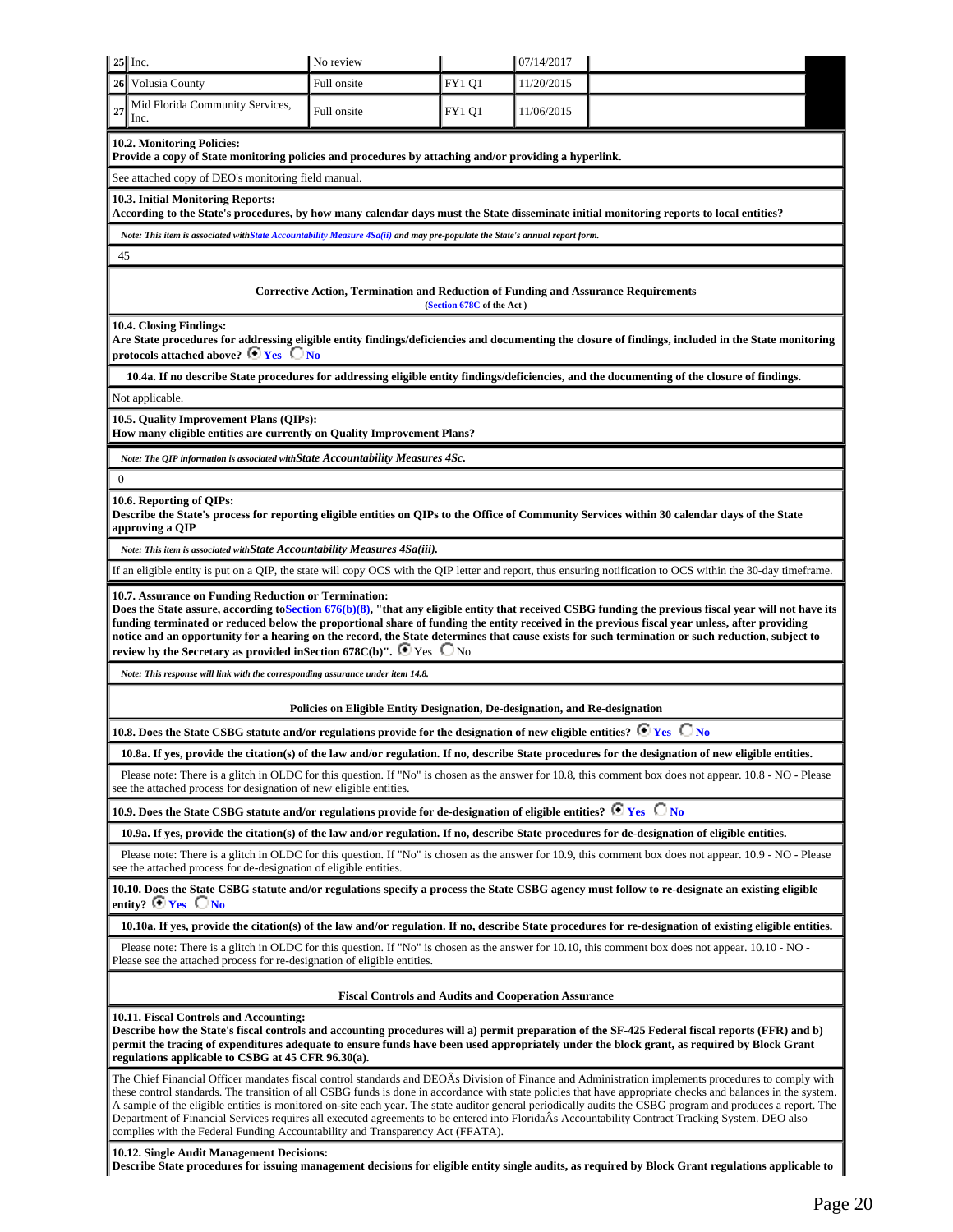**CSBG at 45 CFR §75.521. If these procedures are described in the State monitoring protocols attached under item 10.2, indicate the page number. CLICK [HERE](http://www.acf.hhs.gov/programs/ocs/resource/csbg-im-138-state-establishment-of-organizational-standards-for-csbg-eligible-entities) FOR LINK TO 45 CFR §75.521**

*Note: This information is associated withState Accountability Measure 4Sd.*

Receipt, review and issuance of management decision letters is the responsibilty of DEOÂs Bureau of Financial Management (BFM). Upon receipt of an annual single audit, the audit is reviewed by CSBG grant managers who complete a preliminary review checklist. The completed checklist is returned to BFM. If it is determined that a management letter is required, staff from BFM will work with CSBG state staff to contact the eligible entity regarding the audit issue and any corrective action needed. DEO will issue the management letter requesting a written response from the eligible entity.

#### **10.13. Assurance on Federal Investigations:**

**Will the State "permit and cooperate with Federal investigations undertaken in accordance with Section 678D(a)" of the CSBG Act, as required** by the assurance under **Section 676(b)(7)** of the CSBG Act?  $\bullet$  **Yes**  $\bullet$  **No** 

*If this is the first year filling out the automated State Plan, skip the following question.*

**10.14. Performance Management Adjustment:**

**How is the State adjusting monitoring procedures in this State Plan as compared to past plans? Any adjustment should be based on the State's analysis of past performance, and should consider feedback from eligible entities, OCS, and other sources, such as the public hearing. If the State is not making any adjustments, provide further detail.**

*Note: This item is associated withState Accountability Measure 4Sband may pre-populate the State's annual report form.*

Florida is not adjusting its monitoring procedures in this state plan. Florida made adjustments to its monitoring procedures during the FFY 2015 and 2016 program years. Feedback from the eligible entities on the new monitoring procedures has been favorable, saving time and resources at both levels, while still conducting full on-site monitoring visits every two years.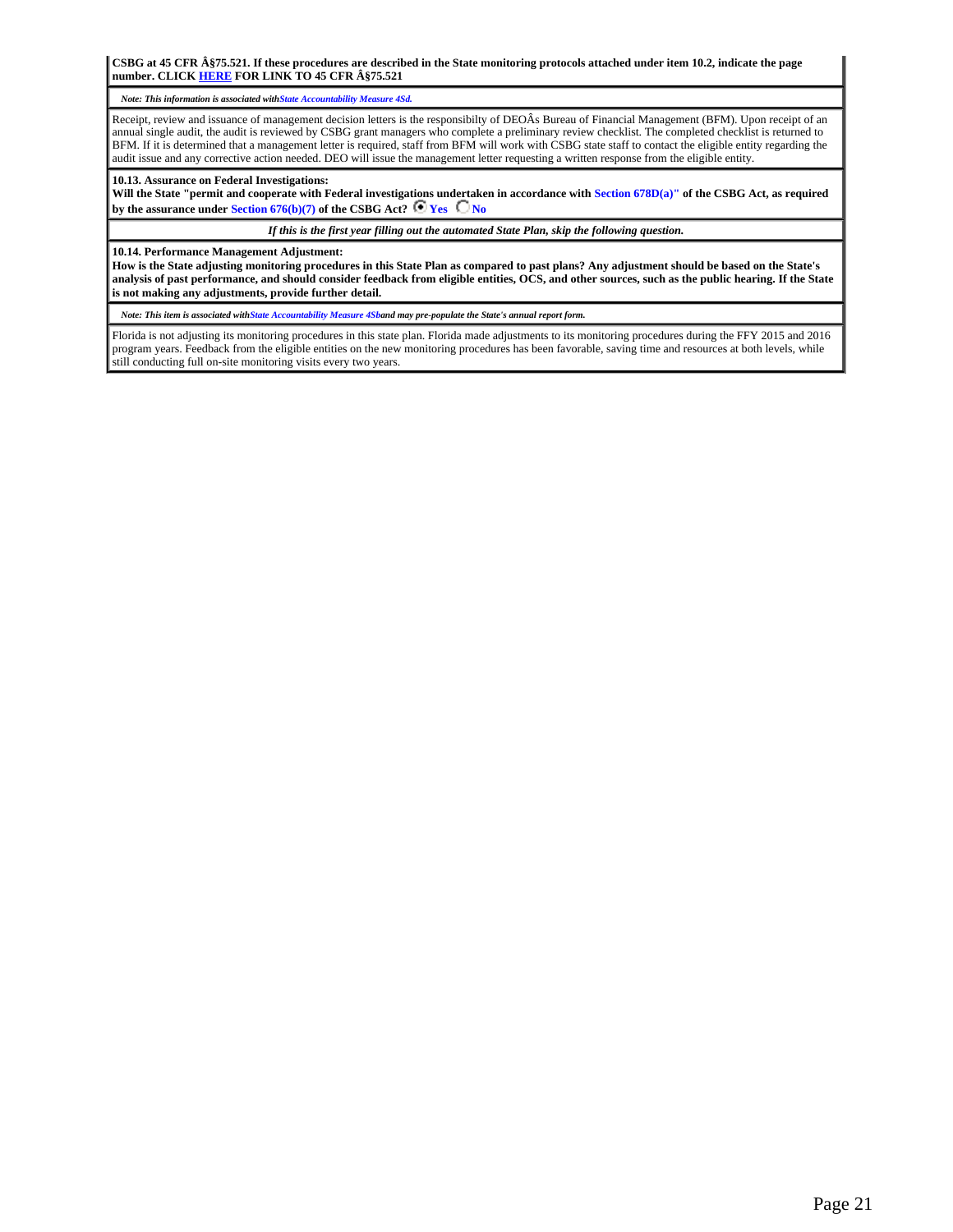## **Section 11: Eligible Entity Tripartite Board**

<span id="page-21-0"></span>

| <b>U.S. DEPARTMENT OF HEALTH AND HUMAN SERVICES</b><br><b>Administration for Children and Families</b><br><b>Community Services Block Grant (CSBG)</b><br><b>SECTION 11</b>                                                                                                                                                                                                           | Form Approved<br>OMB No:0970-0382<br>Expires:08/31/2016 |  |  |  |  |
|---------------------------------------------------------------------------------------------------------------------------------------------------------------------------------------------------------------------------------------------------------------------------------------------------------------------------------------------------------------------------------------|---------------------------------------------------------|--|--|--|--|
| <b>Eligible Entity Tripartite Board</b>                                                                                                                                                                                                                                                                                                                                               |                                                         |  |  |  |  |
| 11.1. Which of the following measures are taken to ensure that the State verifies CSBG Eligible Entities are meeting Tripartite Board<br>requirements underSection 676B of the CSBG Act? [Check all that applies and narrative where applicable]                                                                                                                                      |                                                         |  |  |  |  |
| v<br><b>Attend Board meetings</b>                                                                                                                                                                                                                                                                                                                                                     |                                                         |  |  |  |  |
| v<br><b>Review copies of Board meeting minutes</b>                                                                                                                                                                                                                                                                                                                                    |                                                         |  |  |  |  |
| v<br>Keep a register of Board vacancies/composition                                                                                                                                                                                                                                                                                                                                   |                                                         |  |  |  |  |
| M<br>Other<br>Review of board member files during on-site reviews and board rosters at the beginning of each grant year                                                                                                                                                                                                                                                               |                                                         |  |  |  |  |
| 11.2. How often does the State require eligible entities (which are not on TAPs or QIPs) to provide updates (e.g., copies of meeting minutes,<br>vacancy alerts, changes to bylaws, low-income member selection process, etc.) regarding their Tripartite Boards?/Check all that applies and narrative<br>where applicable]                                                           |                                                         |  |  |  |  |
| V<br><b>Annually</b>                                                                                                                                                                                                                                                                                                                                                                  |                                                         |  |  |  |  |
| Semiannually                                                                                                                                                                                                                                                                                                                                                                          |                                                         |  |  |  |  |
| <b>Quarterly</b>                                                                                                                                                                                                                                                                                                                                                                      |                                                         |  |  |  |  |
| <b>Monthly</b>                                                                                                                                                                                                                                                                                                                                                                        |                                                         |  |  |  |  |
| ▽<br>Other<br>As necessary/as meetings are held                                                                                                                                                                                                                                                                                                                                       |                                                         |  |  |  |  |
| 11.3. Assurance on Eligible Entity Tripartite Board Representation:<br>Describe how the State will carry out the assurance under Section 676(b)(10) of the CSBG Act that the State will require eligible entities to have<br>policies and procedures by which individuals or organizations can petition for adequate representation on an eligible entities' Tripartite Board.        |                                                         |  |  |  |  |
| Note: This response will link with the corresponding assurance, item 14.10.                                                                                                                                                                                                                                                                                                           |                                                         |  |  |  |  |
| CEEs are required to have this policy included in their bylaws, even public CEEs' boards who function in an advisory capacity. The bylaws are reviewed at<br>least every two years during on-site monitoring reviews.                                                                                                                                                                 |                                                         |  |  |  |  |
| 11.4. Does the State permit public eligible entities to use, as an alternative to a Tripartite Board, "another mechanism specified by the State to<br>assure decision-making and participation by low income individuals in the development, planning, implementation, and evaluation of programs"<br>as allowed under Section 676B(b)(2) of the CSBG Act. $\bullet$ Yes $\bullet$ No |                                                         |  |  |  |  |
| 11.4a. If yes, describe the mechanism used by public eligible entities as an alternative to a Tripartite Board.                                                                                                                                                                                                                                                                       |                                                         |  |  |  |  |
| Public CEEs receiving less than \$100,000 in their initial grant award are able to choose to have a full tripartite board or another mechanism proposed by                                                                                                                                                                                                                            |                                                         |  |  |  |  |

the public entity and approved by the state CSBG office. The proposed alternative board structure must ensure decision making and participation by low-income individuals in the development, planning, implementation and evaluation of CSBG-funded activities.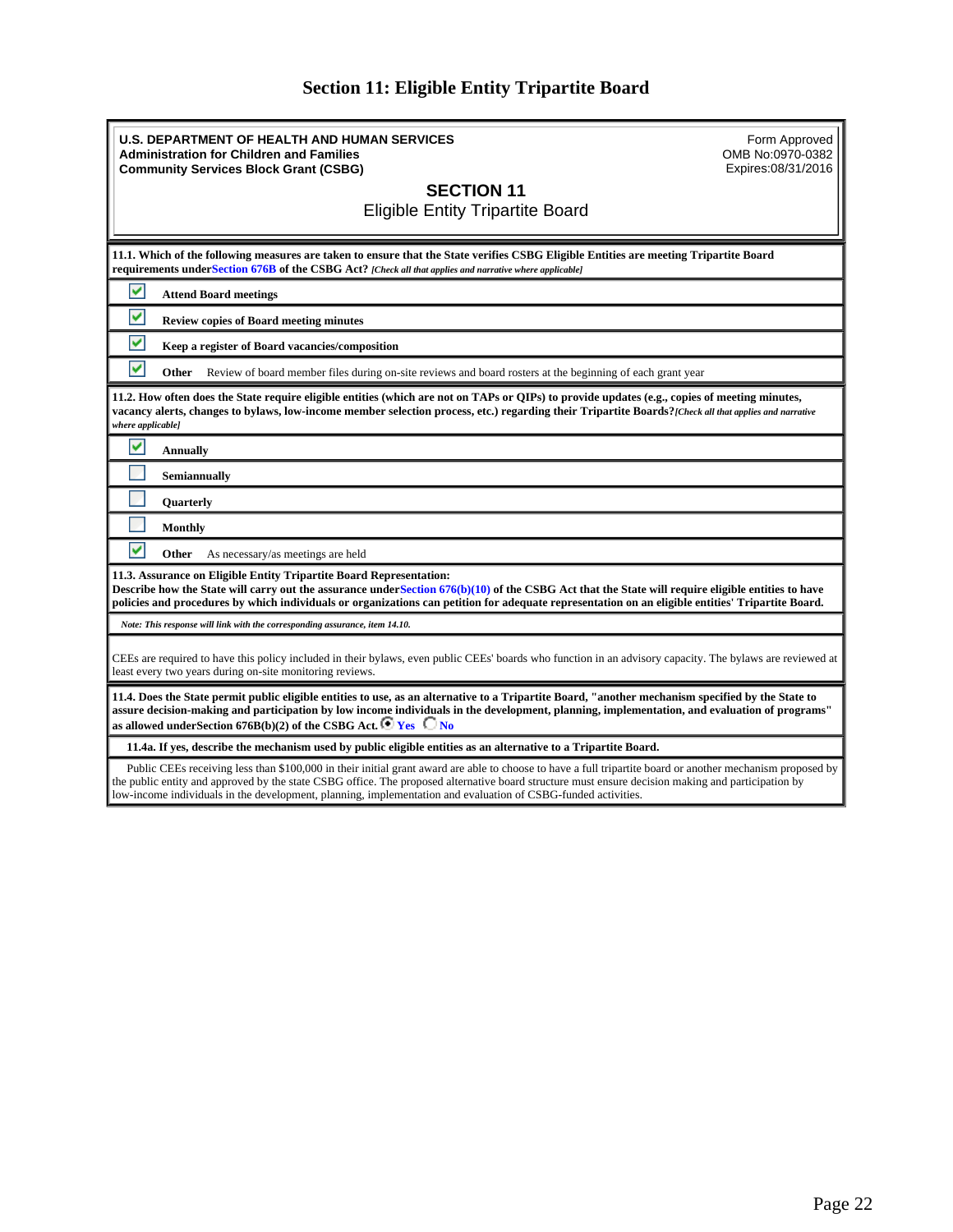### **Section 12: Individual and Community Eligibility Requirements**

<span id="page-22-0"></span>**U.S. DEPARTMENT OF HEALTH AND HUMAN SERVICES Administration for Children and Families Community Services Block Grant (CSBG)**

Form Approved OMB No: 0970-0382 Expires:08/31/2016

### **SECTION 12**

Individual and Community Income Eligibility Requirements

**12.1. Required Income Eligibility:**

**What is the income eligibility threshold for services in the State?**

*[Check one item below.]*

125% of the HHS poverty line

**%** *[Response Option: numeric field]*

#### **12.1a. Describe any State policy and/or procedures for income eligibility, such as treatment of income and family/household composition.**

 The policy for income eligibility is included in the annual subgrant agreement to all eligible entities. Each entity must certify that each household receiving CSBG funded services is eligible. The sum of all countable income from all household members must be used in determining eligibility. The total gross household income cannot exceed 125 percent of the current Office of Management and Budget Poverty Guidelines. The eligible entity shall use income documentation of all household income sources that is no more than one year old and maintain the documentation in the client file. In the event that the applicant cannot provide income documentation, the eligible entity shall require the applicant to provide a signed self-declaration of income to attest to the applicantÂs verbal declaration of total household income. This self-declaration must specify the reasons that no current income documentation can be supplied by the applicant and a statement of how the applicant is providing for his/her basic needs. In calculating total gross household income, the eligible entity must use the Sources of Allowable Income to determine what is and is not counted as income. A household is defined as an individual or group of individuals living together as one economic unit.

#### **12.2. Income Eligibility for General/Short-Term Services:**

**For services with limited in-take procedures (where individual income verification is not possible or practical), how does the State ensure eligible entities generally verify income eligibility for services? An example of these services is emergency food assistance.**

If there is a particular targeted community event or program where individual income verification is not possible, the eligible entity contacts the state for specific permission to use either 1) a truncated self-verification process or 2) ensure DEO that the event is being held in a predominantly low-income area and is being targeted to low-income residents.

**12.3. Community-targeted Services:**

**For services that provide a community-wide benefit (e.g., development of community assets/facilities, building partnerships with other organizations), how does the State ensure eligible entities' services target and benefit low-income communities?**

The community targeted should be identified in the eligible entity's community needs assessment as a low-income community.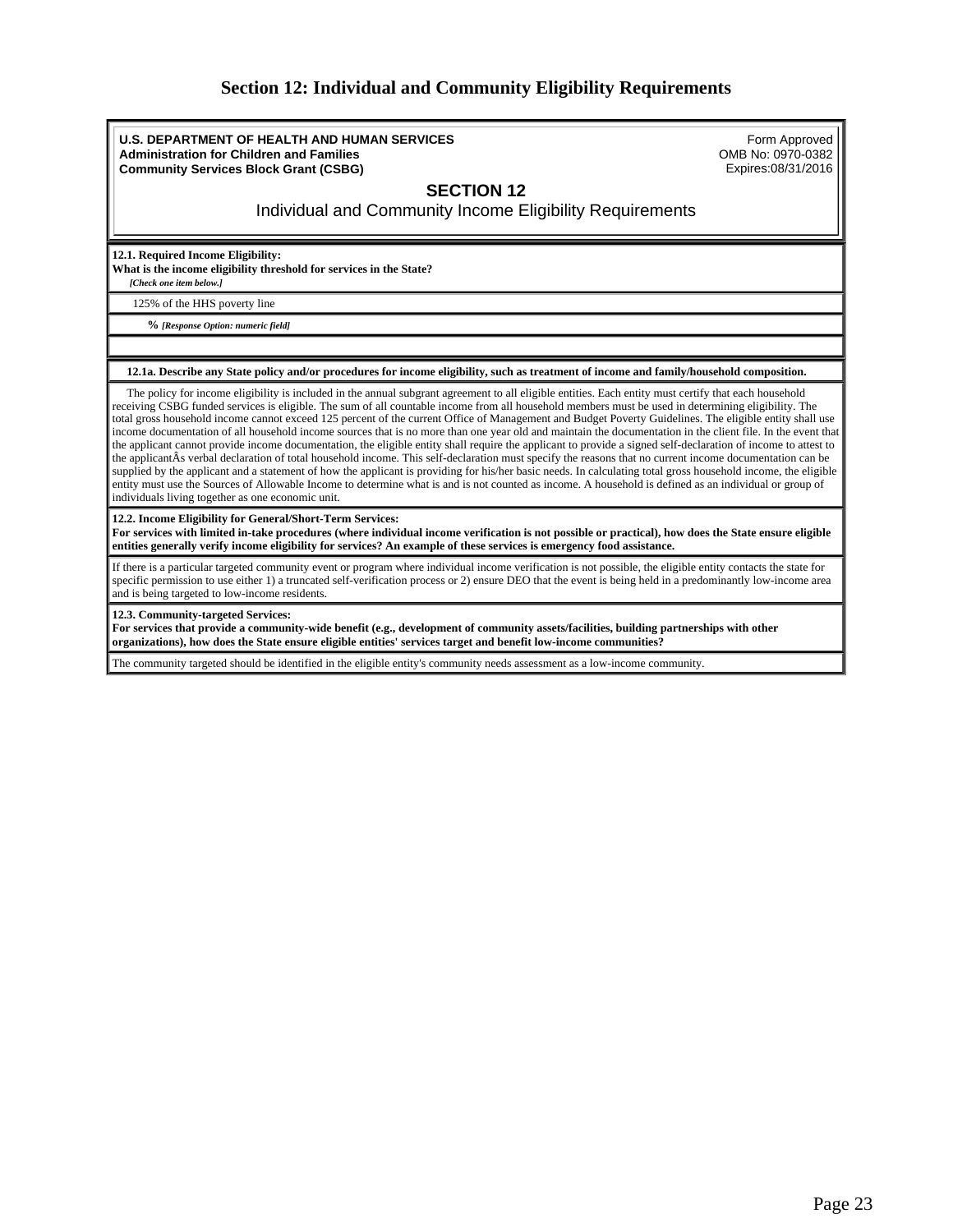## **Section 13: Results Oriented Management and Accountability (ROMA) System**

<span id="page-23-0"></span>

| U.S. DEPARTMENT OF HEALTH AND HUMAN SERVICES<br><b>Administration for Children and Families</b>                                                                                                                                                                                                                                                                                                                                                                                                                                                                                                                                                                                                                                                                                                                                                                                                                                                                                                                                                                                                                                                                                                                                                                                                                                                                                                                                                                                                                                                                     | Form Approved<br>OMB No: 0970-0382<br>Expires:08/31/2016 |  |  |  |  |
|---------------------------------------------------------------------------------------------------------------------------------------------------------------------------------------------------------------------------------------------------------------------------------------------------------------------------------------------------------------------------------------------------------------------------------------------------------------------------------------------------------------------------------------------------------------------------------------------------------------------------------------------------------------------------------------------------------------------------------------------------------------------------------------------------------------------------------------------------------------------------------------------------------------------------------------------------------------------------------------------------------------------------------------------------------------------------------------------------------------------------------------------------------------------------------------------------------------------------------------------------------------------------------------------------------------------------------------------------------------------------------------------------------------------------------------------------------------------------------------------------------------------------------------------------------------------|----------------------------------------------------------|--|--|--|--|
| <b>Community Services Block Grant (CSBG)</b>                                                                                                                                                                                                                                                                                                                                                                                                                                                                                                                                                                                                                                                                                                                                                                                                                                                                                                                                                                                                                                                                                                                                                                                                                                                                                                                                                                                                                                                                                                                        |                                                          |  |  |  |  |
| <b>SECTION 13</b><br>Results Oriented Management and Accountability (ROMA) System                                                                                                                                                                                                                                                                                                                                                                                                                                                                                                                                                                                                                                                                                                                                                                                                                                                                                                                                                                                                                                                                                                                                                                                                                                                                                                                                                                                                                                                                                   |                                                          |  |  |  |  |
| 13.1. ROMA Participation:<br>In which performance measurement system will the State and all eligible entities participate, as required by Section $678E(a)$ of the CSBG Act and<br>the assurance under Section $676(b)(12)$ of the CSBG Act?                                                                                                                                                                                                                                                                                                                                                                                                                                                                                                                                                                                                                                                                                                                                                                                                                                                                                                                                                                                                                                                                                                                                                                                                                                                                                                                        |                                                          |  |  |  |  |
| Note: This response will also link to the corresponding assurance, Item 14.12.                                                                                                                                                                                                                                                                                                                                                                                                                                                                                                                                                                                                                                                                                                                                                                                                                                                                                                                                                                                                                                                                                                                                                                                                                                                                                                                                                                                                                                                                                      |                                                          |  |  |  |  |
| v<br>The Results Oriented Management and Accountability (ROMA) System                                                                                                                                                                                                                                                                                                                                                                                                                                                                                                                                                                                                                                                                                                                                                                                                                                                                                                                                                                                                                                                                                                                                                                                                                                                                                                                                                                                                                                                                                               |                                                          |  |  |  |  |
| Another performance management system that meets the requirements of Section 678E(b) of the CSBG Act                                                                                                                                                                                                                                                                                                                                                                                                                                                                                                                                                                                                                                                                                                                                                                                                                                                                                                                                                                                                                                                                                                                                                                                                                                                                                                                                                                                                                                                                |                                                          |  |  |  |  |
| An alternative system for measuring performance and results.                                                                                                                                                                                                                                                                                                                                                                                                                                                                                                                                                                                                                                                                                                                                                                                                                                                                                                                                                                                                                                                                                                                                                                                                                                                                                                                                                                                                                                                                                                        |                                                          |  |  |  |  |
| 13.1a. If ROMA was selected in Item 13.1, attach and/or describe the State's written policies, procedures, or guidance documents on ROMA.                                                                                                                                                                                                                                                                                                                                                                                                                                                                                                                                                                                                                                                                                                                                                                                                                                                                                                                                                                                                                                                                                                                                                                                                                                                                                                                                                                                                                           |                                                          |  |  |  |  |
| The CSBG eligible entities in Florida have been implementing the principles and practices of the Results Oriented Management and Accountability<br>System (ROMA) since October 1997. In developing annual Community Action Plans, all eligible entities are required to incorporate the principles and<br>practices of ROMA in relation to measuring performance and results in promoting self-sufficiency, family stability and community revitalization. The plan<br>must be based on the most recent community needs assessment and should include information on mission statements, goals, objectives, community<br>engagement, linkages and ROMA implementation. Since 2003, DEO has required its eligible entities to submit an annual work plan and quarterly report<br>that mirrors the annual survey provided to HHS. In this way, eligible entities remain close to their stated goals and can quickly determine if adjustments<br>need to be made based on need, changes in demand or changes in funding availability. In addition, Florida now has 11 ROMA Certified Trainers, including<br>its first ROMA Certified Trainer in the state office. Florida has 13 Certified Community Action Professionals (CCAPs) across the state, including its first<br>CCAP at the state office. Each CEE is also required to submit a completed Community Action Plan based on its most recent community needs assessment,<br>and will include information on mission statements, goals, objectives, community engagement, linkages, implementation of ROMA, etc. |                                                          |  |  |  |  |
| 13.1b. If ROMA was not selected in Item 13.1, describe the system the State will use for performance measurement. [Narrative, 2500 characters]                                                                                                                                                                                                                                                                                                                                                                                                                                                                                                                                                                                                                                                                                                                                                                                                                                                                                                                                                                                                                                                                                                                                                                                                                                                                                                                                                                                                                      |                                                          |  |  |  |  |
|                                                                                                                                                                                                                                                                                                                                                                                                                                                                                                                                                                                                                                                                                                                                                                                                                                                                                                                                                                                                                                                                                                                                                                                                                                                                                                                                                                                                                                                                                                                                                                     |                                                          |  |  |  |  |
| 13.2. Indicate and describe the outcome measures the State will use to measure eligible entity performance in promoting self-sufficiency, family<br>stability, and community revitalization, as required under Section $676(b)(12)$ of the CSBG Act?                                                                                                                                                                                                                                                                                                                                                                                                                                                                                                                                                                                                                                                                                                                                                                                                                                                                                                                                                                                                                                                                                                                                                                                                                                                                                                                |                                                          |  |  |  |  |
| Note: This response will also link to the corresponding assurance, Item 14.12.                                                                                                                                                                                                                                                                                                                                                                                                                                                                                                                                                                                                                                                                                                                                                                                                                                                                                                                                                                                                                                                                                                                                                                                                                                                                                                                                                                                                                                                                                      |                                                          |  |  |  |  |
| v<br><b>CSBG National Performance Indicators (NPIs)</b>                                                                                                                                                                                                                                                                                                                                                                                                                                                                                                                                                                                                                                                                                                                                                                                                                                                                                                                                                                                                                                                                                                                                                                                                                                                                                                                                                                                                                                                                                                             |                                                          |  |  |  |  |
| <b>NPIs and others</b>                                                                                                                                                                                                                                                                                                                                                                                                                                                                                                                                                                                                                                                                                                                                                                                                                                                                                                                                                                                                                                                                                                                                                                                                                                                                                                                                                                                                                                                                                                                                              |                                                          |  |  |  |  |
| <b>Others</b>                                                                                                                                                                                                                                                                                                                                                                                                                                                                                                                                                                                                                                                                                                                                                                                                                                                                                                                                                                                                                                                                                                                                                                                                                                                                                                                                                                                                                                                                                                                                                       |                                                          |  |  |  |  |
|                                                                                                                                                                                                                                                                                                                                                                                                                                                                                                                                                                                                                                                                                                                                                                                                                                                                                                                                                                                                                                                                                                                                                                                                                                                                                                                                                                                                                                                                                                                                                                     |                                                          |  |  |  |  |
| 13.3. How does the State support the eligible entities in using the ROMA system (or alternative performance measurement system)?                                                                                                                                                                                                                                                                                                                                                                                                                                                                                                                                                                                                                                                                                                                                                                                                                                                                                                                                                                                                                                                                                                                                                                                                                                                                                                                                                                                                                                    |                                                          |  |  |  |  |
| Note: The activities described under Item 13.3 may include activities listed in "Section 8: State Training and Technical Assistance." If so, mention briefly, and/or cross-reference as<br>needed. This response will also link to the corresponding assurance, item 14.12.                                                                                                                                                                                                                                                                                                                                                                                                                                                                                                                                                                                                                                                                                                                                                                                                                                                                                                                                                                                                                                                                                                                                                                                                                                                                                         |                                                          |  |  |  |  |
| As required by Public Law 97-35, as amended, all eligible entities must submit their completed Florida Community Action Plan which includes<br>information on their most recent community needs assessment, succession planning, mission statement, board policies, community engagement, customer<br>satisfaction, etc. The plan promotes the use of ROMA, assists with the aggregation of CSBG data, improves our ability to tell the story of community<br>action's impact of funds, assists the state in evaluating the effectiveness and efficiency of CSBG activities and helps the state focus the work on client<br>outcomes instead of program activities alone. The Florida Community Action Plan template will promote the use of ROMA, assist with the aggregation of<br>CSBG data, improve our ability to tell the story of community action As impact of funds, assist us in evaluating the effectiveness and efficiency of our<br>activities and focus our work on client outcomes instead of program activities at the national level.                                                                                                                                                                                                                                                                                                                                                                                                                                                                                                              |                                                          |  |  |  |  |
| 13.4. Eligible Entity Use of Data:<br>How is the State validating that the eligible entities are using data to improve service delivery?                                                                                                                                                                                                                                                                                                                                                                                                                                                                                                                                                                                                                                                                                                                                                                                                                                                                                                                                                                                                                                                                                                                                                                                                                                                                                                                                                                                                                            |                                                          |  |  |  |  |
| Note: This response will also link to the corresponding assurance, Item 14.12.                                                                                                                                                                                                                                                                                                                                                                                                                                                                                                                                                                                                                                                                                                                                                                                                                                                                                                                                                                                                                                                                                                                                                                                                                                                                                                                                                                                                                                                                                      |                                                          |  |  |  |  |
| During the on-site review, DEO staff review the eligible entities' quarterly and annual reports which include the work plan and performance data. Targeting<br>is reviewed and discussed with staff during the on-site review. In addition, during the review of the annual Information System Survey, state staff routinely<br>point out deviations from targeted goals and objectives, and ensure services and targeting are improved for the next program year.                                                                                                                                                                                                                                                                                                                                                                                                                                                                                                                                                                                                                                                                                                                                                                                                                                                                                                                                                                                                                                                                                                  |                                                          |  |  |  |  |
| <b>Community Action Plans and Needs Assessments</b>                                                                                                                                                                                                                                                                                                                                                                                                                                                                                                                                                                                                                                                                                                                                                                                                                                                                                                                                                                                                                                                                                                                                                                                                                                                                                                                                                                                                                                                                                                                 |                                                          |  |  |  |  |
| 13.5. Describe how the State will secure a Community Action Plan from each eligible entity, as a condition of receipt of CSBG funding by each<br>entity, as required by Section $676(b)(11)$ of the CSBG Act.                                                                                                                                                                                                                                                                                                                                                                                                                                                                                                                                                                                                                                                                                                                                                                                                                                                                                                                                                                                                                                                                                                                                                                                                                                                                                                                                                       |                                                          |  |  |  |  |
| Note: this response will link to the corresponding assurance, Item 14.11.                                                                                                                                                                                                                                                                                                                                                                                                                                                                                                                                                                                                                                                                                                                                                                                                                                                                                                                                                                                                                                                                                                                                                                                                                                                                                                                                                                                                                                                                                           |                                                          |  |  |  |  |
| Each eligible entity is required to submit the CSBG Workplan as part of their application funding package that ties to their annual Community Action Plan<br>and needs assessment.                                                                                                                                                                                                                                                                                                                                                                                                                                                                                                                                                                                                                                                                                                                                                                                                                                                                                                                                                                                                                                                                                                                                                                                                                                                                                                                                                                                  |                                                          |  |  |  |  |
| 13.6. State Assurance:                                                                                                                                                                                                                                                                                                                                                                                                                                                                                                                                                                                                                                                                                                                                                                                                                                                                                                                                                                                                                                                                                                                                                                                                                                                                                                                                                                                                                                                                                                                                              |                                                          |  |  |  |  |

**Describe how the State will assure that each eligible entity includes a community needs assessment for the community served (which may be**

Page 24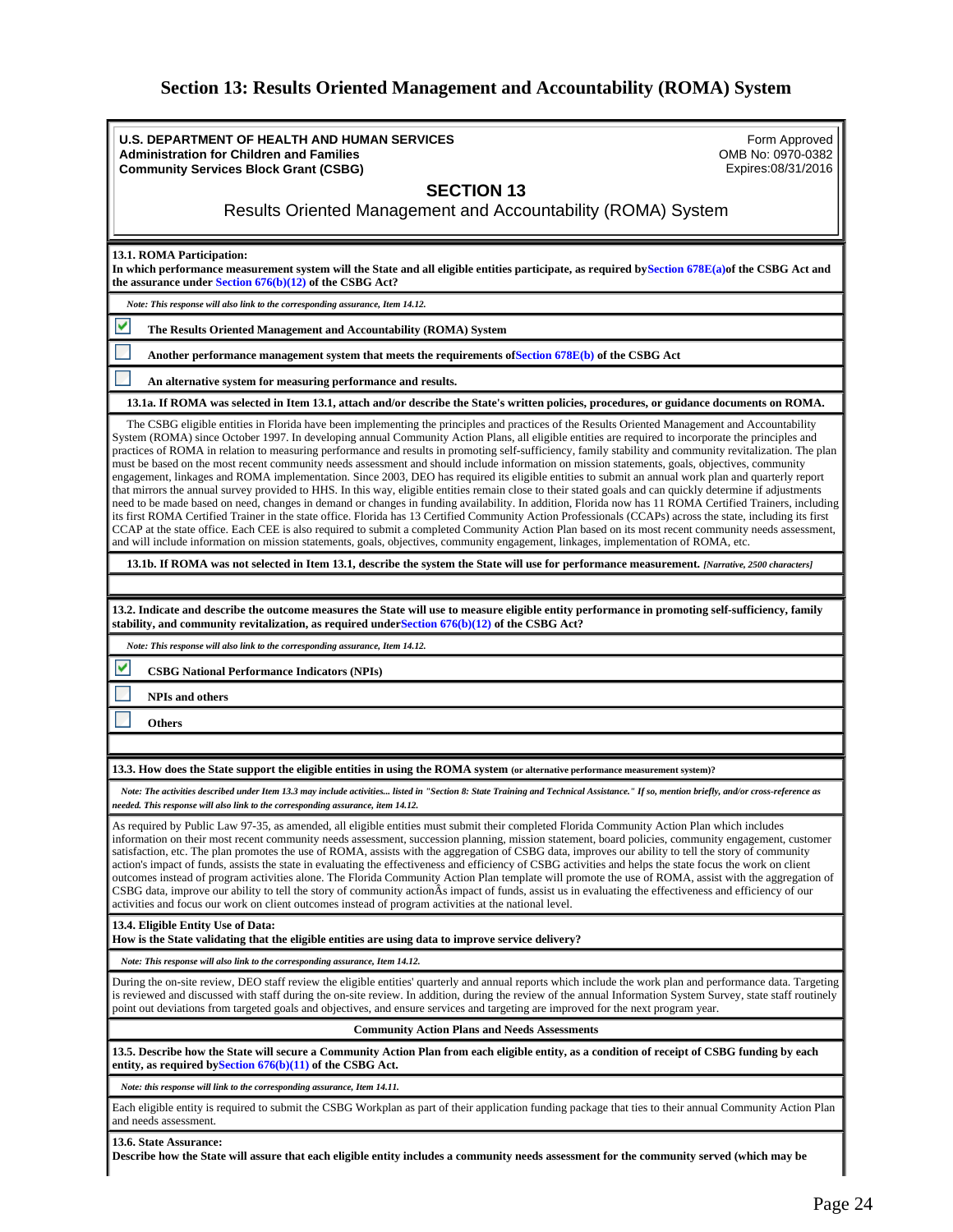**coordinated with community needs assessments conducted by other programs) in each entity's Community Action Plan, as required bySection 676(b)(11) of the CSBG Act.**

*Note: this response will link to the corresponding assurance, Item 14.11.*

The Community Action Plan and the Organizational Standards include sections that require information to be entered from the community needs assessments. These documents are due annually from each eligible entity as a condition of awarding funds.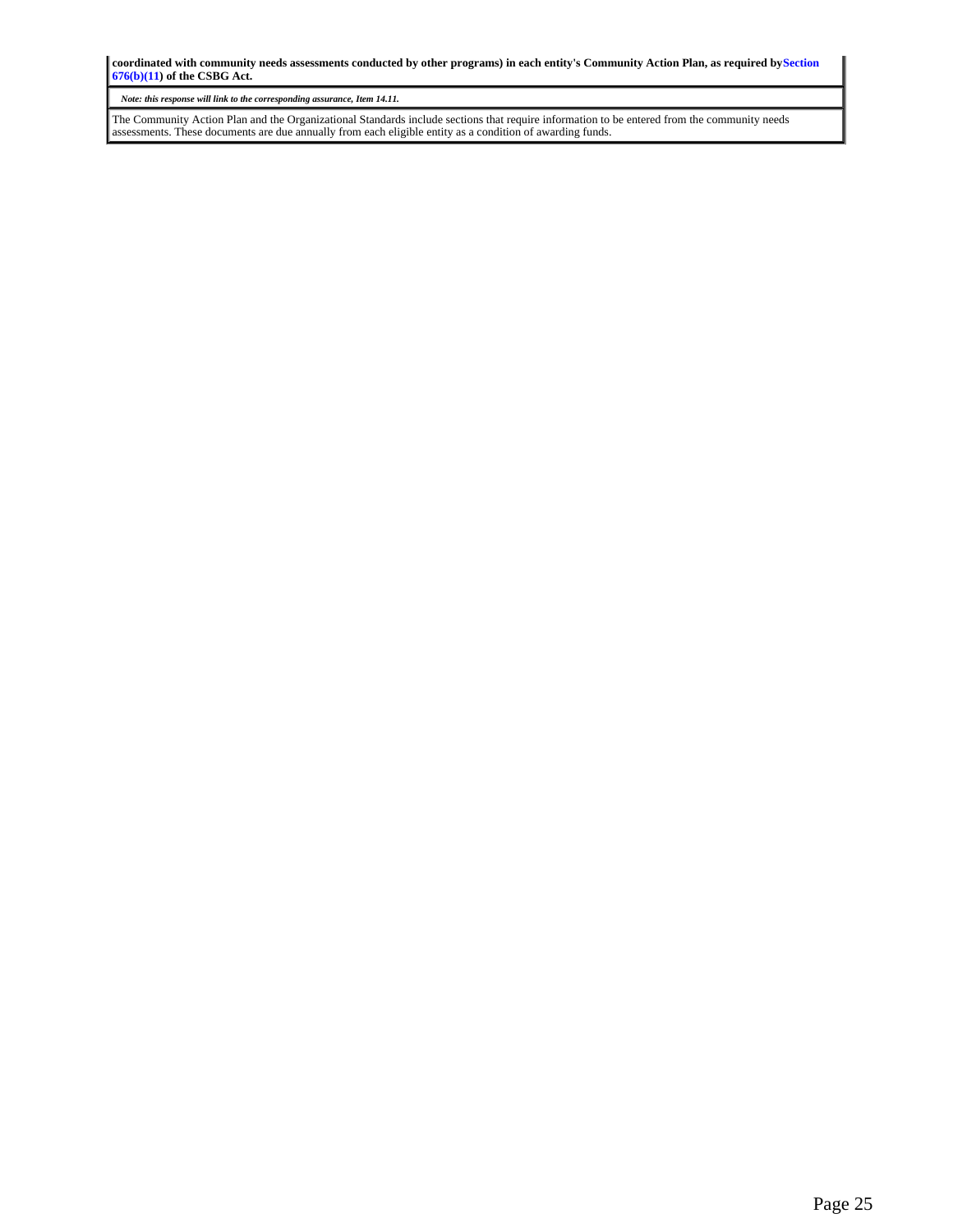### **Section 14: CSBG Programmatic Assurances and Information Narrative**

<span id="page-25-0"></span>**U.S. DEPARTMENT OF HEALTH AND HUMAN SERVICES Administration for Children and Families Community Services Block Grant (CSBG)** Form Approved OMB No:0970-0382 Expires:08/31/2016 **SECTION 14** CSBG Programmatic Assurances and Information Narrative (Section 676(b) of the CSBG Act) **14.1 Use of Funds Supporting Local Activities CSBG Services 14.1a. 676(b)(1)(A): Describe how the State will assure "that funds made available through grant or allotment will be used - (A) to support activities that are designed to assist low-income families and individuals, including families and individuals receiving assistance under title IV of the Social Security Act, homeless families and individuals, migrant or seasonal farm workers, and elderly low-income individuals and families, and a description of how such activities will enable the families and individuals-- (i) to remove obstacles and solve problems that block the achievement of self sufficiency (particularly for families and individuals who are attempting to transition off a State program carried out under part A of title IV of the Social Security Act); (ii) to secure and retain meaningful employment; (iii) to attain an adequate education with particular attention toward improving literacy skills of the low-income families in the community, which may include family literacy initiatives; (iv) to make better use of available income; (v) to obtain and maintain adequate housing and a suitable living environment; (vi) to obtain emergency assistance through loans, grants, or other means to meet immediate and urgent individual and family needs; (vii) to achieve greater participation in the affairs of the communities involved, including the development of public and private grassroots partnerships with local law enforcement agencies, local housing authorities, private foundations, and other public and private partners to - (I) document best practices based on successful grassroots intervention in urban areas, to develop methodologies for widespread replication; and (II) strengthen and improve relationships with local law enforcement agencies, which may include participation in activities such as neighborhood or community policing efforts;** DEO specifies the above assurance in the contract award agreement. All Community Action Plans, applications and work plans are reviewed and approved to ensure that all proposed activities support these assurances. Low-income families and individuals will be provided with education and employment enhancement benefit opportunities which may include tuition, fees, books, transportation and child care, in addition to emergency assistance benefits which will assist them in overcoming obstacles to achieve self-sufficiency. **Needs of Youth 14.1b. 676(b)(1)(B) Describe how the State will assure "that funds made available through grant or allotment will be used - (B) to address the needs of youth in low-income communities through youth development programs that support the primary role of the family, give priority to the prevention of youth problems and crime, and promote increased community coordination and collaboration in meeting the needs of youth, and support development and expansion of innovative community-based youth development programs that have demonstrated success in preventing or reducing youth crime, such as-- (i) programs for the establishment of violence-free zones that would involve youth development and intervention models (such as models involving youth mediation, youth mentoring, life skills training, job creation, and entrepreneurship programs); and (ii) after-school child care programs;** DEO specifies the above assurance in the contract award agreement, allowing the CSBG funds to be used for food and nutrition programs for children, after-school activities and summer youth camp programs, as well as providing additional administrative dollars for eligible entities that operate a Head Start program. **Coordination of Other Programs 14.1c. 676(b)(1)(C) Describe how the State will assure "that funds made available through grant or allotment will be used - (C) to make more effective use of, and to coordinate with, other programs related to the purposes of this subtitle (including State welfare reform efforts)** DEO specifies the above assurances in the contract award agreement and requires all eligible entities to complete Goal 4 in their annual CSBG

workplan, which is the National Performance Indicator for partnerships. DEO monitors each entity's partnership and coordination efforts as part of its

monitoring protocol, in addition to the review of partnership efforts as evidenced through the Organizational Standards.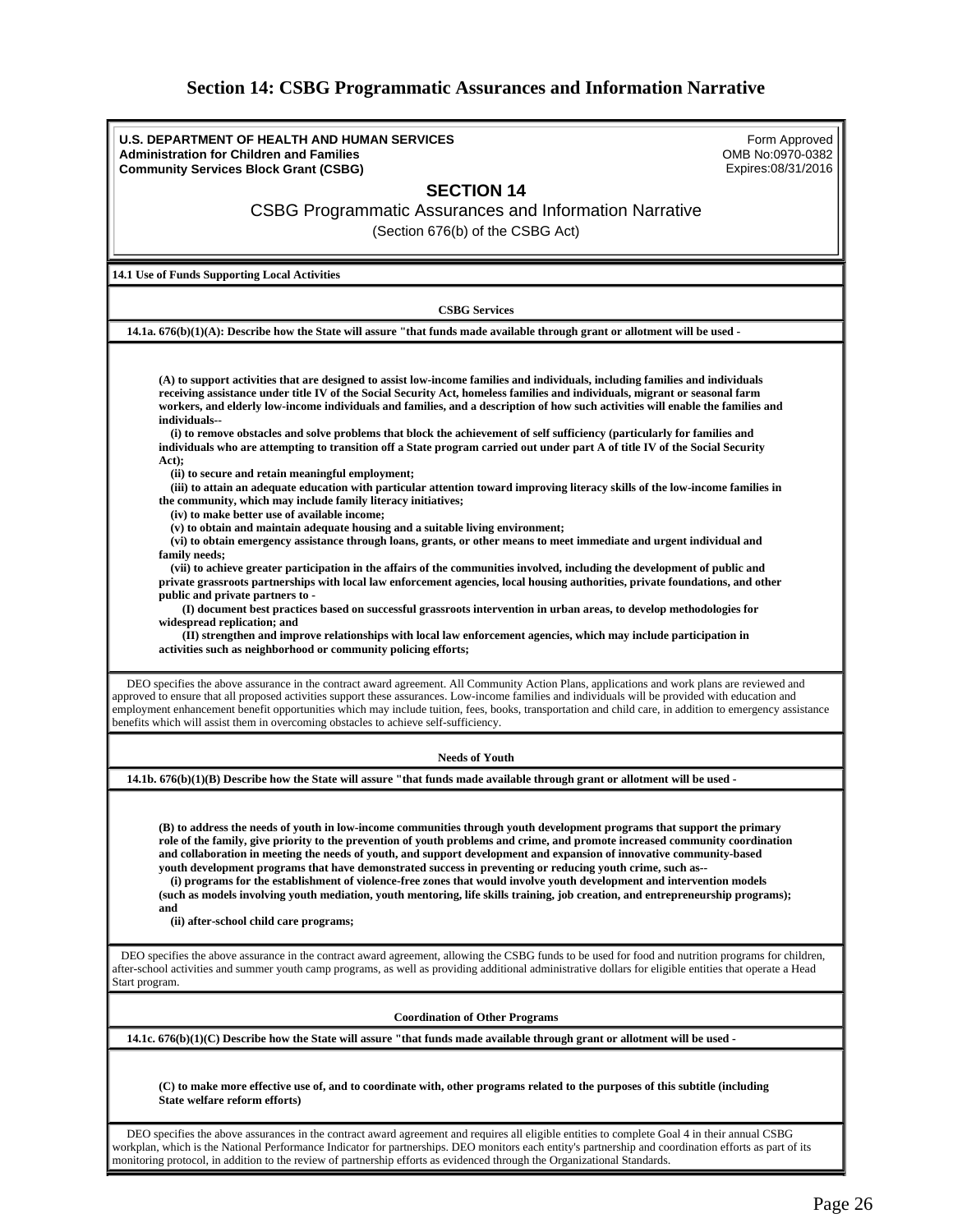**State Use of Discretionary Funds**

**14.2 676(b)(2) Describe "how the State intends to use discretionary funds made available from the remainder of the grant or allotment described insection 675C(b) in accordance with this subtitle, including a description of how the State will support innovative community and neighborhood-based initiatives related to the purposes of this subtitle."**

*Note: The State describes this assurance under "State Use of Funds: Remainder/Discretionary," items 7.9 and 7.10*

#### **Eligible Entity Service Delivery, Coordination, and Innovation**

**14.3. 676(b)(3) "Based on information provided by eligible entities in the State, a description of..."**

 **14.3a. 676(b)(3)(A) Describe "the service delivery system, for services provided or coordinated with funds made available through grants made under 675C(a), targeted to low-income individuals and families in communities within the State;**

 DEO awards funding for CSBG services to 27 eligible entities. These include nonprofits, local governments and one farm worker organization. As part of their grant award, eligible entities must develop a work plan that reflects their goals and anticipated outcomes consistent with the National Performance Indicators.

**Eligible Entity Linkages - Approach to Filling Service Gaps**

 **14.3b. 676(b)(3)(B) Describe "how linkages will be developed to fill identified gaps in the services, through the provision of information, referrals, case management, and followup consultations."**

*Note: The State describes this assurance in the State Linkages and Communication section, item 9.3b.*

**Coordination of Eligible Entity Allocation 90 Percent Funds with Public/Private Resources**

 **14.3c. 676(b)(3)(C) Describe how funds made available through grants made under 675C(a)will be coordinated with other public and private resources."**

*Note: The State describes this assurance in the State Linkages and Communication section, item 9.7.*

**Eligible Entity Innovative Community and Neighborhood Initiatives, Including Fatherhood/Parental Responsibility**

 **14.3d. 676(b)(3)(D) Describe "how the local entity will use the funds [made available underSection 675C(a)] to support innovative community and neighborhood-based initiatives related to the purposes of this subtitle, which may include fatherhood initiatives and other initiatives with the goal of strengthening families and encouraging parenting."**

 *Note: The description above is about eligible entity use of 90 percent funds to support these initiatives. States may also support these types of activities at the local level using State remainder/discretionary funds, allowable underSection 675C(b)(1)(F). In this State Plan, the State indicates funds allocated for these activities under item 7.9(f).*

 All eligible entities are required to develop and implement a Family Self Sufficiency Program (FSSP). The FSSP represents a community- and neighborhood-based approach to the organization and delivery of locally available social services to help eligible families become self-reliant and independent of all forms of public assistance. The program is designed to identify the needs of participating families and to deliver a comprehensive and coordinated set of services to facilitate the participantÂs efforts to achieve and maintain self-sufficiency.

#### **Eligible Entity Emergency Food and Nutrition Services**

**14.4. 676(b)(4) Describe how the State will assure "that eligible entities in the State will provide, on an emergency basis, for the provision of such supplies and services, nutritious foods, and related services, as may be necessary to counteract conditions of starvation and malnutrition among low-income individuals."**

 DEO specifies that emergency food and nutrition are eligible activities in the grant award agreement. Additionally, eligible entities are permitted to use CSBG funds to support the administration of other programs such as USDA commodity distribution and meal provision for children and the elderly.

**State and Eligible Entity Coordination/linkages and Workforce Innovation and Opportunity Act Employment and Training Activities**

**14.5. 676(b)(5) Describe how the State will assure "that the State and eligible entities in the State will coordinate, and establish linkages between, governmental and other social services programs to assure the effective delivery of such services, and [describe] how the State and the eligible entities will coordinate the provision of employment and training activities, as defined in section 3 of the Workforce Innovation and Opportunity Act, in the State and in communities with entities providing activities through statewide and local workforce development systems under such Act."**

*Note: The State describes this assurance in the State Linkages and Communication section, items 9.1, 9.2, 9.3a, 9.4, 9.4a, and 9.4b.*

#### **State Coordination/Linkages and Low-income Home Energy Assistance**

**14.6. 676(b)(6) Provide "an assurance that the State will ensure coordination between antipoverty programs in each community in the State, and ensure, where appropriate, that emergency energy crisis intervention programs under title XXVI (relating to low income home energy assistance) are conducted in such community."**

*Note: The State describes this assurance in the State Linkages and Communication section, items 9.2 and 9.5.*

#### **Federal Investigations**

**14.7. 676(b)(7) Provide "an assurance that the State will permit and cooperate with Federal investigations undertaken in accordance withsection 678D."**

*Note: The State addresses this assurance in the Fiscal Controls and Monitoring section, item 10.13.*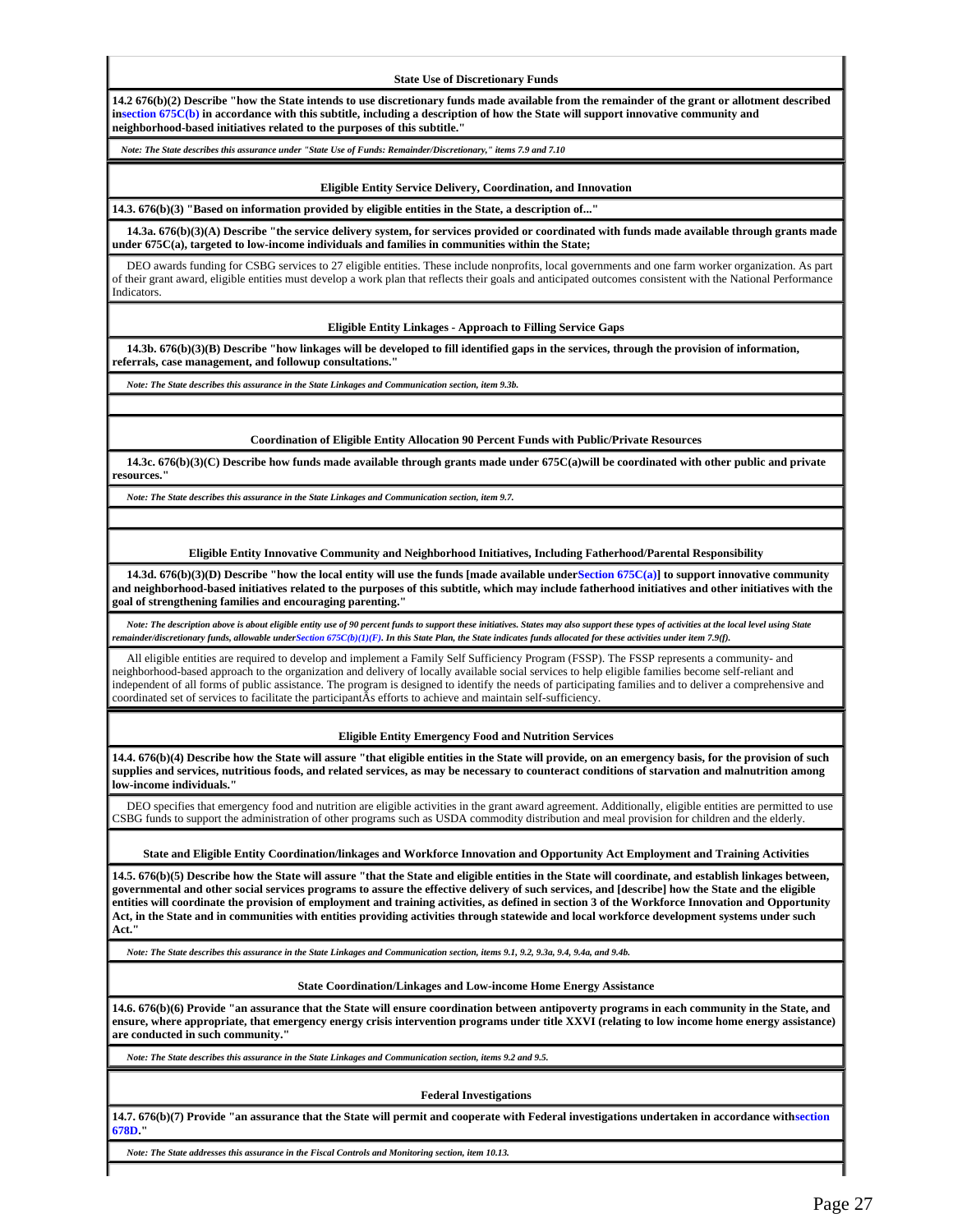**Funding Reduction or Termination**

**14.8. 676(b)(8) Provide "an assurance that any eligible entity in the State that received funding in the previous fiscal year through a community services block grant made under this subtitle will not have its funding terminated under this subtitle, or reduced below the proportional share of funding the entity received in the previous fiscal year unless, after providing notice and an opportunity for a hearing on the record, the State determines that cause exists for such termination or such reduction, subject to review by the Secretary as provided in section678C(b)."**

*Note: The State addresses this assurance in the Fiscal Controls and Monitoring section, item 10.7.*

#### **Coordination with Faith-based Organizations, Charitable Groups, Community Organizations**

**14.9. 676(b)(9) Describe how the State will assure "that the State and eligible entities in the State will, to the maximum extent possible, coordinate programs with and form partnerships with other organizations serving low-income residents of the communities and members of the groups served by the State, including religious organizations, charitable groups, and community organizations."**

*Note: The State describes this assurance in the State Linkages and Communication section, item 9.6.*

#### **Eligible Entity Tripartite Board Representation**

**14.10. 676(b)(10) Describe how "the State will require each eligible entity in the State to establish procedures under which a low-income individual, community organization, or religious organization, or representative of low-income individuals that considers its organization, or low-income individuals, to be inadequately represented on the board (or other mechanism) of the eligible entity to petition for adequate representation."**

*Note: The State describes this assurance in the Eligible Entity Tripartite Board section, 11.3.*

**Eligible Entity Community Action Plans and Community Needs Assessments**

**14.11. 676(b)(11) Provide "an assurance that the State will secure from each eligible entity in the services block grant made under this subtitle for a program, a community action plan (which shall be submitted to the Secretary, at the request of the Secretary, with the State plan) that includes a community-needs assessment for the community served, which may be coordinated with community-needs assessments conducted for other programs."**

*Note: The State describes this assurance in the ROMA section, items 13.5 and 13.6.*

#### **State and Eligible Entity Performance Measurement: ROMA or Alternate system**

**14.12. 676(b)(12) Provide "an assurance that the State and all eligible entities in the State will, not later than fiscal year 2001, participate in the Results Oriented Management and Accountability System, another performance measure system for which the Secretary facilitated development pursuant to678E(b), or an alternative system for measuring performance and results that meets the requirements of that section, and [describe] outcome measures to be used to measure eligible entity performance in promoting self-sufficiency, family stability, and community revitalization."**

*Note: The State describes this assurance in the ROMA section, items 13.1, 13.2, 13.3, and 13.4.*

Validation for CSBG Eligible Entity Programmatic Narrative Sections

**14.13. 676(b)(13) Provide "information describing how the State will carry out the assurances described in this section."**

 *Note: The State provides information for each of the assurances directly in section 14 or in corresponding items throughout the State Plan, which are included as hyperlinks in section 14.*

**By checking this box, the State CSBG authorized official is certifying the assurances set out above.**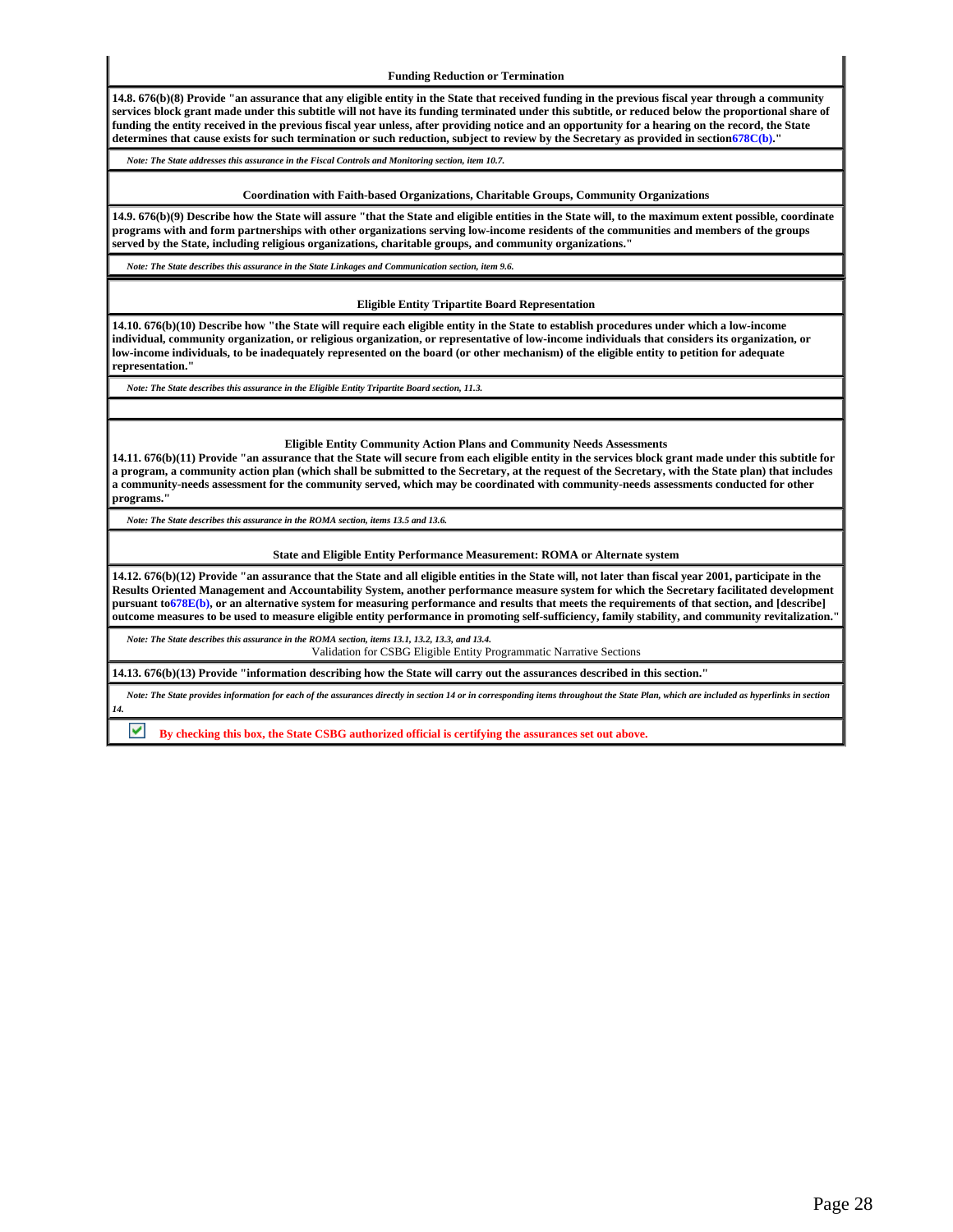<span id="page-28-0"></span>**U.S. DEPARTMENT OF HEALTH AND HUMAN SERVICES Administration for Children and Families Community Services Block Grant (CSBG)**

Form Approved OMB No:0970-0382 Expires:08/31/2016

**SECTION 15**

Federal Certifications

### **CERTIFICATION REGARDING LOBBYING**

Certification for Contracts, Grants, Loans, and Cooperative Agreements

The undersigned certifies, to the best of his or her knowledge and belief, that:

 (1) No Federal appropriated funds have been paid or will be paid, by or on behalf of the undersigned, to any person for influencing or attempting to influence an officer or employee of an agency, a Member of Congress, an officer or employee of Congress, or an employee of a Member of Congress in connection with the awarding of any Federal contract, the making of any Federal grant, the making of any Federal loan, the entering into of any cooperative agreement, and the extension, continuation, renewal, amendment, or modification of any Federal contract, grant, loan, or cooperative agreement.

 (2) If any funds other than Federal appropriated funds have been paid or will be paid to any person for influencing or attempting to influence an officer or employee of any agency, a Member of Congress, an officer or employee of Congress or an employee of a Member of Congress in connection with this Federal contract, grant, loan, or cooperative agreement, the undersigned shall complete and submit Standard Form-LLL, "Disclosure Form to Report Lobbying," in accordance with its instructions.

 (3) The undersigned shall require that the language of this certification be included in the award documents for all subawards at all tiers (including subcontracts, subgrants, and contracts under grants, loans, and cooperative agreements) and that all subrecipients shall certify and disclose accordingly. This certification is a material representation of fact upon which reliance was placed when this transaction was made or entered into. Submission of this certification is a prerequisite for making or entering into this transaction imposed by section 1352, title 31, U.S. Code. Any person who fails to file the required certification shall be subject to a civil penalty of not less than \$10,000 and not more than \$100,000 for each such failure.

Statement for Loan Guarantees and Loan Insurance

The undersigned states, to the best of his or her knowledge and belief, that:

If any funds have been paid or will be paid to any person for influencing or attempting to influence an officer or employee of any agency, a Member of Congress, an officer or employee of Congress, or an employee of a Member of Congress in connection with this commitment providing for the United States to insure or guarantee a loan, the undersigned shall complete and submit Standard Form-LLL, "Disclosure Form to Report Lobbying," in accordance with its instructions. Submission of this statement is a prerequisite for making or entering into this transaction imposed by section 1352, title 31, U.S. Code. Any person who fails to file the required statement shall be subject to a civil penalty of not less than \$10,000 and not more than \$100,000 for each such failure.

**The box after each certification must be checked by the State CSBG authorized official.**

**15.1. Lobbying** 

**After assurance select a check box:**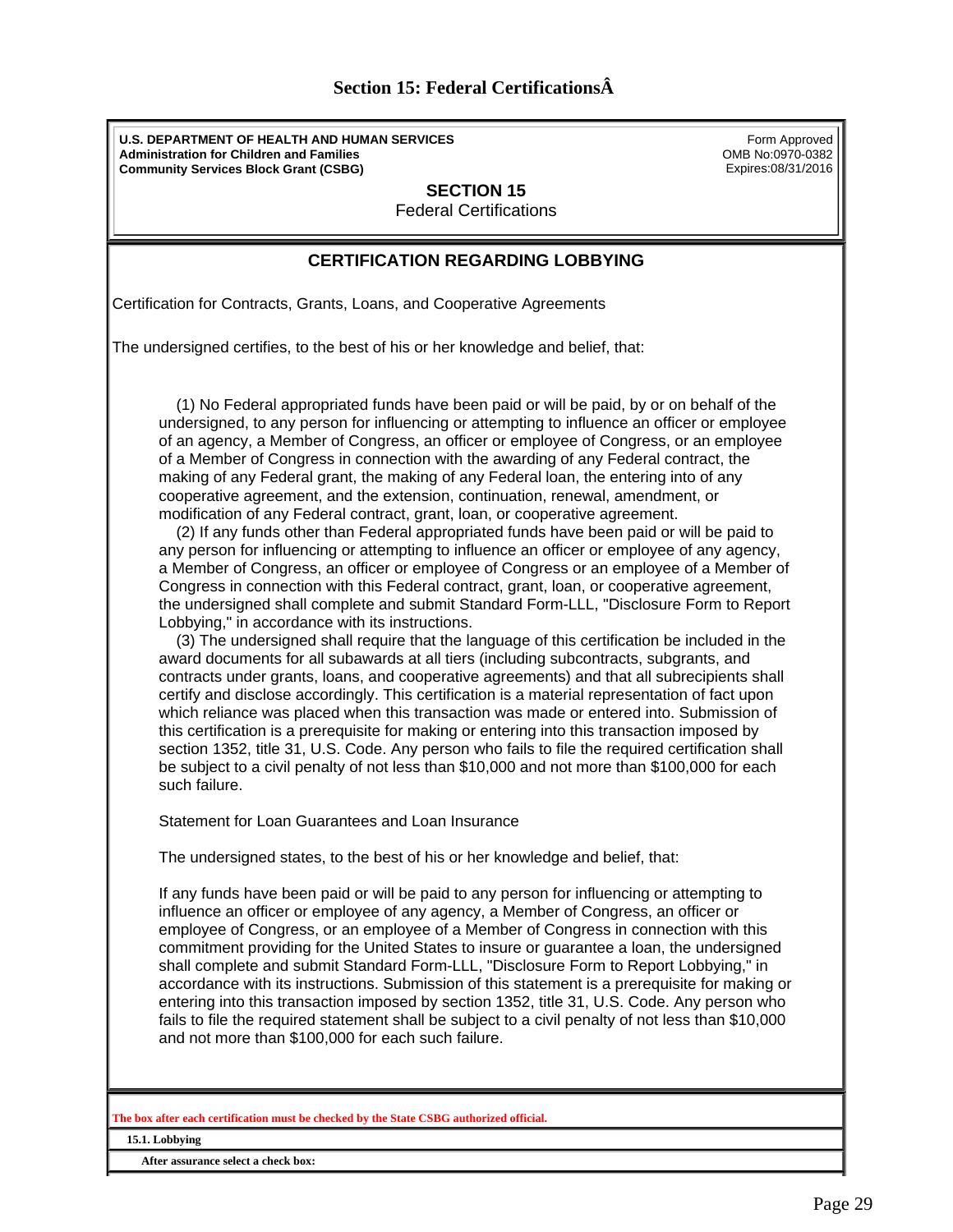### **CERTIFICATION REGARDING DRUG-FREE WORKPLACE REQUIREMENTS**

This certification is required by the regulations implementing the Drug-Free Workplace Act of 1988: 45 CFR Part 76, Subpart, F. Sections 76.630(c) and (d)(2) and 76.645 (a)(1) and (b) provide that a Federal agency may designate a central receipt point for STATE-WIDE AND STATE AGENCY-WIDE certifications, and for notification of criminal drug convictions. For the Department of Health and Human Services, the central point is: Division of Grants Management and Oversight, Office of Management and Acquisition, Department of Health and Human Services, Room 517-D, 200 Independence Avenue, SW Washington, DC 20201.

Certification Regarding Drug-Free Workplace Requirements (Instructions for Certification)

 &nbsp1. By signing and/or submitting this application or grant agreement, the grantee is providing the certification set out below.

 &nbsp2. The certification set out below is a material representation of fact upon which reliance is placed when the agency awards the grant. If it is later determined that the grantee knowingly rendered a false certification, or otherwise violates the requirements of the Drug-Free Workplace Act, the agency, in addition to any other remedies available to the Federal Government, may take action authorized under the Drug-Free Workplace Act.

&nbsp3. For grantees other than individuals, Alternate I applies.

&nbsp4. For grantees who are individuals, Alternate II applies.

 &nbsp5. Workplaces under grants, for grantees other than individuals, need to be identified on the certification. If known, they may be identified in the grant application. If the grantee does not identify the workplaces at the time of application, or upon award, if there is no application, the grantee must keep the identity of the workplace(s) on file in its office and make the information available for Federal inspection. Failure to identify all known workplaces constitutes a violation of the grantee's drug-free workplace requirements.

 &nbsp6. Workplace identifications must include the actual address of buildings (or parts of buildings) or other sites where work under the grant takes place. Categorical descriptions may be used (e.g., all vehicles of a mass transit authority or State highway department while in operation, State employees in each local unemployment office, performers in concert halls or radio studios).

 &nbsp7. If the workplace identified to the agency changes during the performance of the grant, the grantee shall inform the agency of the change(s), if it previously identified the workplaces in question (see paragraph five).

 &nbsp8. Definitions of terms in the Nonprocurement Suspension and Debarment common rule and Drug-Free Workplace common rule apply to this certification. Grantees' attention is called, in particular, to the following definitions from these rules:

**Controlled substance means a controlled substance in Schedules I through V of the Controlled Substances Act (21 U.S.C. 812) and as further defined by regulation (21 CFR 1308.11 through 1308.15);.**

**Conviction means a finding of guilt (including a plea of nolo contendere) or imposition of sentence, or both, by any judicial body charged with the responsibility to determine violations of the Federal or State criminal drug statutes;**

**Criminal drug statute means a Federal or non-Federal criminal statute involving the manufacture, distribution, dispensing, use, or possession of any controlled substance;**

**Employee means the employee of a grantee directly engaged in the performance of work under a grant, including: (i) All direct charge employees; (ii) All indirect charge employees unless their**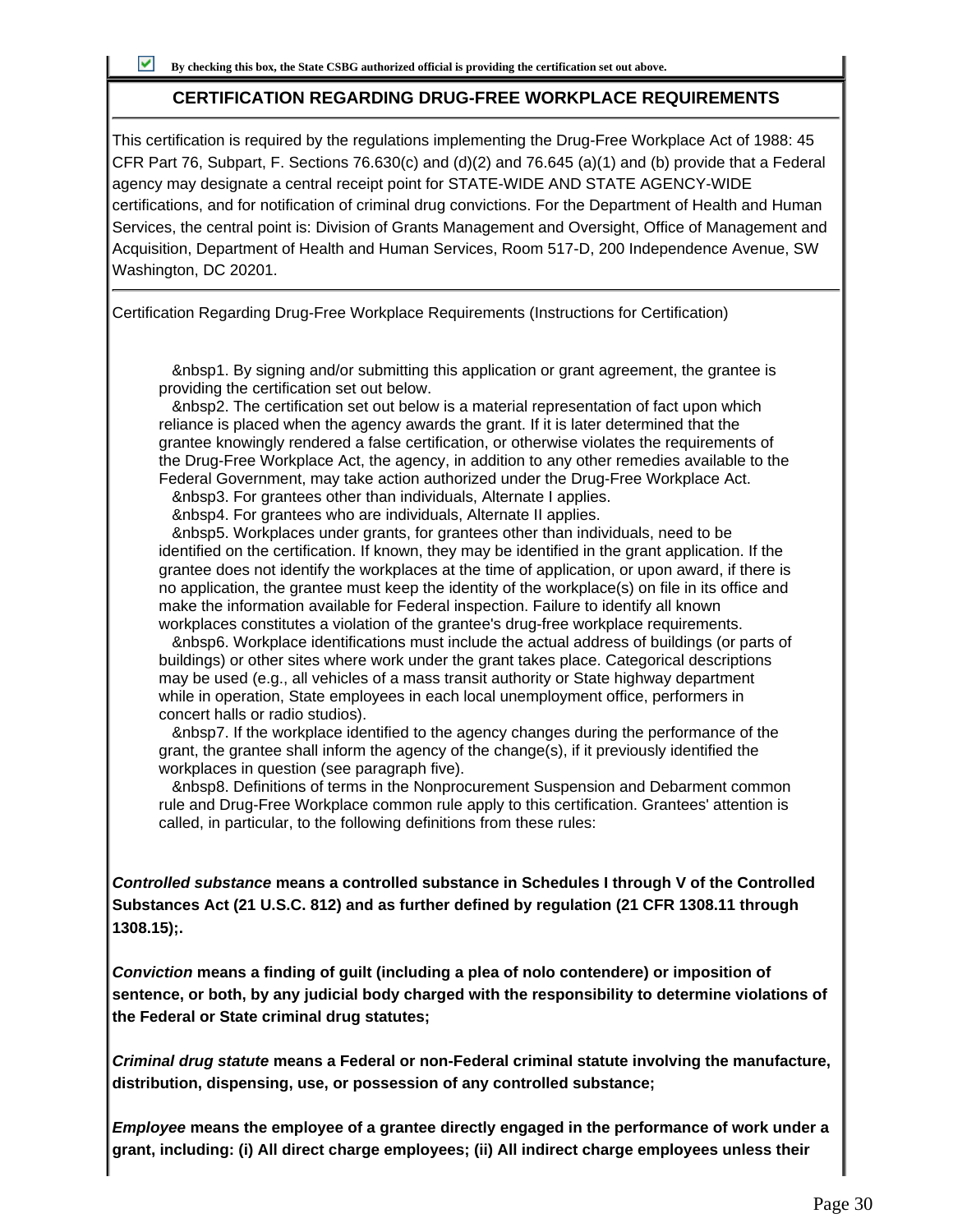**impact or involvement is insignificant to the performance of the grant; and, (iii) Temporary personnel and consultants who are directly engaged in the performance of work under the grant and who are on the grantee's payroll. This definition does not include workers not on the payroll of the grantee (e.g., volunteers, even if used to meet a matching requirement; consultants or independent contractors not on the grantee's payroll; or employees of subrecipients or subcontractors in covered workplaces).**

### **Certification Regarding Drug-Free Workplace Requirements**

**Alternate I. (Grantees Other Than Individuals)**

**The grantee certifies that it will or will continue to provide a drug-free workplace by:**

 **(a) Publishing a statement notifying employees that the unlawful manufacture, distribution, dispensing, possession, or use of a controlled substance is prohibited in the grantee's workplace and specifying the actions that will be taken against employees for violation of such prohibition;**

 **(b) Establishing an ongoing drug-free awareness program to inform employees about - -**

 **(1) The dangers of drug abuse in the workplace;**

 **(2) The grantee's policy of maintaining a drug-free workplace;**

 **(3) Any available drug counseling, rehabilitation, and employee assistance programs; and**

 **(4) The penalties that may be imposed upon employees for drug abuse violations occurring in the workplace;**

 **(c) Making it a requirement that each employee to be engaged in the performance of the grant be given a copy of the statement required by paragraph (a);**

 **(d) Notifying the employee in the statement required by paragraph (a) that, as a condition of employment under the grant, the employee will - -**

 **(1) Abide by the terms of the statement; and (2) Notify the employer in writing of his or her conviction for a violation of a criminal drug statute occurring in the workplace no later than five calendar days after such conviction;**

 **(e) Notifying the agency in writing, within 10 calendar days after receiving notice under paragraph (d)(2) from an employee or otherwise receiving actual notice of such conviction. Employers of convicted employees must provide notice, including position title, to every grant officer or other designee on whose grant activity the convicted employee was working, unless the Federal agency has designated a central point for the receipt of such notices. Notice shall include the identification number(s) of each affected grant;**

 **(f) Taking one of the following actions, within 30 calendar days of receiving notice under paragraph (d)(2), with respect to any employee who is so convicted - -**

 **(1) Taking appropriate personnel action against such an employee, up to and including termination, consistent with the requirements of the Rehabilitation Act of 1973, as amended; or**

 **(2) Requiring such employee to participate satisfactorily in a drug abuse assistance or rehabilitation program approved for such purposes by a Federal, State, or local health, law enforcement, or other appropriate agency;**

 **(g) Making a good faith effort to continue to maintain a drug-free workplace through implementation of paragraphs (a), (b), (c), (d), (e) and (f).**

 **(B) The grantee may insert in the space provided below the site(s) for the performance of work done in connection with the specific grant:**

**Place of Performance (Street address, city, county, state, zip code)**

**Check if there are workplaces on file that are not identified here.**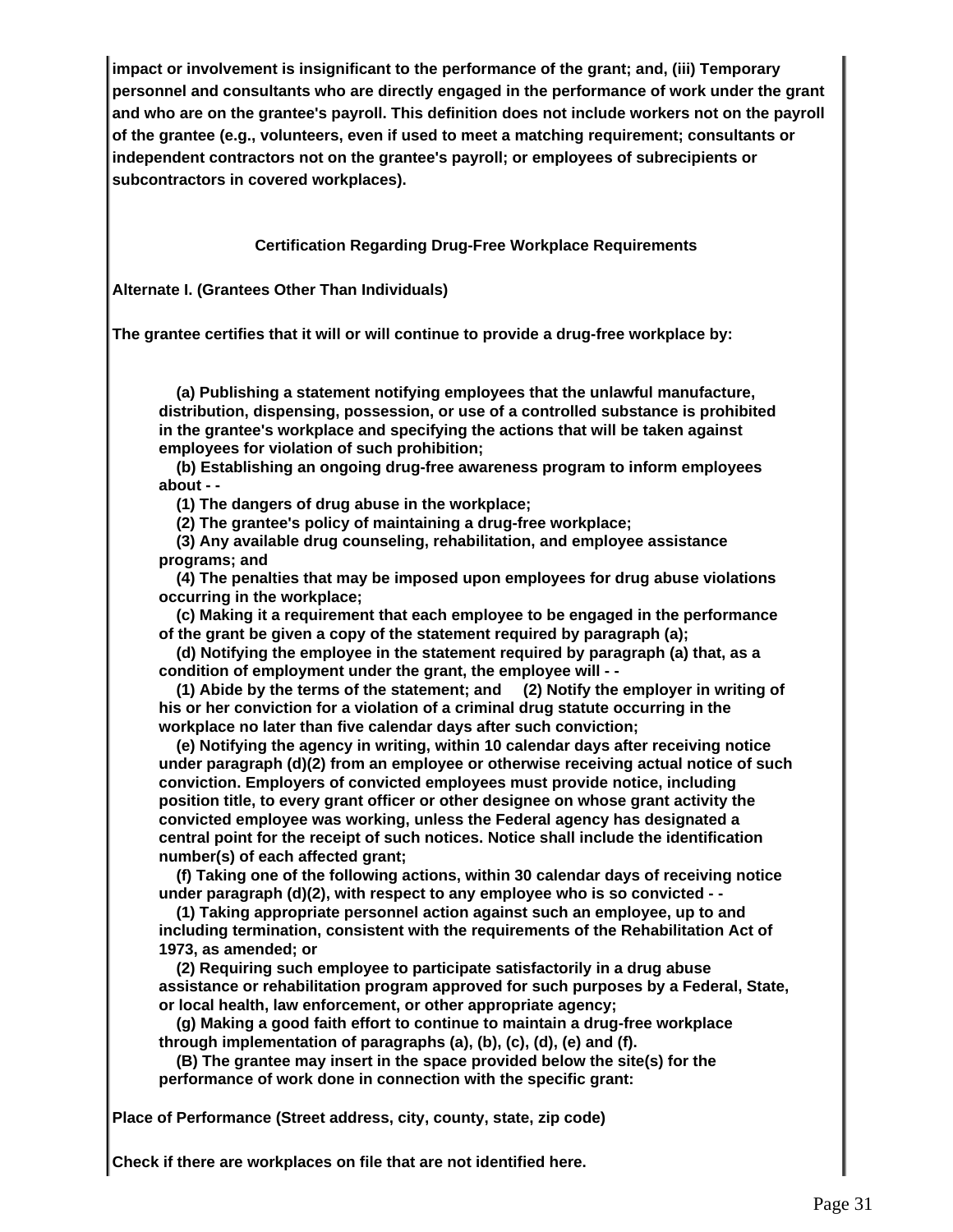**(a)The grantee certifies that, as a condition of the grant, he or she will not engage in the unlawful manufacture, distribution, dispensing, possession, or use of a controlled substance in conducting any activity with the grant;**

 **(b)If convicted of a criminal drug offense resulting from a violation occurring during the conduct of any grant activity, he or she will report the conviction, in writing, within 10 calendar days of the conviction, to every grant officer or other designee, unless the Federal agency designates a central point for the receipt of such notices. When notice is made to such a central point, it shall include the identification number(s) of each affected grant.**

**[55 FR 21690, 21702, May 25, 1990]**

**15.2. Drug-Free Workplace Requirements**

**After assurance select a check box:**

**By checking this box, the State CSBG authorized official is providing the certification set out above.** 

### **CERTIFICATION REGARDING DEBARMENT, SUSPENSION AND OTHER RESPONSIBILITY MATTERS**

Certification Regarding Debarment, Suspension, and Other Responsibility Matters - - Primary Covered Transactions

Instructions for Certification

 &nbsp1. By signing and submitting this proposal, the prospective primary participant is providing the certification set out below.

 &nbsp2. The inability of a person to provide the certification required below will not necessarily result in denial of participation in this covered transaction. The prospective participant shall submit an explanation of why it cannot provide the certification set out below. The certification or explanation will be considered in connection with the department or agency's determination whether to enter into this transaction. However, failure of the prospective primary participant to furnish a certification or an explanation shall disqualify such person from participation in this transaction.

 &nbsp3. The certification in this clause is a material representation of fact upon which reliance was placed when the department or agency determined to enter into this transaction. If it is later determined that the prospective primary participant knowingly rendered an erroneous certification, in addition to other remedies available to the Federal Government, the department or agency may terminate this transaction for cause or default.

 &nbsp4. The prospective primary participant shall provide immediate written notice to the department or agency to which this proposal is submitted if at any time the prospective primary participant learns that its certification was erroneous when submitted or has become erroneous by reason of changed circumstances.

 &nbsp5. The terms covered transaction, debarred, suspended, ineligible, lower tier covered transaction, participant, person, primary covered transaction, principal, proposal, and voluntarily excluded, as used in this clause, have the meanings set out in the Definitions and Coverage sections of the rules implementing Executive Order 12549. You may contact the department or agency to which this proposal is being submitted for assistance in obtaining a copy of those regulations.

 &nbsp6. The prospective primary participant agrees by submitting this proposal that, should the proposed covered transaction be entered into, it shall not knowingly enter into any lower tier covered transaction with a person who is proposed for debarment under 48 CFR part 9, subpart 9.4, debarred, suspended, declared ineligible, or voluntarily excluded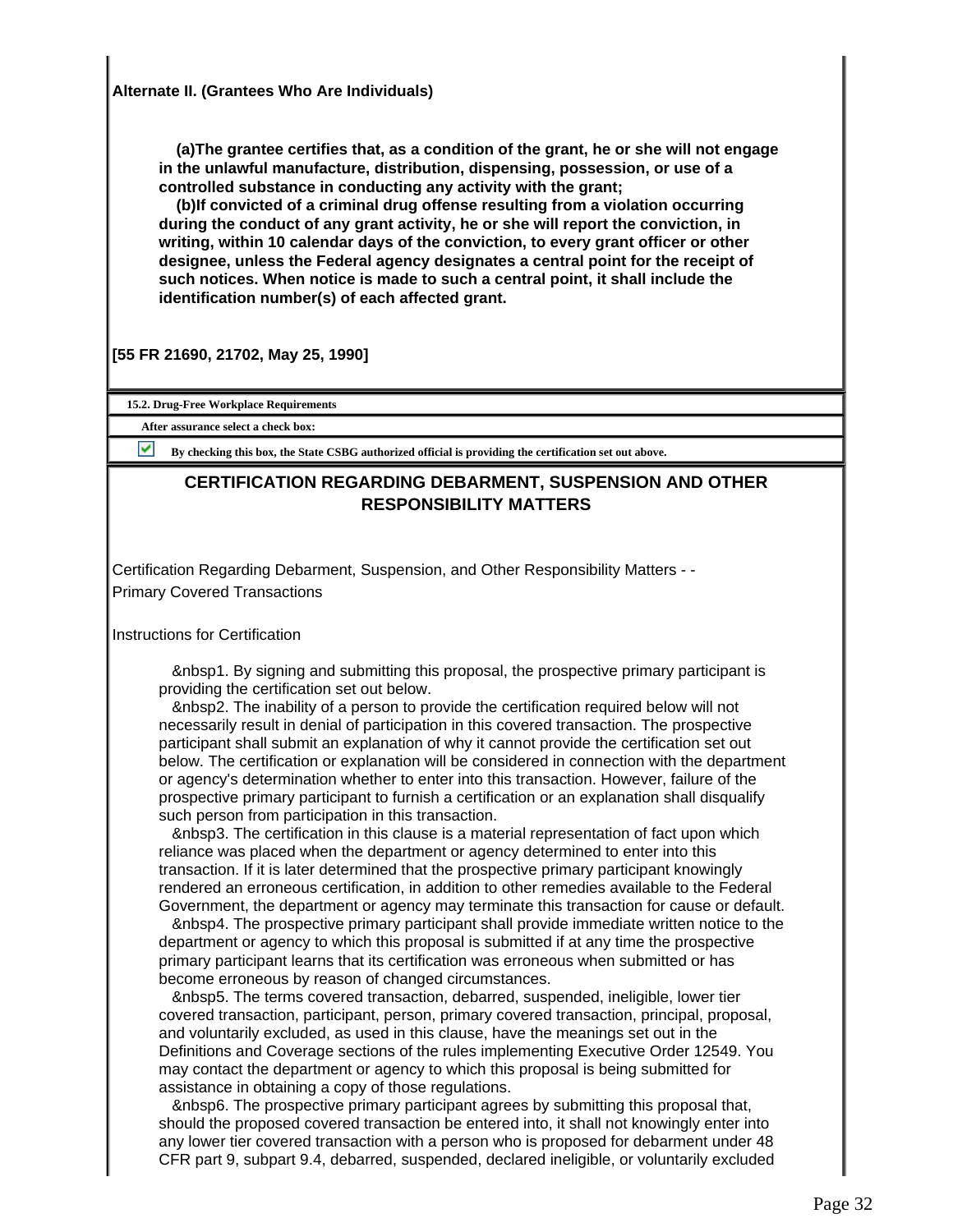from participation in this covered transaction, unless authorized by the department or agency entering into this transaction.

 &nbsp7. The prospective primary participant further agrees by submitting this proposal that it will include the clause titled "Certification Regarding Debarment, Suspension, Ineligibility and Voluntary Exclusive-Lower Tier Covered Transaction," provided by the department or agency entering into this covered transaction, without modification, in all lower tier covered transactions and in all solicitations for lower tier covered transactions

 **&nbsp8. A participant in a covered transaction may rely upon a certification of a prospective participant in a lower tier covered transaction that is not proposed for debarment under 48 CFR part 9, subpart 9.4, debarred, suspended, ineligible, or voluntarily excluded from the covered transaction, unless it knows that the certification is erroneous. A participant may decide the method and frequency by which it determines the eligibility of its principals. Each participant may, but is not required to, check the List of Parties Excluded from Federal Procurement and Nonprocurement Programs.**

 **&nbsp9. Nothing contained in the foregoing shall be construed to require establishment of a system of records in order to render in good faith the certification required by this clause. The knowledge and information of a participant is not required to exceed that which is normally possessed by a prudent person in the ordinary course of business dealings.**

 **&nbsp10.Except for transactions authorized under paragraph 6 of these instructions, if a participant in a covered transaction knowingly enters into a lower tier covered transaction with a person who is proposed for debarment under 48 CFR part 9, subpart 9.4, suspended, debarred, ineligible, or voluntarily excluded from participation in this transaction, in addition to other remedies available to the Federal Government, the department or agency may terminate this transaction for cause or default.**

**Certification Regarding Debarment, Suspension, and Other Responsibility Matters - - Primary Covered Transactions**

 **(1) The prospective primary participant certifies to the best of its knowledge and belief, that it and its principals:**

 **(a) Are not presently debarred, suspended, proposed for debarment, declared ineligible, or voluntarily excluded by any Federal department or agency;**

 **(b) Have not within a three-year period preceding this proposal been convicted of or had a civil judgment rendered against them for commission of fraud or a criminal offense in connection with obtaining, attempting to obtain, or performing a public (Federal, State or local) transaction or contract under a public transaction; violation of Federal or State antitrust statutes or commission of embezzlement, theft, forgery, bribery, falsification or destruction of records, making false statements, or receiving stolen property;**

 **(c) Are not presently indicted for or otherwise criminally or civilly charged by a governmental entity (Federal, State or local) with commission of any of the offenses enumerated in paragraph (1)(b) of this certification; and**

 **(d) Have not within a three-year period preceding this application/proposal had one or more public transactions (Federal, State or local) terminated for cause or default.**

 **(2) Where the prospective primary participant is unable to certify to any of the statements in this certification, such prospective participant shall attach an explanation to this proposal.**

**Certification Regarding Debarment, Suspension, Ineligibility and Voluntary Exclusion - -**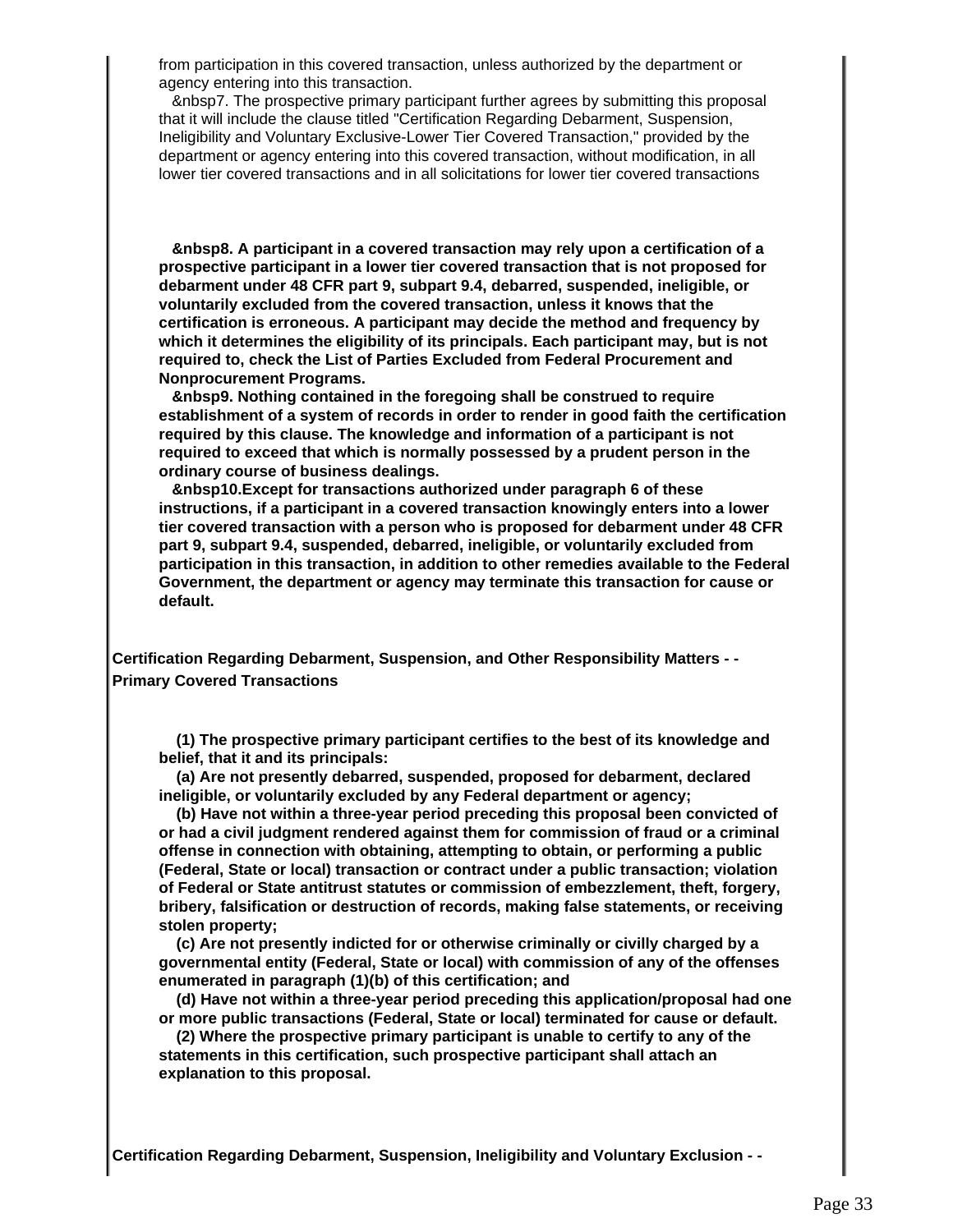### **Instructions for Certification**

 **&nbsp1. By signing and submitting this proposal, the prospective lower tier participant is providing the certification set out below**

 **&nbsp2. The certification in this clause is a material representation of fact upon which reliance was placed when this transaction was entered into. If it is later determined that the prospective lower tier participant knowingly rendered an erroneous certification, in addition to other**

 **&nbsp3. The prospective lower tier participant shall provide immediate written notice to the person to which this proposal is submitted if at any time the prospective lower tier participant learns that its certification was erroneous when submitted or had become erroneous by reason of changed circumstances.**

 **&nbsp4. The terms covered transaction, debarred, suspended, ineligible, lower tier covered transaction, participant, person, primary covered transaction, principal, proposal, and voluntarily excluded, as used in this clause, have the meaning set out in the Definitions and Coverage sections of rules implementing Executive Order 12549. You may contact the person to which this proposal is submitted for assistance in obtaining a copy of those regulations.**

 **&nbsp5. The prospective lower tier participant agrees by submitting this proposal that, should the proposed covered transaction be entered into, it shall not knowingly enter into any lower tier covered transaction with a person who is proposed for debarment under 48 CFR part 9, subpart 9.4, debarred, suspended, declared ineligible, or voluntarily excluded from participation in this covered transaction, unless authorized by the department or agency with which this transaction originated.**

 **&nbsp6. The prospective lower tier participant further agrees by submitting this proposal that it will include this clause titled "Certification Regarding Debarment, Suspension, Ineligibility and Voluntary Exclusion-Lower Tier Covered Transaction," without modification, in all lower tier covered transactions and in all solicitations for lower tier covered transactions.**

 **&nbsp7. A participant in a covered transaction may rely upon a certification of a prospective participant in a lower tier covered transaction that it is not proposed for debarment under 48 CFR part 9, subpart 9.4, debarred, suspended, ineligible, or voluntarily excluded from covered transactions, unless it knows that the certification is erroneous. A participant may decide the method and frequency by which it determines the eligibility of its principals. Each participant may, but is not required to, check the List of Parties Excluded from Federal Procurement and Nonprocurement Programs.**

 **&nbsp8. Nothing contained in the foregoing shall be construed to require establishment of a system of records in order to render in good faith the certification required by this clause. The knowledge and information of a participant is not required to exceed that which is normally possessed by a prudent person in the ordinary course of business dealings.**

 **&nbsp9. Except for transactions authorized under paragraph five of these instructions, if a participant in a covered transaction knowingly enters into a lower tier covered transaction with a person who is proposed for debarment under 48 CFR part 9, subpart 9.4, suspended, debarred, ineligible, or voluntarily excluded from participation in this transaction, in addition to other remedies available to the Federal Government, the department or agency with which this transaction originated may pursue available remedies, including suspension and/or debarment.**

**Certification Regarding Debarment, Suspension, Ineligibility and Voluntary Exclusion - - Lower Tier Covered Transactions**